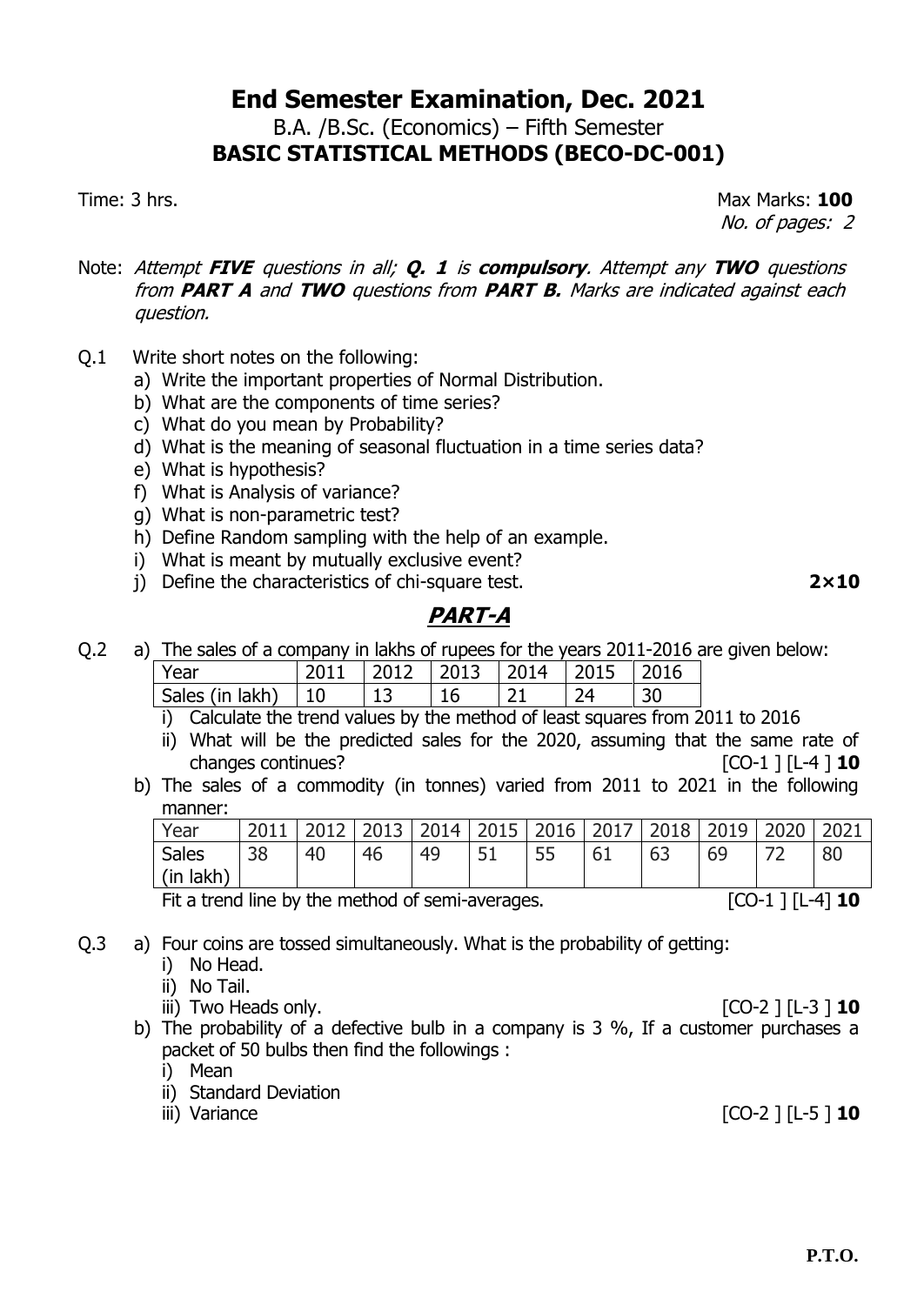- Q.4 a) Explain with examples the
	- i) Addition Theorem of Probability and

ii) Dependent and Independent events. [CO-1 ] [L-2 ] **10**

b) Explain briefly the different methods of measuring trend. [CO-1 ] [L-3 ] **10**

### **PART-B**

Q.5 a) Define sampling and explain the various methods of sampling. [CO-2 ] [L-3 ] **10** 

b) A sample of 200 persons with a particular disease was selected. Out of these, 100 were given a drug and the others were not given any drug. The results are as follows:

| <b>Treatment</b> | No. of Patients |         |       |  |  |
|------------------|-----------------|---------|-------|--|--|
|                  | Drug            | No Drug | Total |  |  |
| Cured            | 65              | 55      | 120   |  |  |
| <b>Not Cured</b> | 35              | 45      | 80    |  |  |
| Total            | 1ሰበ             | ו חרי   | 200   |  |  |

Test, whether the drug is effective or not.  $[CO-3] [L-6] 10$ 

Q.6 a) Prices of shares (in  $\Box$ ) of a company on the different days in a month were found to be

66, 65, 69, 70, 69, 71, 70, 63, 64, 68

Test, whether the mean price of the shares in the month is  $\Box 65$ ?

- $(t_{0.05} = 2.26)$  [CO-4 ] [L-6 ] **10** b) Discuss in details the process of testing hypothesis. What is type-I and type-II error? [CO-3 ] [L-3 ] **10**
- Q.7 To determine the significance of possible variations in performance in a certain test between the grammar schools of a city, a common test was given to a number of students taken at random from the senior fifth class of each of the four schools concerned. The results are given below. Make an analysis of variance of data.

| 8  | 12 | 18 | 13 |
|----|----|----|----|
| 10 |    | 12 |    |
| 12 | a  | 16 | 12 |
|    | 14 |    | 16 |
|    |    |    | 15 |

 $(Table value at 5\% level of significance = 3.24)$   $[CO-4] [L-6] 20$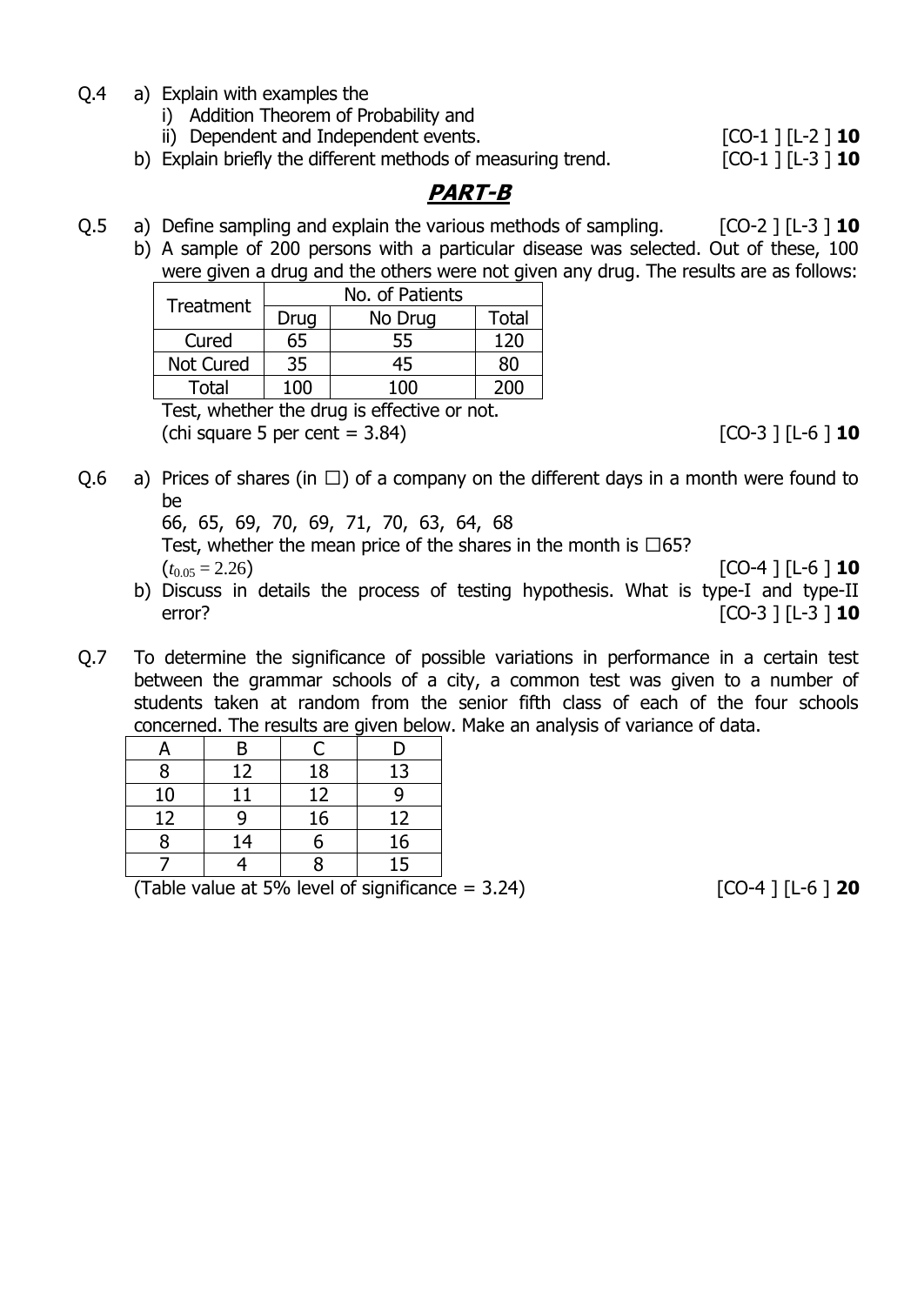M.A./M.Sc. (Public Policy and Public Administration) – Third Semester **LAW, ETHICS IN GOVERNANCE (MPUB-DS-307)**

Time: 3 hrs. **100** 

No. of pages: 1

- Note: Attempt **FIVE** questions in all; **Q.1 is compulsory**. Attempt any **TWO** questions from **PART-A** and **TWO** questions from **PART-B.** Marks are indicated against each question.
- Q.1 Attempt the following questions.
	- a) Rule of Law.
	- b) Administrative law.
	- c) Doctrine of ultra virus.
	- d) Delegated legislation.
	- e) Administrative adjudication.
	- f) Nirbhaya Act.
	- g) Principles of natural justice.
	- h) Role of vigilance.
	- i) Define Whistleblowers.
	- j) Ethics. **2×10**

# **PART-A**

- Q.2 Discuss the role of ethics in administration. [CO1] [L-1] **20**
- Q.3 Explain in detail the determinants of ethics in administration. [CO1] [L-1] **20**
- Q.4 Analyse the principle of separation of powers with respect to India. Is it different from the principle of checks and balances? [CO2] [L-2] **20**

- Q.5 To tackle corruption and maladministration in the local bodies, the state government has decided to establish the institution of ombudsman. Elucidate their role in detail. [CO3] [L-5] **20**
- Q.6 Discuss in detail the numerous ways to strengthen the moral and Ethical values in governance. [CO2] [L-3] **20**
- Q.7 How is whistleblower Act important for transparency and accountability? [CO3] [L-2] **20**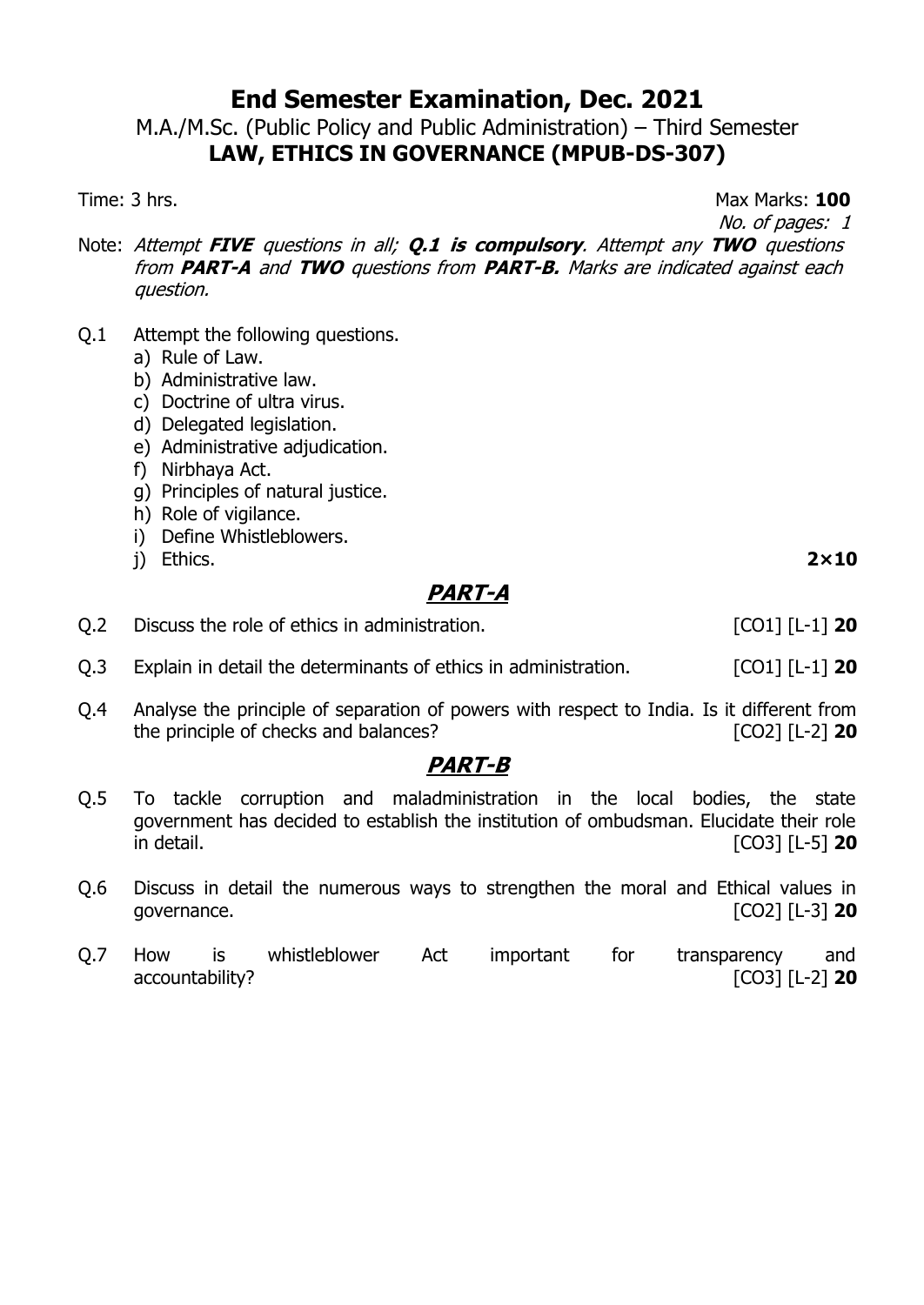### **End Semester Examination, Dec. 2021** B.A. /B.Sc. (Economics) – Fifth Semester **BEHAVIOURAL ECONOMICS (BECO-DC-006)**

Time: 3 hrs. Max Marks: **100**

No. of pages: 1

- Note: Attempt **FIVE** questions in all; **Q.1 is compulsory**. Attempt any **TWO** questions from **PART-A** and **TWO** questions from **PART-B.** Marks are indicated against each question.
- Q.1 Answer in brief:
	- a) Explain the concept of bounded rationality.
	- b) What is Snipping behaviour in Auctions?
	- c) Give any two examples of Mental Accounting.
	- d) From behavioural economics perspective, out of the following options what will you choose?
		- i) Plan C: 500 people will definitely die.
		- ii) Plan D:  $1/2$  –no one will die and  $1/2$  500 will die.
	- e) Define Risk Averse, Risk Seeking and Risk Neutral individuals.
	- f) Which part of the brain is linked to decision making and self control?
	- g) People willing to spend more when they pay with a credit card than cash, explain why? And what behavioural concept explains this phenomenon?
	- h) 'After watching a movie, you might insist that the end was quite obvious and you knew it beforehand' Explain the bias being referred here. **2×10**

# **PART-A**

- Q.2 a) "We are risk-averse when we have something to gain, but risk-seeking when we have something to lose" Explain the relevant theory. [CO1][L-2]**10**
	- b) Nudge theory is a highly innovative, effective model for change-management. Explain the nudge theory by taking suitable examples. [CO2][L-3]**10**
- Q.3 Analyze how behavioural economists make use of heuristics and biases to explain individual decision making. Explain the various kinds of heuristics and biases taking suitable examples. [CO1][L-4]**20**
- Q.4 a) Represent the below game in the form of a decision tree. Solve the game for Dominant strategy and Nash equilibrium.

|       | Pepsi | Coke |  |  |  |
|-------|-------|------|--|--|--|
| Pepsi |       |      |  |  |  |
| Coke  |       |      |  |  |  |

Coke 0, 0 2, 1 [CO3][L-2,3]**10**

b) What are Signaling games? Explain its types with diagrammatic illustration and by taking an example. [CO3][L-2]**10**

#### **PART-B**

Q.5 a) Differentiate between an Ultimatum game and a Dictator game using examples.

[CO3][L-4]**10**

- b) Analyze social preferences of individuals with respect to altruistic preferences, fairness and justice. [CO3][L-4]**10**
- Q.6 Explain why people tend to overbid in auctions? What is winners curse? Explain how a mergers and acquisitions problem relates to the problem of winners curse? [CO4][L-5]**20**
- Q.7 Explain the diffusion model of decision making. What parts of the brain impact our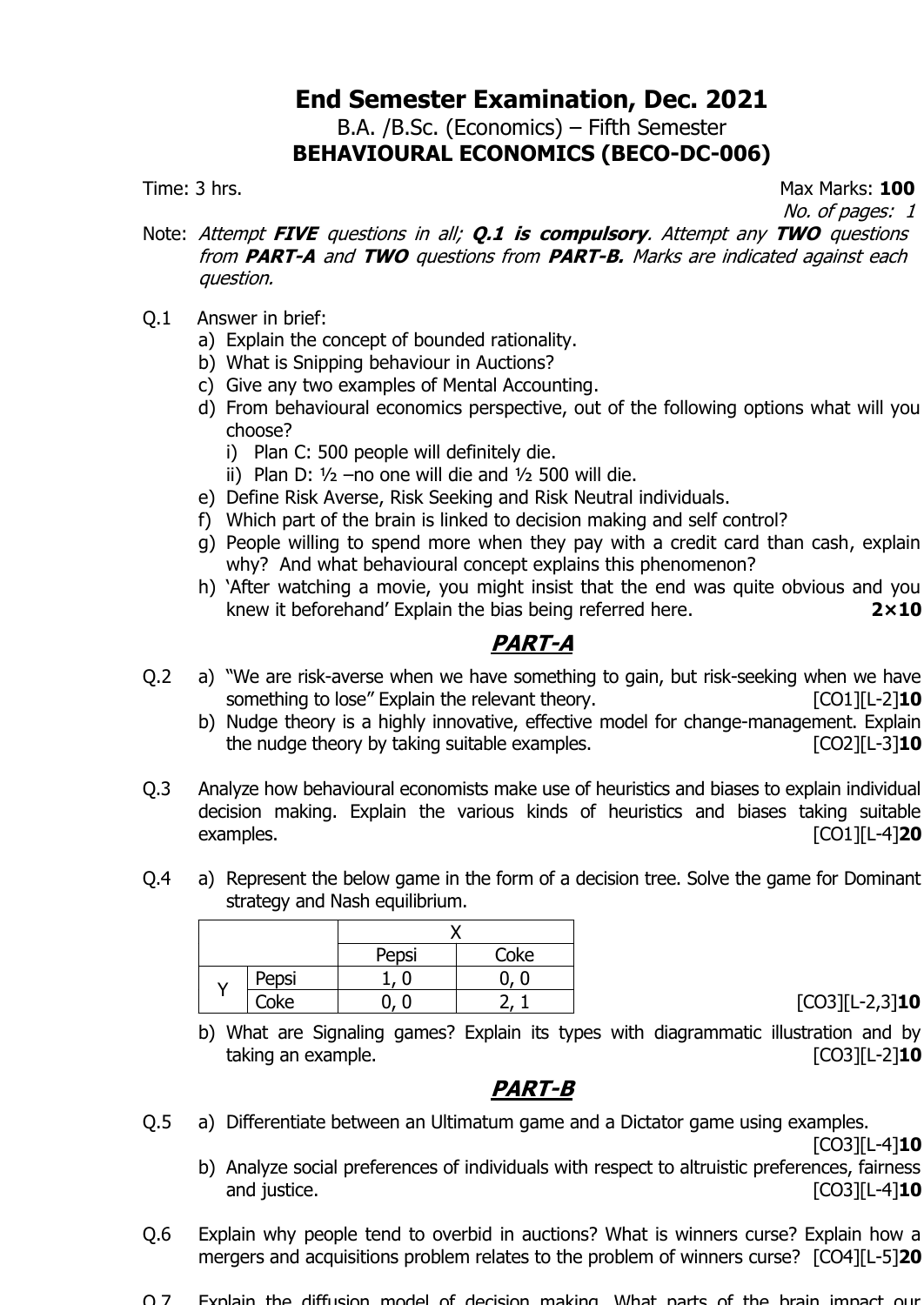B.A. /B.Sc. (Economics) – Third Semester

# **MICRONOMICS EXTENSIONS (BECO-DS-301)**

Time: 3 hrs. Max Marks: **100**

No. of pages: 1

- Note: Attempt **FIVE** questions in all; **Q. 1 is compulsory**. Attempt any **TWO** questions from **PART-A** and **TWO** questions from **PART-B.** Marks are indicated against each question.
- Q.1 Answer the following:
	- a) Define elasticity of substitution.
	- b) Define Market failure.
	- c) Define inferior and giffen good.
	- d) What is General equilibrium?
	- e) Define the indirect utility function.
	- f) Define WARP and SARP.
	- g) Define negative externality with example.
	- h) Explain Moral Hazard.
	- i) What is MRS?
	- j) What is adverse selection? **2×10**

## **PART-A**

- Q.2 a) Explain Hall and Hitch principle of full cost pricing.
	- b) Explain Baumol's model of sales revenue maximization. [CO- 1] [L-2] **10×2**
- Q.3 a) For a normal good, explain the Slutsky partition of price effect into income and substitution effects. How is the slutsky partition different from the Hicksian partition of price effects into income and substitution effects?
	- b) Briefly explain the Ricardian theory of rent and the concept of quasi rent. [CO- 2] [L-2] **10×2**
- Q.4 a) Explain product exhaustion theorem using euler's rule.
	- b) Assume that given a consumer's utility function and price for  $X =$  hamburgers and French fries, the optimal quantities of burgers and fries are such that  $X = 2Y$ . If the consumer's income constraint is  $\Box 10$ ,  $PX = \Box 2$ ,  $PY = \Box 1$ , what is the utility maximizing consumption level of X and Y? [CO- 2] [L-2] **10×2**

- Q.5 a) Suppose that there are two consumers A and B, who have preferences over pizza and smoke. Both of them like money, but that A likes to smoke and B likes clean air. Depict their consumption possibilities in an Edgeworth box.
	- b) Explain pareto efficiency using Edgeworth box Analysis. [CO- 3] [L-3] **10×2**
- Q.6 a) How is Walrasian equilibrium different from Marshallian equilibrium?
	- b) Explain the theory of second best for welfare maximisation. [CO- 1] [L-2] **10×2**
- Q.7 a) Explain the principle-agent problem and also give the viable solutions for the same?
	- b) i) A risk averse individual is offered a choice between gamble that pays  $\Box$ 2000 with 25% probability of 25% and  $\Box$ 200 with probability of 75% or a guaranteed payment of  $\square$ 750. What would she choose?
		- ii) What would she choose if the payment was 640? [CO- 1] [L-2] **10×2**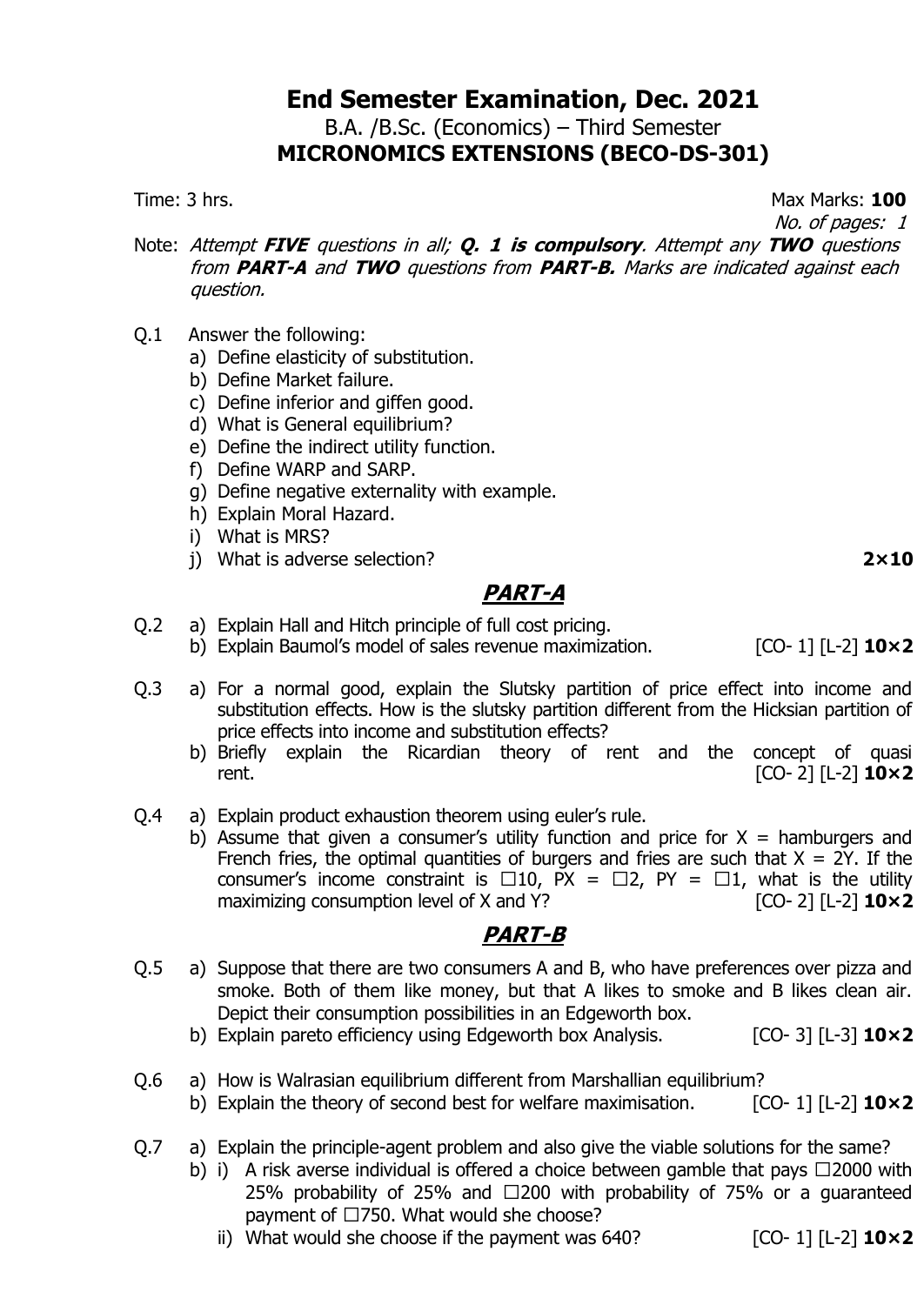### **End Semester Examination, Dec. 2021** B.A. /B.Sc. (Economics) – Fifth Semester **DEVELOPMENT ECONOMICS (BECO-DS-502)**

Time: 3 hrs. Max Marks: **100**

No. of pages: 1

- Note: Attempt **FIVE** questions in all; **Q.1 is compulsory**. Attempt any **TWO** questions from **PART-A** and **TWO** questions from **PART-B.** Marks are indicated against each question.
- Q.1 Answer the following:
	- a) With the help of a diagram, explain in brief the steady state level of capital per worker under Solow model with depreciation and technological progress. Label the axes and curves properly.
	- b) What is capital-output ratio in Harrod-Domar model?
	- c) Brief on Enke's work with Simon's challenge.
	- d) State two obstacles of development for a developing country.
	- e) What is the implication of the Prebisch-Singer Hypothesis?
	- f) Explain the divide between global north and global south.
	- g) Can we measure inequality if two Lorenz curves intersect? Explain your answer.
	- h) Explain Gini Coefficient.
	- i) Mention Rostow's five stages of growth.
	- j) Explain the "shortage point" and "commercialization point" as per the Fei-Ranis model. **2×10**

## **PART-A**

Q.2 Analyze the historical experience of countries with respect to development. Explain the below mentioned mobility matrix developed by Quah.

|          | 1/4             | 1/2 |    |    | $\infty$ |
|----------|-----------------|-----|----|----|----------|
| 1/4      | 46              | 12  | 12 | 0  | 0        |
| 1/2      | $\overline{52}$ | 31  | 10 |    | 0        |
|          | 9               | 20  | 46 | 26 | 0        |
|          | 0               | 0   | 24 | 53 | 24       |
| $\infty$ |                 |     | 0  | 5  | 95       |

0 0 0 5 95 [CO-2] [L-2, 4] **20**

- Q.3 a) Explain the concept of poverty line. Discuss the characteristics of the poor and explain the impact of poverty on growth and development. [CO-3 ] [L-2] **10**<br>Discuss if inequality is good or bad for development. [CO-3 ] [L-2] **10** 
	- b) Discuss if inequality is good or bad for development.
- Q.4 a) Critically evaluate Leibenstein's critical minimum effort theory. [CO1, L4 & L5] **10** b) Differentiate between balanced and unbalanced growth as strategy of development. [CO1, L4] **10**

- Q.5 Explain the steady state equation of Solow model. Demonstrate the same graphically. Explain how, according to the Solow model, technological progress is the source of sustained increase in output per worker? *CO3,* **L4] 20**
- Q.6 State the four stages of demographic transition. In which stage of the demographic transition does most population growth occur? Explain with diagram. [CO1, L4] **20**
- Q.7 State the relation between trade and development. Under what conditions can trade help a nation to achieve its development objectives? Explain the argument of Prebisch and Singer states with their hypothesis for a primary-product exports of a developing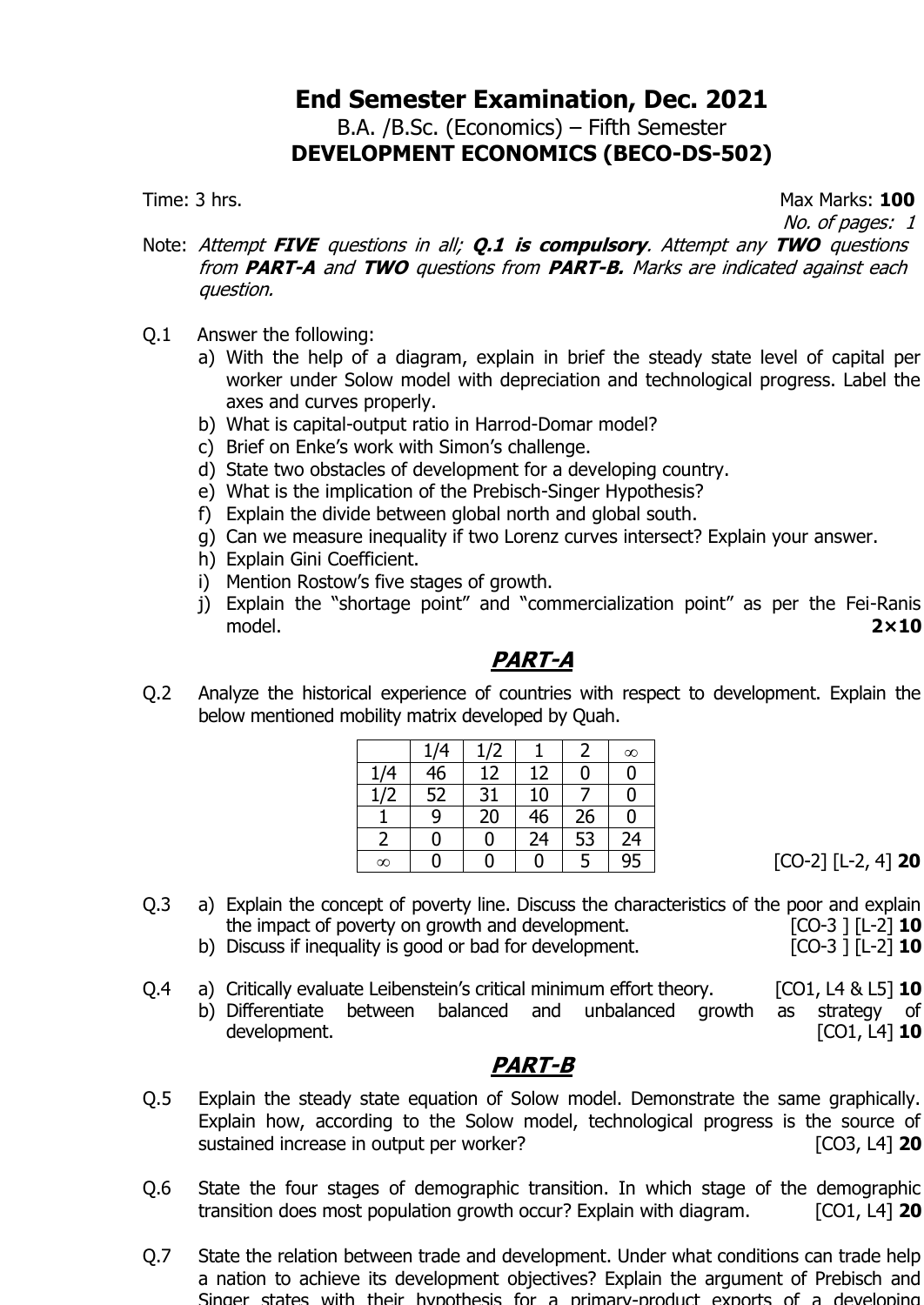### **End Semester Examination, Dec. 2021** B.A. /B.Sc. (Economics) – Third Semester **ELEMENTARY STATISTICS (BECO-GE-003)**

Time: 3 hrs. Max Marks: **100**

No. of pages: 2

- Note: Attempt **FIVE** questions in all; **Q.1 is compulsory**. Attempt any **TWO** questions from **PART-A** and **TWO** questions from **PART-B.** Marks are indicated against each question.
- Q.1 Answer the following:
	- a) What is correlation?
	- b) Write down the formula for regression coefficient of X and Y
	- c) What is a scatter diagram?
	- d) Define Paasche's price index number.
	- e) What is meant by mode?
	- f) Define median
	- g) What is range?
	- h) What is the formula of standard deviation?
	- i) Explain the term dispersion?
	- j) How mean deviation is calculated? **2×10**

## **PART-A**

Q.2 a) From the following data compute arithmetic mean.

b) Find the median of the following frequency distribution:

| Variable  |  | $\vert$ 0-10 $\vert$ 10-20 $\vert$ 20-30 $\vert$ 30-40 $\vert$ 40-50 $\vert$ | $50 - 60$ |                     |
|-----------|--|------------------------------------------------------------------------------|-----------|---------------------|
| Frequency |  |                                                                              |           | $[CO-1]$ $[L-4]$ 10 |

Q.3 a) The following are the prices of gold (per 10 gm) from Monday to Saturday

| Dav.  | Monday | uesday | Wednesdav | Thursday | Friday | $\sim$<br>Saturday |
|-------|--------|--------|-----------|----------|--------|--------------------|
| Price | .60    | 158    |           | 41،      |        | 3187               |

Calculate range and coefficient of range. [CO-1] [L-3] **10**

b) Compute coefficients of quartile deviation from the following data

| arks<br>ıаı              |  | י ر |  |  |
|--------------------------|--|-----|--|--|
| <b>No</b><br>udents<br>Ő |  |     |  |  |

 $[CO-2]$   $[L-5]$  10

Q.4 a) The following data relate to the profits of 1000 companies:

| Profits        | No of Companies | Profits       | No of Companies |
|----------------|-----------------|---------------|-----------------|
| $(\Box$ Lakhs) |                 | $\Box$ Lakhs) |                 |
| 100-120        | 17              | 180-200       | 327             |
| 120-140        | 53              | 200-220       | 208             |
| 140-160        | 199             | 220-240       |                 |
| 160-180        | 194             |               |                 |

Calculate the coefficient of skewness and comment on its value. [CO-2] [L-4] **10**

b) Define correlation between two variables. How is the value of 'r' interpreted? [CO-2] [L-2] **10**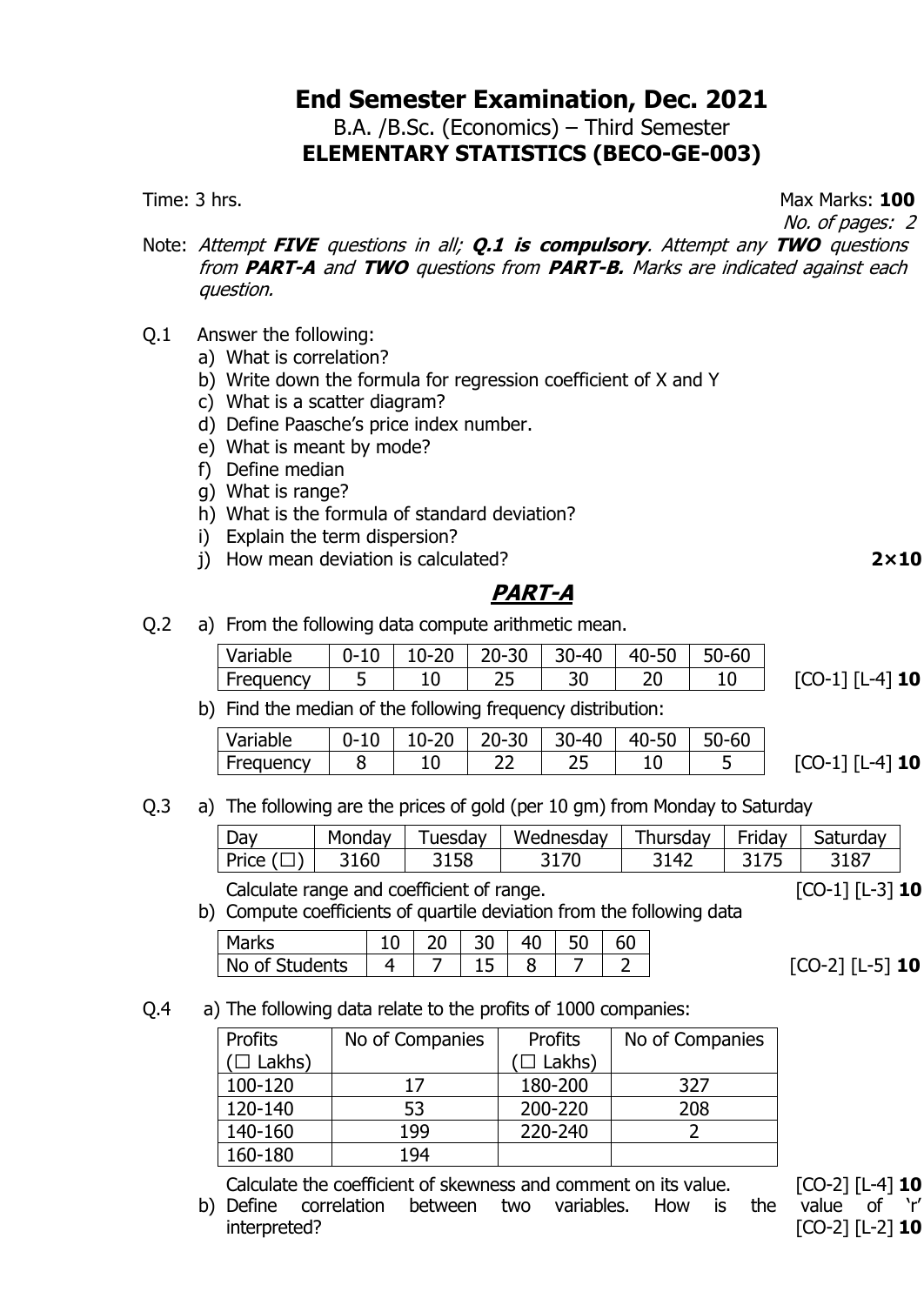B.A. /B.Sc. (Economics) – Third Semester

# **GOVERNMENT AND POLITICS IN INDIA (BECO-ID-005)**

Time: 3 hrs. **100** 

No. of pages: 1

- Note: Attempt **FIVE** questions in all; **Q.1 is compulsory**. Attempt any **TWO** questions from **PART-A** and **TWO** questions from **PART-B.** Marks are indicated against each question.
- Q.1 Answer the following:
	- a) Explain the Preamble to the Constitution of India.
	- b) Differentiate between fundamental rights and Directive Principles of State Policy.
	- c) Explain by which amendment Act Right to Education was made a fundamental Right.
	- d) Highlight the importance of Panchayati Raj institutions in the democratic Indian set up.
	- e) State the main features of the 73<sup>rd</sup> Constitutional Ammendment Act.
	- f) Explain the importance of Right to Constitutional Remedies.
	- g) Which is the only state in India that has Uniform Civil code?
	- h) Explain the writ of Habeas carpus.
	- i) Define the role of Urban Local Bodies.
	- j) Explain the Qualification for judges of Supreme Court. **2×10**

## **PART-A**

| Q.2 | "The Indian Constitution is federal in form but unitary in substance." Analyze the<br>statement.                                               | $[CO1, L4]$ 20 |  |  |  |  |
|-----|------------------------------------------------------------------------------------------------------------------------------------------------|----------------|--|--|--|--|
| Q.3 | "The parliamentary form of government emphasizes on interdependence between the<br>legislature and executive organs." Interpret the statement. | $[CO2, L3]$ 20 |  |  |  |  |
| Q.4 | a) Write a short note on 'Sessions of the Parliament'.<br>b) Explain the duties of Prime Minister.                                             |                |  |  |  |  |
|     | <i><b>PART-B</b></i>                                                                                                                           |                |  |  |  |  |
| Q.5 | Explain the factors that make federal government in India so attractive.                                                                       | $[CO3, L2]$ 20 |  |  |  |  |
| Q.6 | Analyze the factors that make India a federation.                                                                                              | $[CO4, L4]$ 20 |  |  |  |  |
| Q.7 | a) Comment on the role Chief Justice of India.                                                                                                 | $[CO3, L2]$ 10 |  |  |  |  |

b) Describe the functions of National Human Rights Commission. [CO4, L2] **10**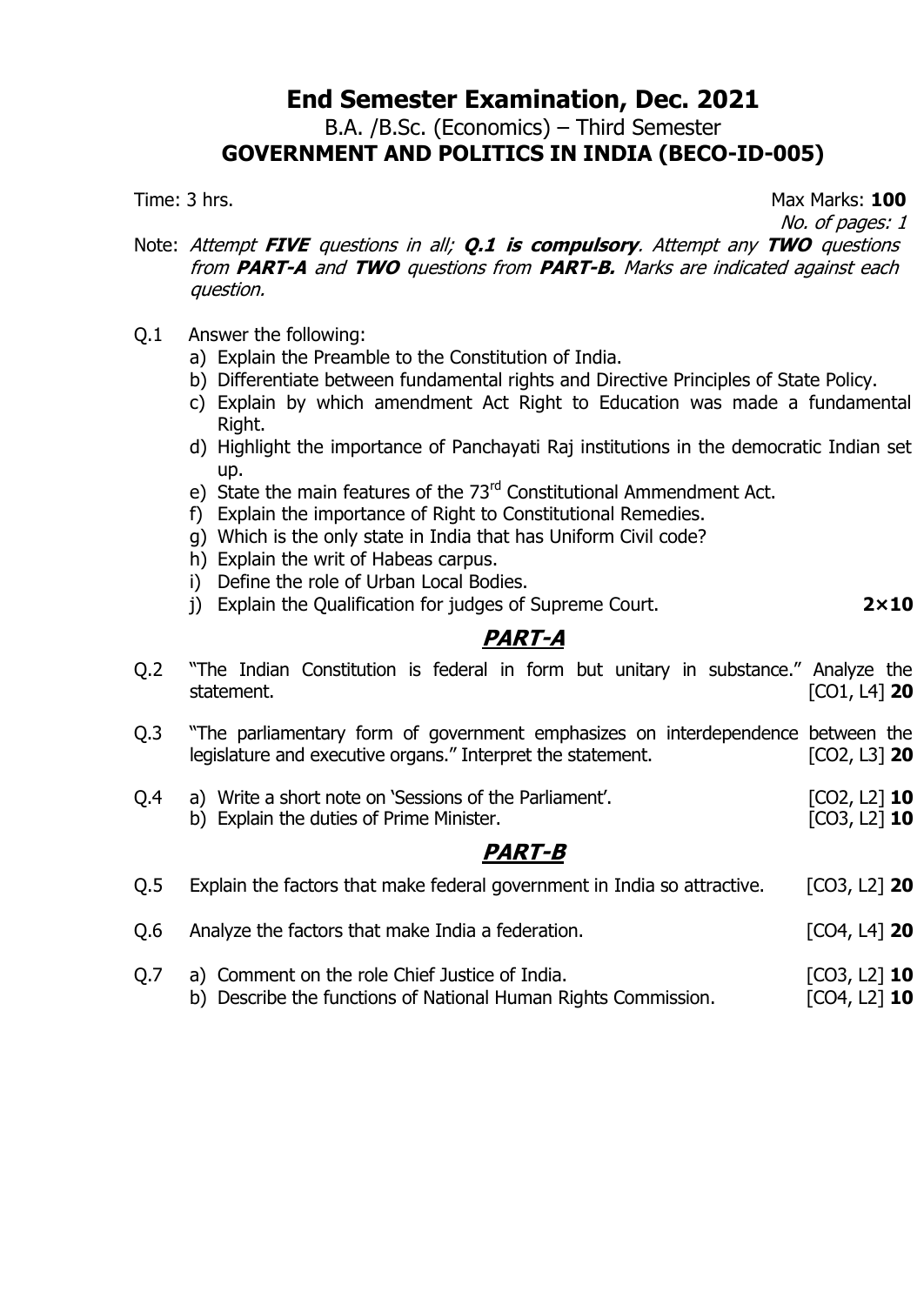B.A. (Liberal Arts) – Third Semester

# **INTRODUCTION TO CALCULAS (BLA-DS-003)**

Time: 3 hrs. **100** 

No. of pages: 1

- Note: Attempt **FIVE** questions in all; **Q.1 is compulsory**. Attempt any **TWO** questions from **PART-A** and **TWO** questions from **PART-B.** Marks are indicated against each question.
- Q.1 Answer the following:
	- a) What is a continuous function?
	- b) What is a continuous limit?
	- c) How limit is linked to continuous function?
	- d) How continuous, discontinuous function is linked to limit?
	- e) What is a step function?
	- f) What is a linear function?
	- g) What is a nonlinear or linear function?
	- h) What is local maxima?
	- i) What is local minima?
	- j) What is a local maxima with constrained optimisation? **2×10**

# **PART-A**

- Q.2 Illustrate the case of a local maxima and minima with a diagram and constrained optimization. [CO1][L-1]**20**
- Q.3 What is constrained optimization? Illustrate visually. [CO1][L-2]**20**
- Q.4 Draw the function  $y = \frac{1}{|x|^3}$  $y = \frac{1}{1}$ *x*  $=\frac{1}{1.21}$ . Explain in detail. **[CO1]**[L-3] **20**

- Q.5 Solve the differentiation of the following functions:  $Y = X^4$ ,  $Y = X^2$ ,  $Y = X^5$ . Draw the respective functions too. [CO1][L-4]20
- Q.6 What is the difference between differentiation and integration? How does the two converge to each other? Explain it visually through a diagram. [CO2][L-4]**20**
- Q.7 Solve the following integral of functions:  $Y = X^5$ ,  $Y = 6x^4$ ,  $Y = 5x^6$ Draw the functions too. **Example 20 CO3** [CO3][L-5] **20**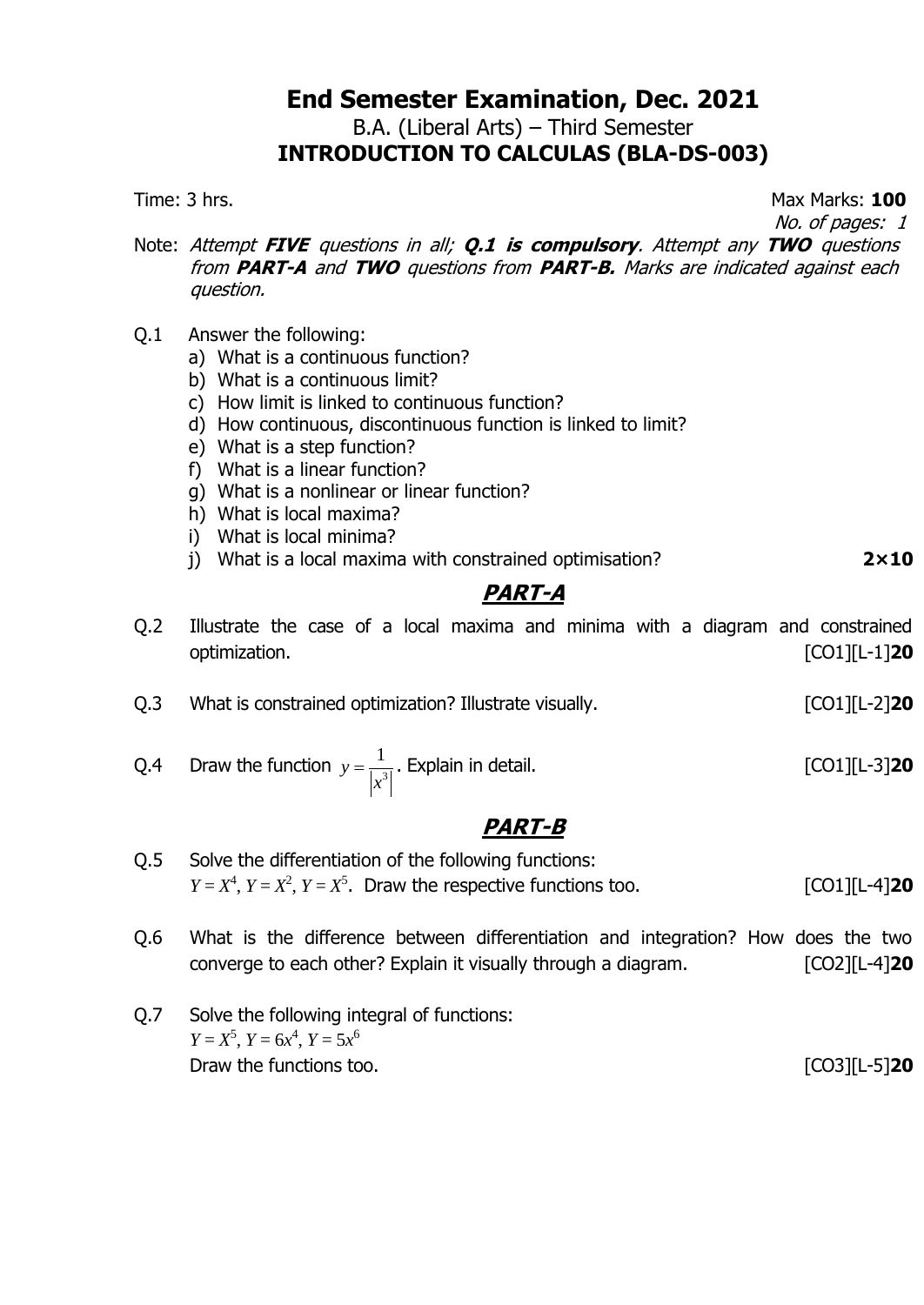### **End Semester Examination, Dec. 2021** B.A. (Liberal Arts) – Third Semester **VEDIC MATHEMATICS (BLA-DS-301)**

Time: 3 hrs. Max Marks: **100** No. of pages: 2

- Note: Attempt **FIVE** questions in all; **Q. 1** is **compulsory**. Attempt any **TWO** questions from **PART A** and **TWO** questions from **PART B.** Marks are indicated against each question.
- Q.1 Write short notes on the following:
	- a) Discuss the uses of Vedic Mathematics.
	- b) Discuss Nikhilam method of subtraction.
	- c) With the help of an example explain below the base multiplication
	- d) Find the Value of  $102 \times 104$  (mention the steps).
	- e) Convert the vinculum number to normal form 3287
	- f) With the help of an example explain below the base multiplication
	- q) Find the value of  $47 + 91 + 19 + 12$
	- h) Write the steps for multiplication of complementary numbers like  $23 \times 27$
	- i) Find the Value of  $102 \times 104$  (mention the steps).
	- i) Find the sum of  $7245 + 9281 + 6039 + 2579 + 834$ .

# **PART-A**

Q.2 Add the following by dot method (shudh method)

|    | 37  |      | 9721 2461 5 |                              | 49 |
|----|-----|------|-------------|------------------------------|----|
|    | 64  |      | 4685 7      | 2135                         | 63 |
|    | 89  |      |             | 78 5678 6303 6               |    |
|    | -26 |      | 207 1234 8  |                              | 85 |
|    |     |      |             | $+97 + 1237 + 5432 + 4 + 71$ |    |
| 20 |     | $+9$ |             |                              |    |
|    |     |      |             |                              |    |

- Q.3 a) What is vinculum numbers? Convert the following to their vinculum form.
	- i) 72
	- ii) 2239
	- iii) 189
	- iv) 13984
	- v) 2745 **10**
	- b) Subtract from left to right
		- i) 823542187 247891809
		- ii) 7234189688 4239062499 **10**

#### Q.4 a) What is mixed base multiplication?

- b) Multiply:
	- i)  $112 \times 116$
	- ii)  $104 \times 109$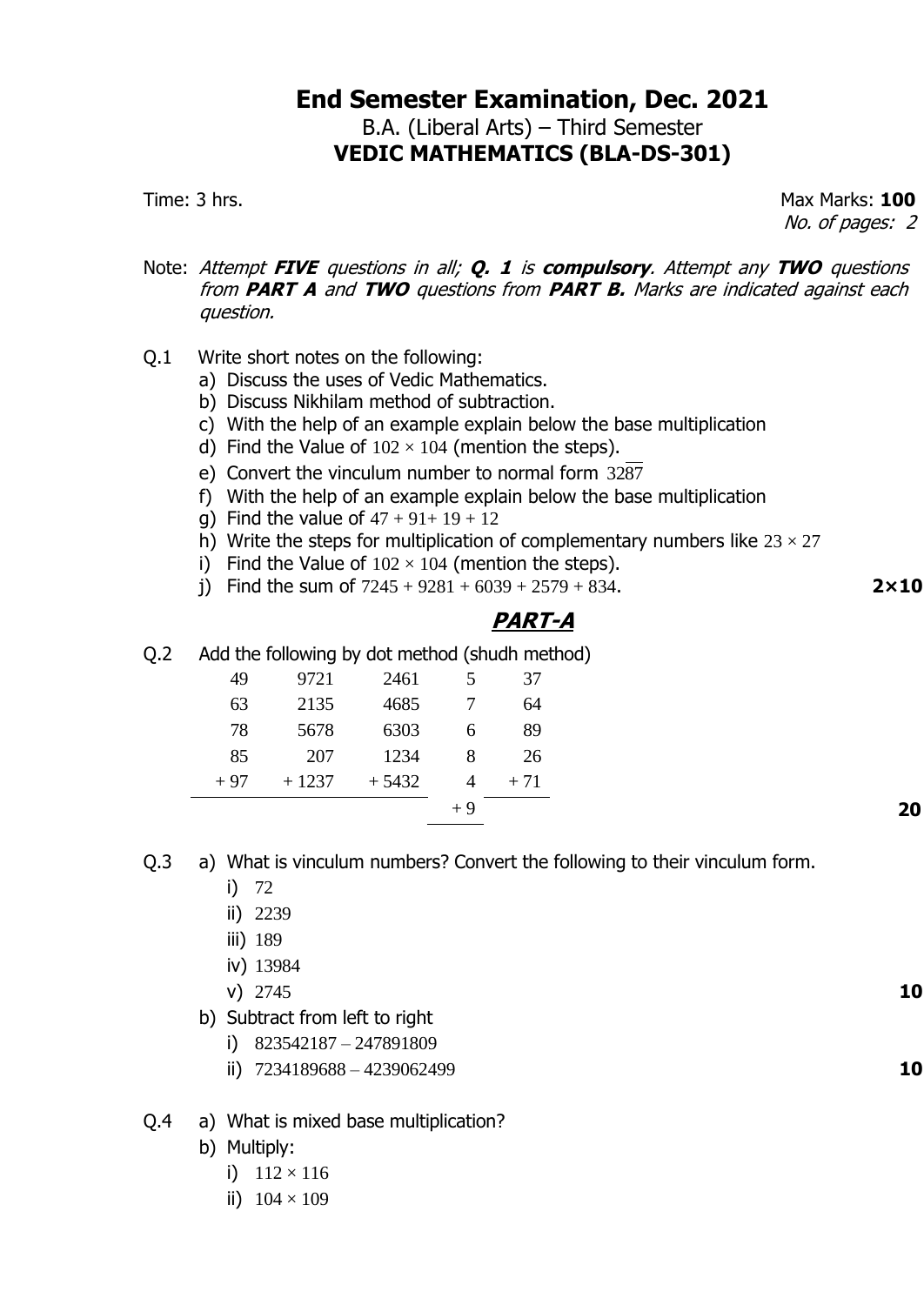B.A. (Liberal Arts) – Third Semester **ISSUES IN INDIAN POLITICS (BLA-DS-302)**

Time: 3 hrs. **100** No. of pages: 1

- Note: Attempt **FIVE** questions in all; **Q. 1** is **compulsory**. Attempt any **TWO** questions from **PART A** and **TWO** questions from **PART B.** Marks are indicated against each question.
- Q.1 Write short notes on the following:
	- a) Directive Principles.
	- b) Economic, Social and Political Justice.
	- c) Party system.
	- d) Right to Freedom of Religion.
	- e) Tacit coalition.
	- f) Hindu fundamentalism.
	- g) Money Bills.
	- h) MSP
	- i) Cabinet Ministers.
	- j) State Emergency. **2×10**

# **PART-A**

- Q.2 Distinguish between the Gandhian and liberal approaches towards the study of the Indian state. Why do the Marxist scholars criticize these approaches? [CO 1; L 2] **20**
- Q.3 Explain the pyramidal judicial structure in India. Do you think this hierarchy enables in making the judiciary more accountable to the citizens? **Example 10 CO 2**; L 4] **20**
- Q.4 How are money bills different from ordinary bills? Explain the process of passage of money bills in the Parliament of India. [CO 2; L 1] **20**

- Q.5 What are the differences between ideological and material warfare? Why can the Cold War era be categorised under a loose bipolar system? [CO 2; L 2] 20
- Q.6 List some of the major environmental movements that have taken place in India so far. How effective have they been in addressing urgent environmental concerns? [CO 4; L 5] **20**
- Q.7 Under what circumstances can coalition governments be formed? What are the various features of coalition governments in India? [CO 3; L 1] **20**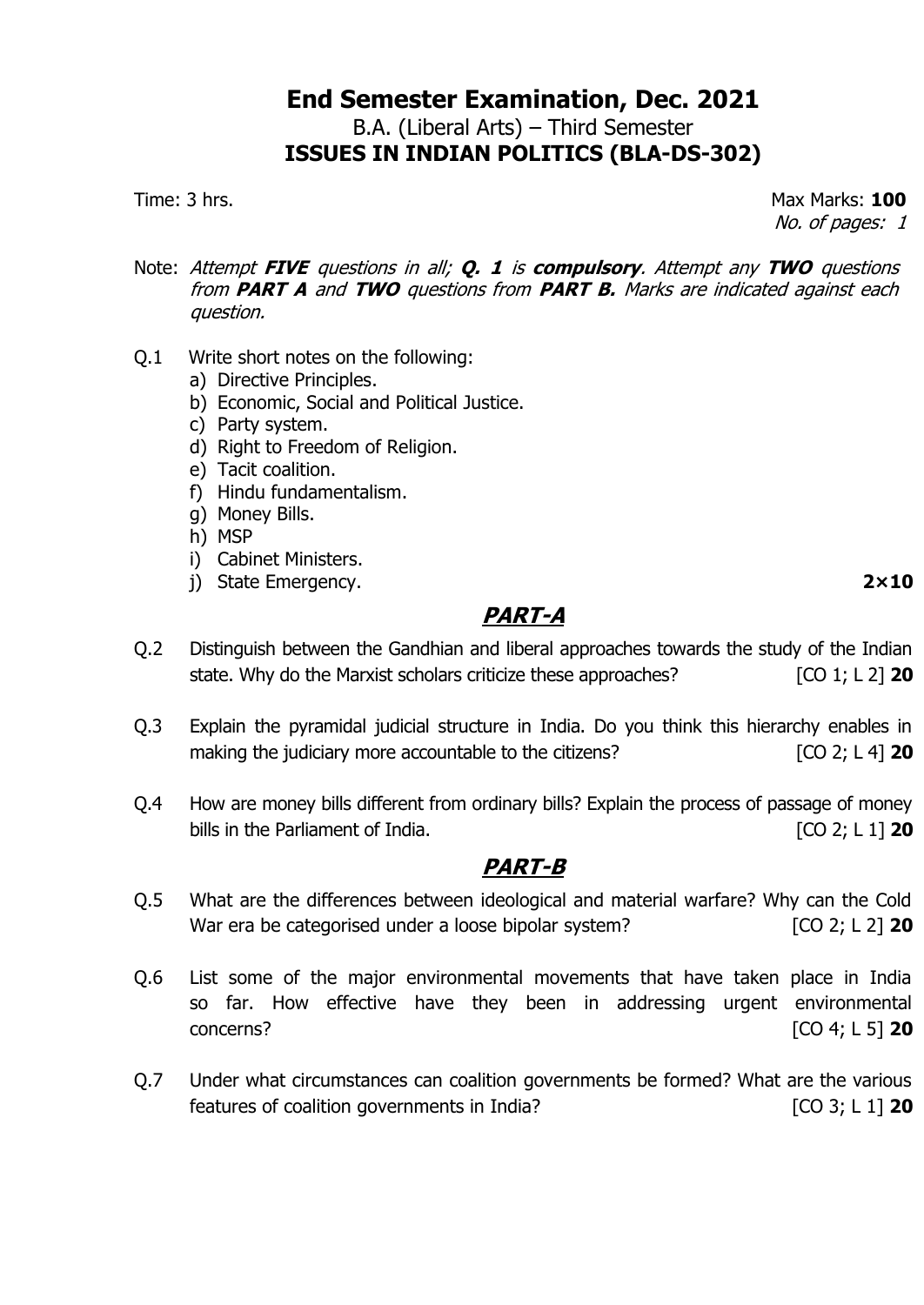B.A. (Liberal Arts) – Third Semester

#### **PROBABILITY AND DISTRIBUTION (BLA-DS-303)**

Time: 3 hrs. Max Marks: **100**

No. of pages: 2

- Note: Attempt **FIVE** questions in all; **Q. 1 is compulsory**. Attempt any **TWO** questions from **PART-A** and **TWO** questions from **PART-B.** Marks are indicated against each question.
- Q.1 Write short notes on the following:
	- a) What is alternate hypothesis?
	- b) Define 'Chi Square test'.
	- c) Define 'Poisson distribution'.
	- d) What is meant by Probability?
	- e) What is hypothesis?
	- f) Define 'Run Test'.
	- g) What is meant by median test?
	- h) State addition theorem of probability.
	- i) With the help of an example explain the concept of independent and mutually exclusive event events in probability.
	- j) Explain rank correlation test. **2×10**

# **PART-A**

- Q.2 a) What is meant by theoretical frequency distribution? Discuss the silent features of the Binomial, Poisson and Normal distributions. [CO1][L-4]**10**
	- b) The following data show the number of seeds germinating out of 10 on damp filler for 80 set of seeds. Fit a binomial distribution to this data:

- Q.3 a) A university has to select an examiner from a list of 50 persons, 20 of them women and 30 men, 10 of them knowing Hindi and 40 not, 15 of them being teachers and the remaining 35 not. What is the probability of the university selecting a Hindi knowing women teacher? **[CO1][L-4]** 10
	- b) A problem in statistics is given to five students A, B, C, D and E. Their changes of solving it are 1/2, 1/3, 1/4, 1/5 and 1/6. What is the probability that the problem will be solved? [CO1][L-4]**10**
- Q.4 a) State the addition theorem of probability for two events:
	- i) when they are mutually exclusive, and
	- ii) when they are not mutually exclusive. [CO2][L-4]**10**
	- b) Explain the meaning of probability and illustrate by an example how probabilities can be calculated in the following cases,
		- i) mutually exclusive events
		- ii) dependent events and
		- iii) independent events. [CO2][L-4]**10**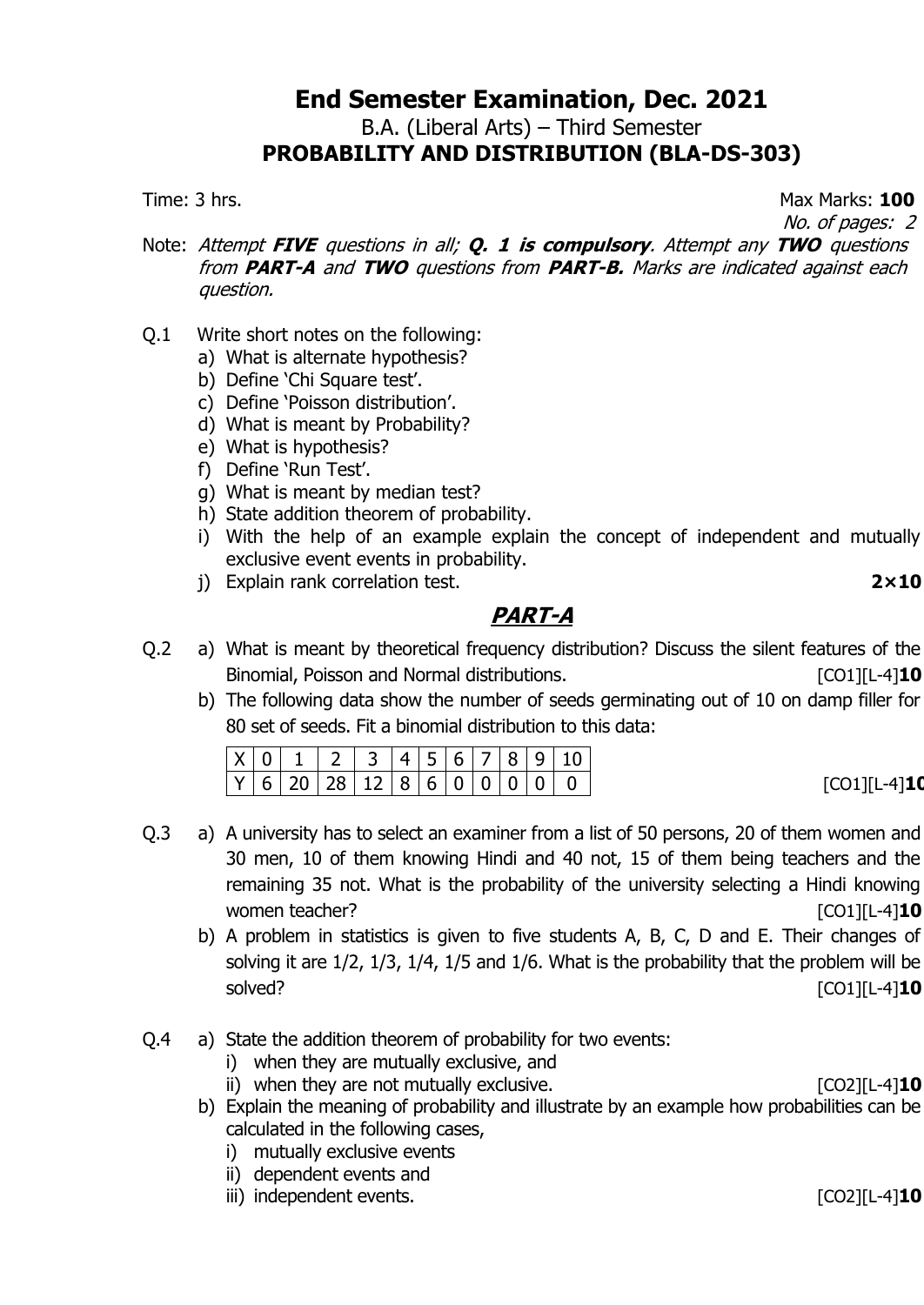B.A. (Liberal Arts) – Third Semester

# **COLONIALISM AND NATIONALISM IN INDIA (BLA-DS-304)**

Time: 3 hrs. Max Marks: **100**

No. of pages: 1

Note: Attempt **FIVE** questions in all; **Q.1 is compulsory**. Attempt any **TWO** questions from **PART-A** and **TWO** questions from **PART-B.** Marks are indicated against each question.

- Q.1 Write short notes on the following:
	- a) Christian missionaries.
	- b) Nation and ethnic groups.
	- c) Colonialist historians.
	- d) Civilizing mission.
	- e) Communal award.
	- f) Pre-colonial agricultural system.
	- g) De-industrialization.
	- h) Macaulay's Minute.
	- i) Moderates and Extremists.
	- j) Nehru Report. **2×10**

#### **PART-A**

- Q.2 Compare and contrast the nationalist and Marxist approaches towards the development of Indian nationalism. Why do the Marxist scholars describe the nationalist approach as a classist one? [CO 1; L2] **20**
- Q.3 What rapid changes were brought about by the British rule to commercialize the agriculture sector? How do you think these changes negatively impacted the peasantry? [CO 2; L5] **20**
- Q.4 Discuss the reasons behind the rise of nationalist consciousness in India. Critically analyse the role played by some notable women who gave leadership in the freedom struggle. [CO 4; L4] **20**

- Q.5 How is colonialism different from imperialism? Trace the shift of power from the business interests of the East India Company to the establishment of British rule in India. [CO 2; L1] **20**
- Q.6 On what grounds did the British justify introduction of English language compulsorily in Indian schools? Evaluate the contribution of Wood's education dispatch in laying the foundation of modern education system. [CO 3; L5] **20**
- Q.7 What were the different symbolic methods of protest adopted during the Noncooperation movement? Why did it fail? [CO 4; L4] **20**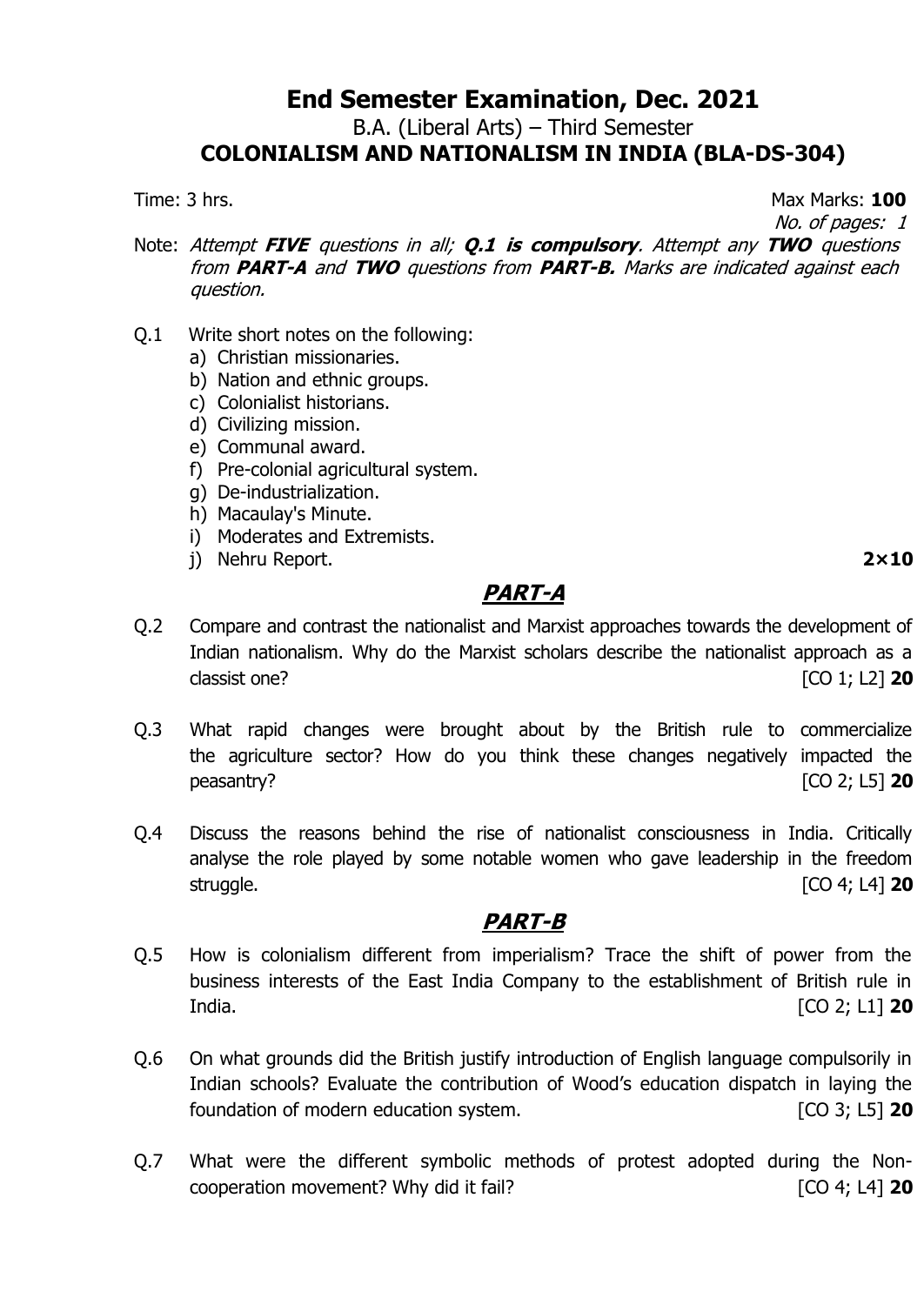#### **End Semester Examination, Dec. 2021** B.A. (Liberal Arts) – Third/Fourth Semester

# **INTRODUCTION TO CONSTITUTION (BLA-DS-404)**

Time: 3 hrs. **100** No. of pages: 1

Note: Attempt **FIVE** questions in all; **Q. 1** is **compulsory**. Attempt any **TWO** questions from **PART A** and **TWO** questions from **PART B.** Marks are indicated against each question.

- Q.1 Write short notes on the following:
	- a) Fundamental Duties.
	- b) Right to Equality
	- c) Governor and its role
	- d) PMO and its function
	- e) Local Self Governance
	- f) Union Public Service Commission
	- $\sigma$ ) 10<sup>th</sup> Schedule
	- h) Quasi Federal
	- $i)$  73<sup>rd</sup> Amendment
	- j) Article 370 **2×10**

# **PART-A**

- Q.2 How are Fundamental Rights important for democracy? Argue your case with current events and policy challenges. **Example 20 EXECUTE:**  $[CO 1][L1]$  **20**
- Q.3 Define the relationship between Executive and legislature. What are the functions and significance of a legislature in a democracy? [CO3] [L2] **20**
- Q.4 What is the role of Governor in Indian Polity? Argue your case, if the position of Governor has become redundant in India. **Example 20** [CO4] [L3] **20**

- Q.5 Does Judicial Activism improve the functioning of a democracy? Argue with examples. [CO3][L5] **20**
- Q.6 Is the Indian Federal System truly a federal structure? What are the challenges in Indian Federal structure? [CO 4][L4] **20**
- Q.7 Does democratic decentralization improve representation? How does it evolve in the context of India? [CO-2][L3] **20**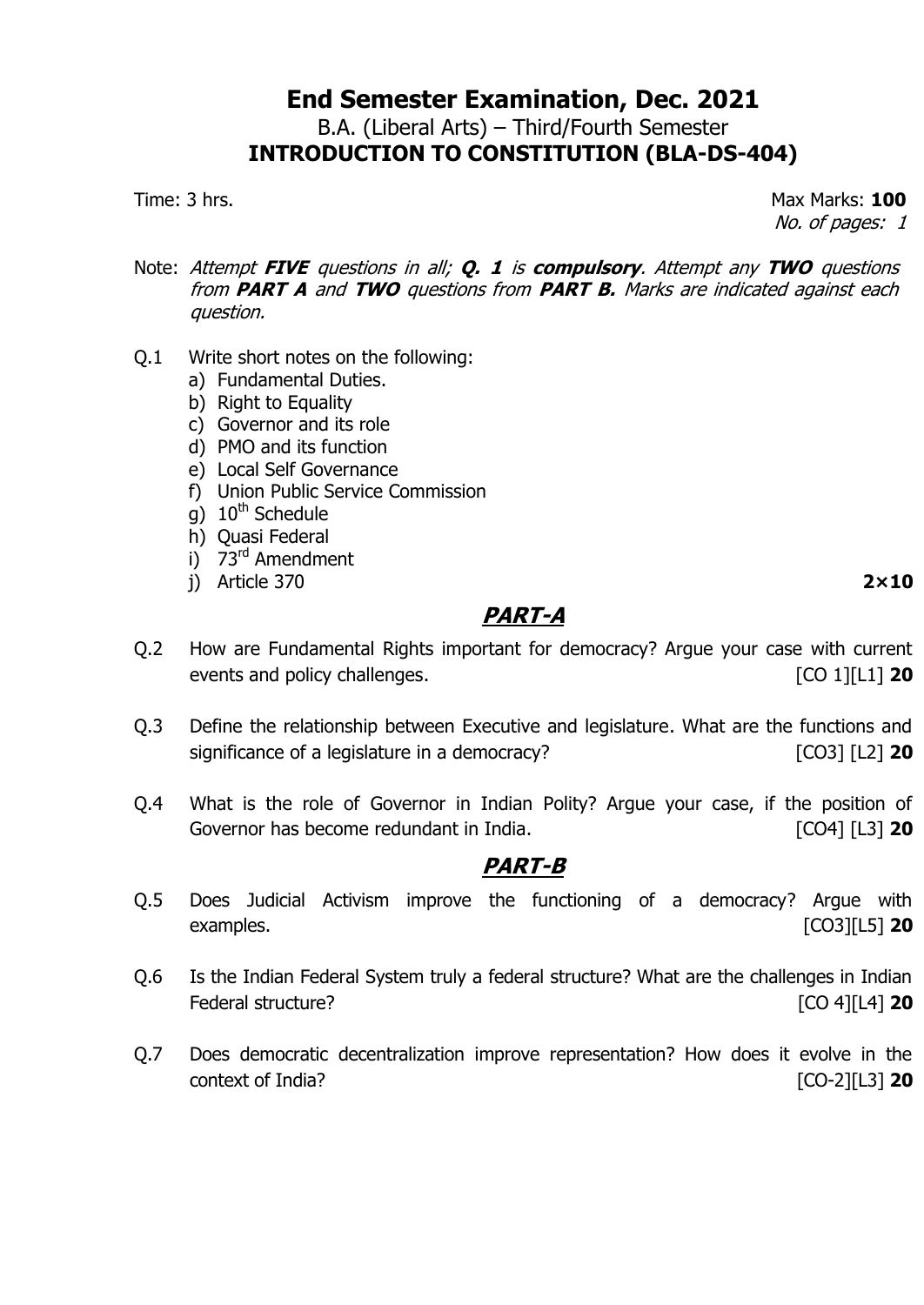B.A. (Liberal Arts) – Fifth Semester

## **CRITICAL THINKING AND UNDERSTANDING (BLA-DS-501)**

Time: 3 hrs. **100** 

No. of pages: 1

Note: Attempt **FIVE** questions in all; **Q.1 is compulsory**. Attempt any **TWO** questions from **PART A** and **TWO** questions from **PART B.** Marks are indicated against each question.

- Q.1 Answer the following:
	- a) What is new falsification?
	- b) What is absolute falsification?
	- c) What is non relative falsification?
	- d) What is non absolute holism?
	- e) What is absolute holism?
	- f) What is super relative holism?
	- g) What is non fundamental holism?
	- h) What is Kuhn's non falsification?
	- i) What is relatively absolute in Kuhn's falsification?
	- j) What is absolutely relative in Lakatos's falsification? **2×10**

## **PART-A**

Q.2 Explain the propensity of non falsificationism to critical thinking. [CO1,2,3][L1,2,3]**20**

Q.3 Highlight the absolute, relative propensity of Kuhn to critical thinking.

[CO1,2,3][L1,2,3]**20**

Q.4 Describe Lakatos's critical thinking to non-falsificationism. [CO1,2,3,4][L1,2,3,4]**20**

- Q.5 Highlight how Kuhn's experimental objectivity, value judgement, non-theory is linked to non-falsificationism? [CO1,2,3,5][L1,2,3,5]**20**
- Q.6 How continuous experiment and observation shapes up critical thinking? Explain with a real example. [CO1,2,3,4,5][L1,2,3,4,5,6]**20**
- Q.7 How relative critical thinking shapes up experiment and observation? Explain with a real example. [CO1,2,3,4,5][L1,2,3,4,5,6]**20**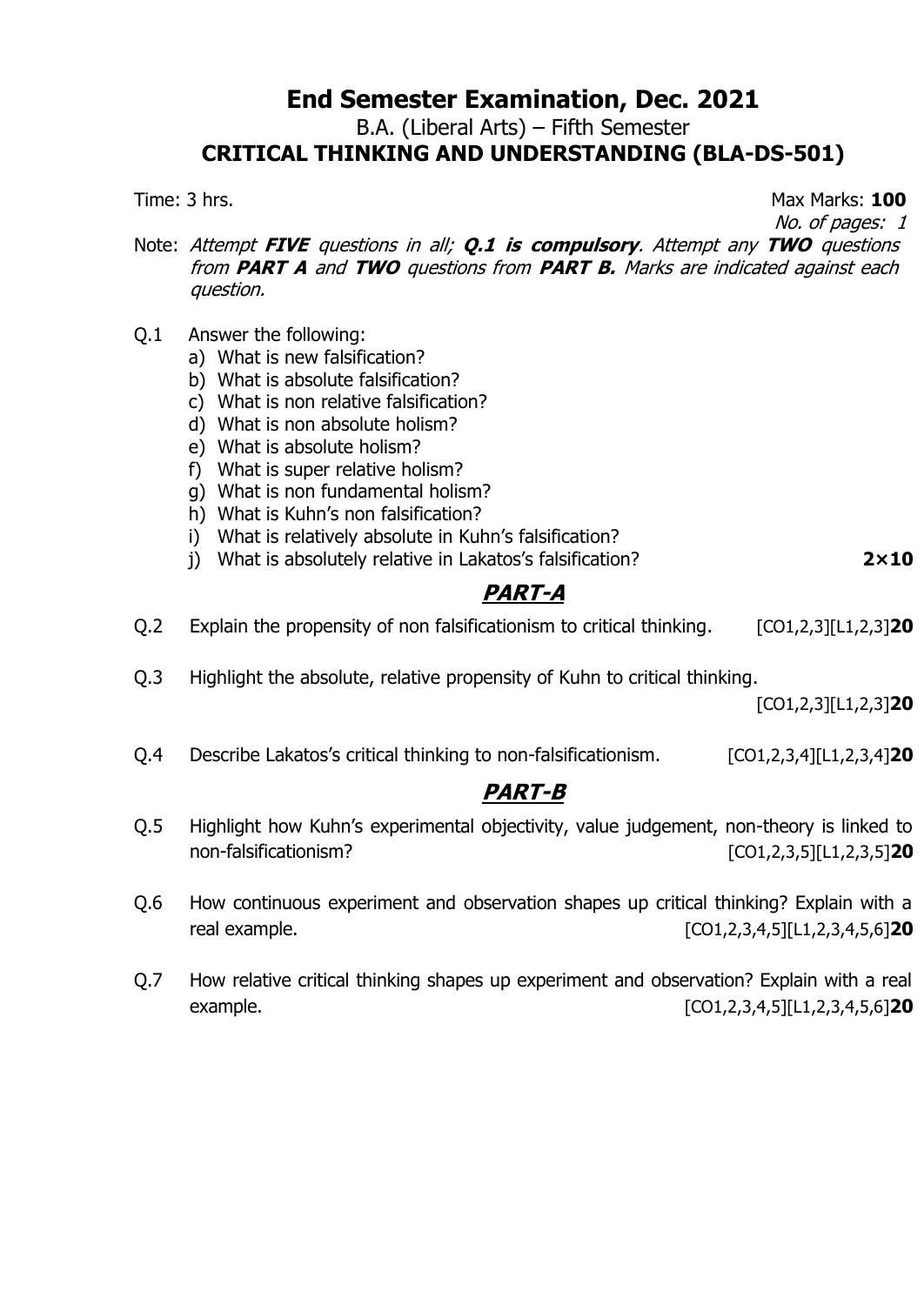B.A. (Liberal Arts) – Fifth Semester

## **UNITED NATIONS AND GLOBAL CONFLICTS (BLA-DS-503)**

Time: 3 hrs. **100** 

No. of pages: 1

- Note: Attempt **FIVE** questions in all; **Q.1 is compulsory**. Attempt any **TWO** questions from **PART-A** and **TWO** questions from **PART-B.** Marks are indicated against each question.
- Q.1 Write short notes on the following:
	- a) General assembly.
	- b) UNHCR.
	- c) Non-permanent members of UNSC.
	- d) Observer states.
	- e) International law.
	- f) External conflicts.
	- g) Peacekeeping forces.
	- h) Democratic consolidation.
	- i) Preamble of UN Charter.
	- j) Levels of analysis. **2×10**

# **PART-A**

- Q.2 Discuss the powers and functions of the Security Council. How far do you think it has been successful in resolving conflicts? [CO 2; L5] **20**
- Q.3 Can ideological conflicts culminate into material warfare? Argue your case with relevant examples. [CO 3; L4] **20**
- Q.4 Differentiate between peacekeeping and peace-building. Who are the stakeholders in a traditional UN peacekeeping operation? [CO 3; L2] **20**

- Q.5 Explain the concept of preventive diplomacy. What are the key elements of conflict prevention as envisaged by the UN? **Example 20** [CO 2; L2] **20**
- Q.6 What is collective security? In what ways does the UN ensure the exercise of collective security measures in a conflict situation? **[CO 1**; L1] **20**
- Q.7 Evaluate the representativeness of the UN in terms of participation of youth in the electoral procedures. [CO 1; L5] **20**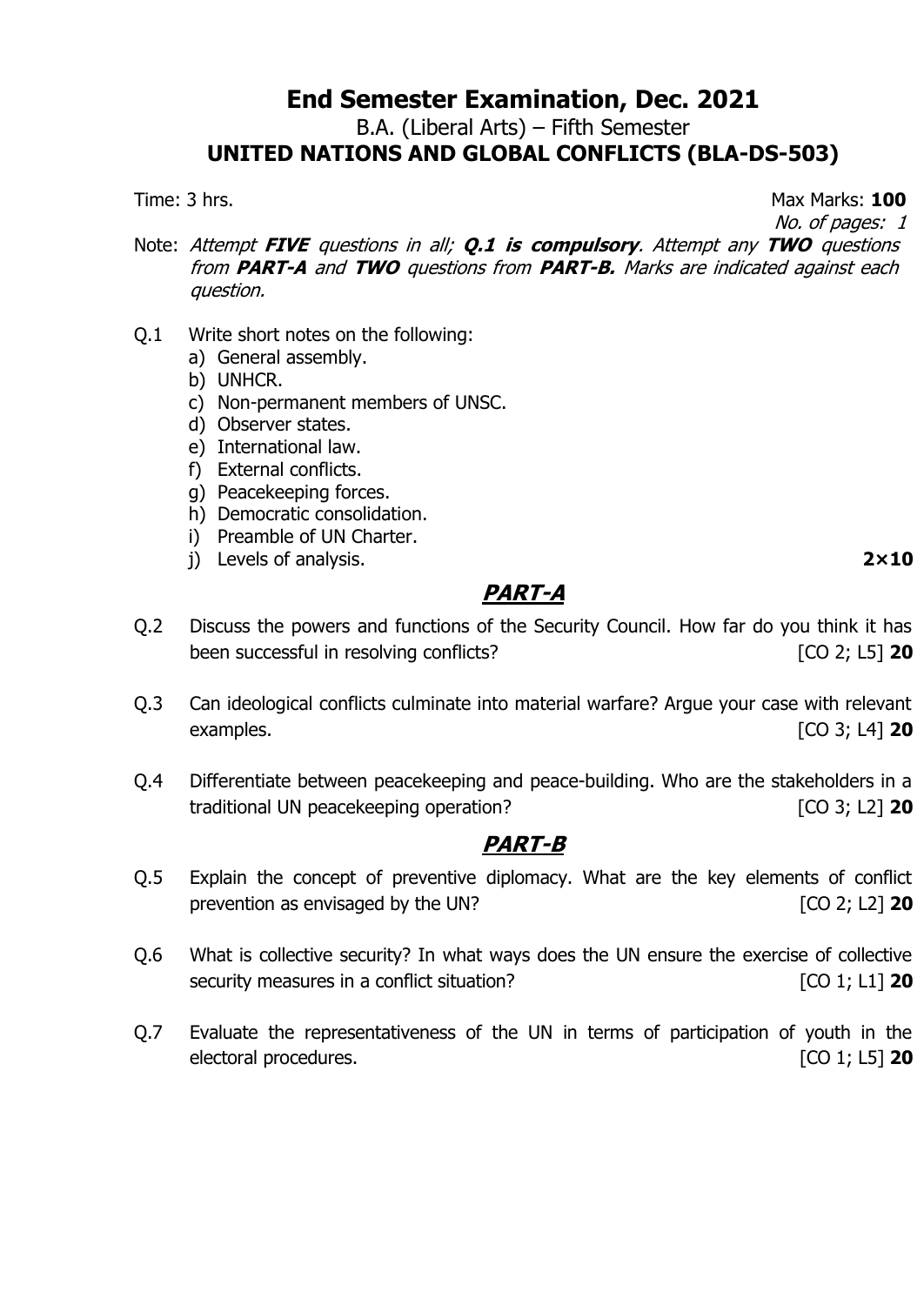# **End Semester Examination, Dec. 2021** B.A. (Liberal Arts) – Fifth Semester

### **NATIONALISM IN INDIA (BLA-DS-504)**

Time: 3 hrs. **100** 

No. of pages: 1

- Note: Attempt **FIVE** questions in all; **Q. 1** is **compulsory**. Attempt any **TWO** questions from **PART-A** and **TWO** questions from **PART-B.** Marks are indicated against each question.
- Q.1 Write short notes on:
	- a) Elements of a modern state.
	- b) Imagined communities.
	- c) Communal award.
	- d) Moderates and Extremists.
	- e) Nehru Report.
	- f) Hind Swaraj.
	- g) Syncretism.
	- h) Religious fundamentalism.
	- i) Constructivist approach.
	- j) "Sovereignty-protecting" nationalism. **2×10**

# **PART-A**

- Q.2 Define the concept of "Swaraj" as put forward by Mahatma Gandhi. Why was he in favour of administering the country on the basis of languages? [CO2; L4] **20**
- Q.3 Define 'patriotism'. What are the different approaches to study the development of nationalist consciousness in the Indian context? [CO1; L1] **20**
- Q.4 Discuss the basic premises of Rabindranath Tagore's view on nationalism intrinsic to India. On what grounds does he criticize the Western version of nationalism? [CO2; L2] **20**

- Q.5 How can a nation and an ethnic group be identified? Is it mandatory for a nation to live within the same territory? **Example 20 CO3**; L4] **20**
- Q.6 What were the symbolic methods of protest used by the protestors during the Non-Cooperation Movement? Why did it fail? **Example 20** [CO2; L5] **20**
- Q.7 Differentiate between Hinduism and Hindutva. Explain the brand of Hindu nationalism envisaged by V. D Savarkar. **Example 20** and the same state of  $[CO4; L2]$  20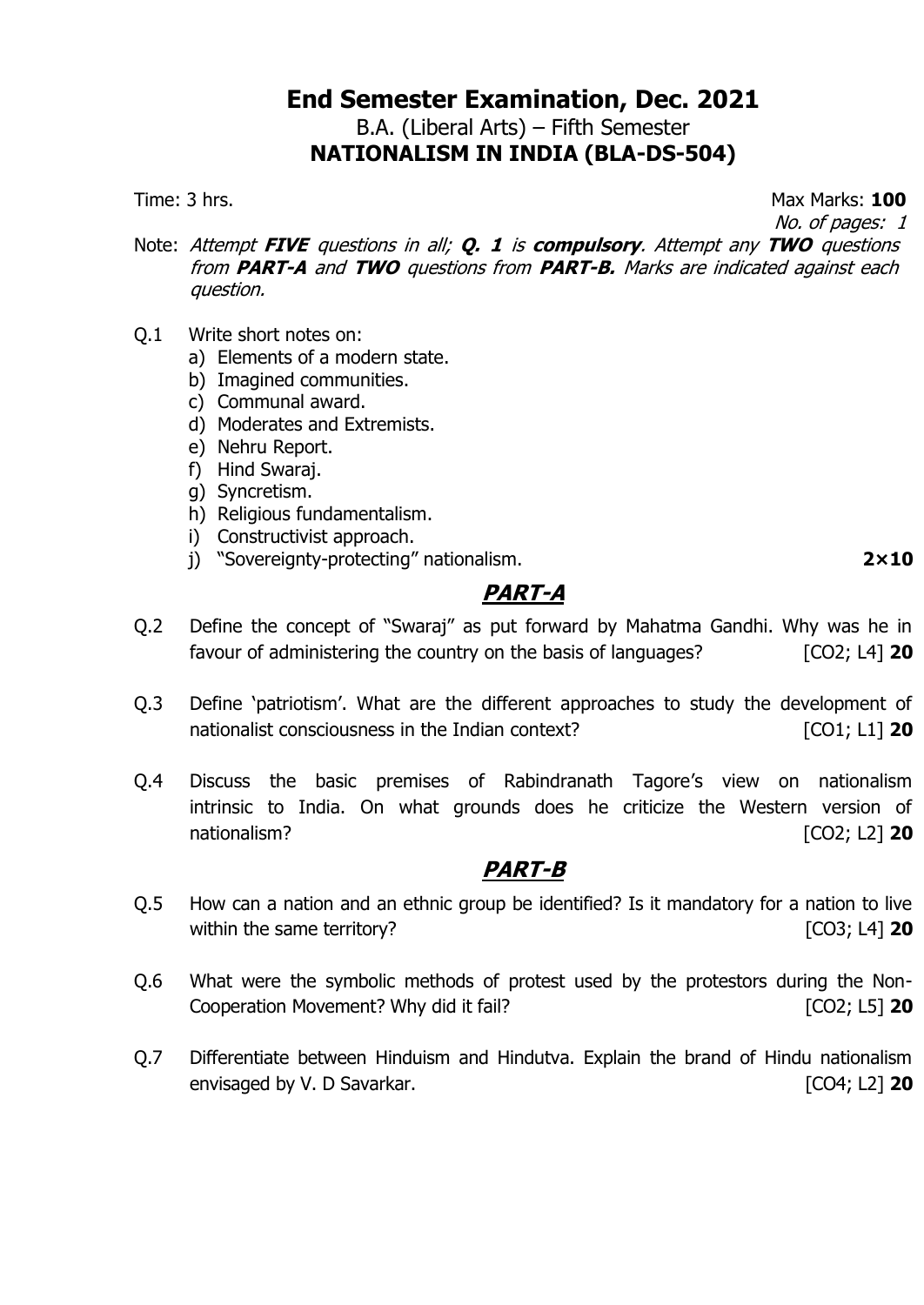B.A. (Liberal Arts) – Fifth Semester

# **UNDERSTANDING POPULAR CULTURE (BLA-DS-505)**

Time: 3 hrs. **100** 

No. of pages: 1

- Note: Attempt **FIVE** questions in all; **Q.1** is **compulsory**. Attempt any **TWO** questions from **PART-A** and **TWO** questions from **PART-B.** Marks are indicated against each question.
- Q.1 Discuss how with the advent of Television in India, has impacted the cultural life of viewers? Give specific examples of popular programs to explain your ideas. **20**

# **PART-A**

- Q.2 Explain **(any two)** of the following concepts.
	- a) Culture as a concept in Anthropology and Sociology.
	- b) Popular Culture and Academia.
	- c) Popular Culture and High Culture. **10×2**
- Q.3 Examine the various views on popular culture, and discuss your own interpretation of 'Rethinking Popular Culture in Indian context'. **20**
- Q.4 Discuss how with the advent of Film Industry in India, has impacted the socio cultural life of people in India. Give specific examples of popular films to explain your ideas. **20**

- Q.5 Discuss the key premises in the work entitled, 'The Culture Industry' by Adomo and Horhcimcr. **20**
- Q.6 'Cultural Relativism helps to define 'goodness'' and make people tolerant of other cultures? Critically evaluate the statement with suitable examples and references. **20**
- Q.7 Evaluate the role of Television in popularizing classical texts of India. **20**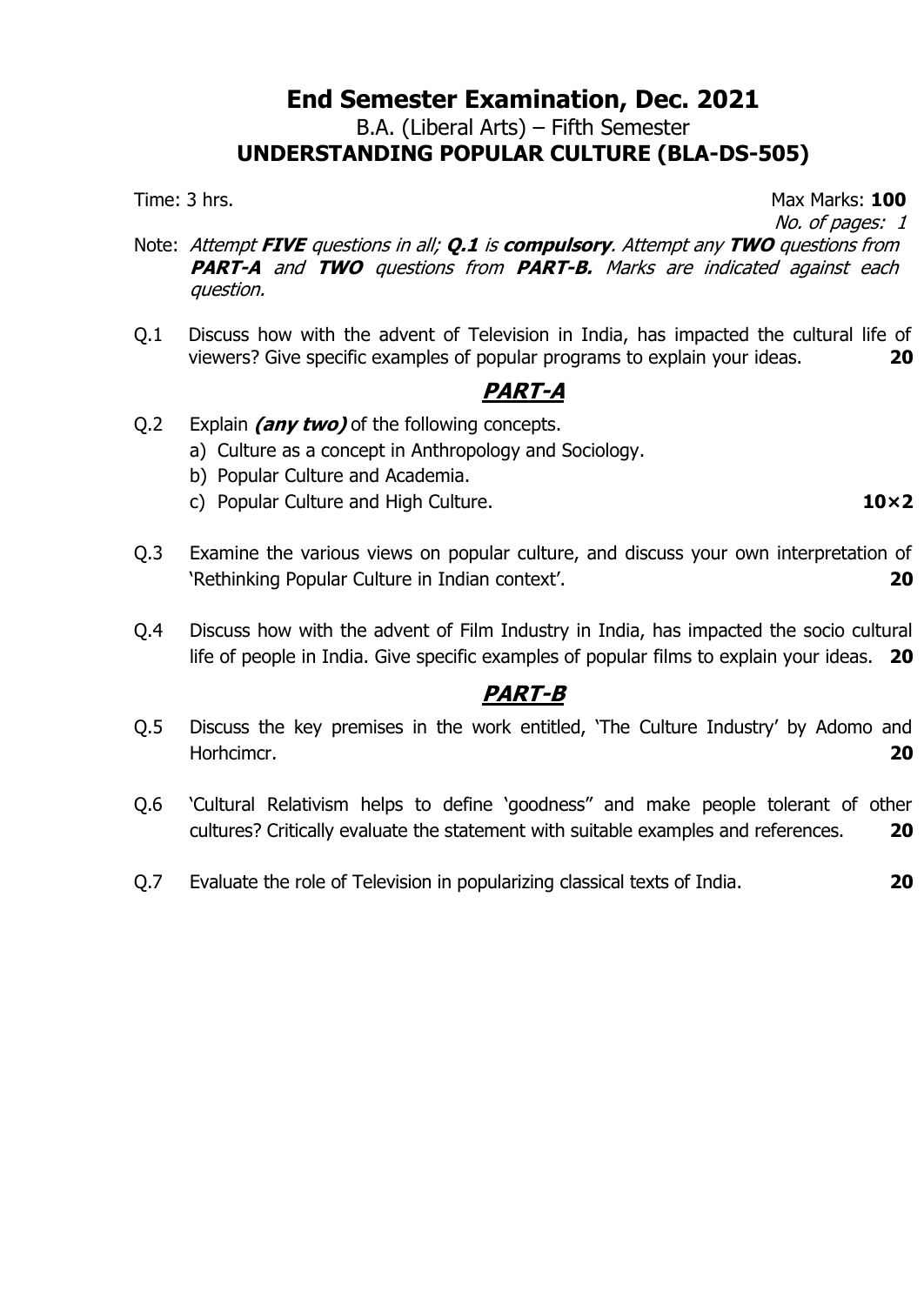B.A. (Liberal Arts) – Fifth Semester

# **HUMAN RESOURCE MANAGEMENT (BLA-ID-001)**

Time: 3 hrs. **100** 

No. of pages: 1

Note: Attempt **FIVE** questions in all; **Q.1 is compulsory**. Attempt any **TWO** questions from **PART-A** and **TWO** questions from **PART-B.** Marks are indicated against each question.

- Q.1 Answer in brief:
	- a) Scope of HRM
	- b) HRD
	- c) Job analysis
	- d) Selection procedure
	- e) Methods of training
	- f) Gender discrimination
	- g) Benefits of incentive compensation
	- h) Ranking method
	- i) Career development
	- j) MBO **2×10**

#### **PART-A**

- Q.2 Differentiate between 'human resource management' and 'human resource development'. [CO2][L-4,5,6]**20**
- Q.3 Elaborate the process and uses of job analysis for an organization. [CO1][L-4,5]**20**
- Q.4 Define the term human resource management. Discuss the objectives and scope of Human resource management. **Example 20 EXECUTE** 120

- Q.5 Elaborate the kinds and benefits of training in an organization. [CO1][L-5]**20**
- Q.6 Discuss the advantages and limitation of career planning. [CO1,3][L-2.4]**20**
- Q.7 Discuss the traditional and modern methods of performance appraisal.[CO1.2][L-3,4,5]**20**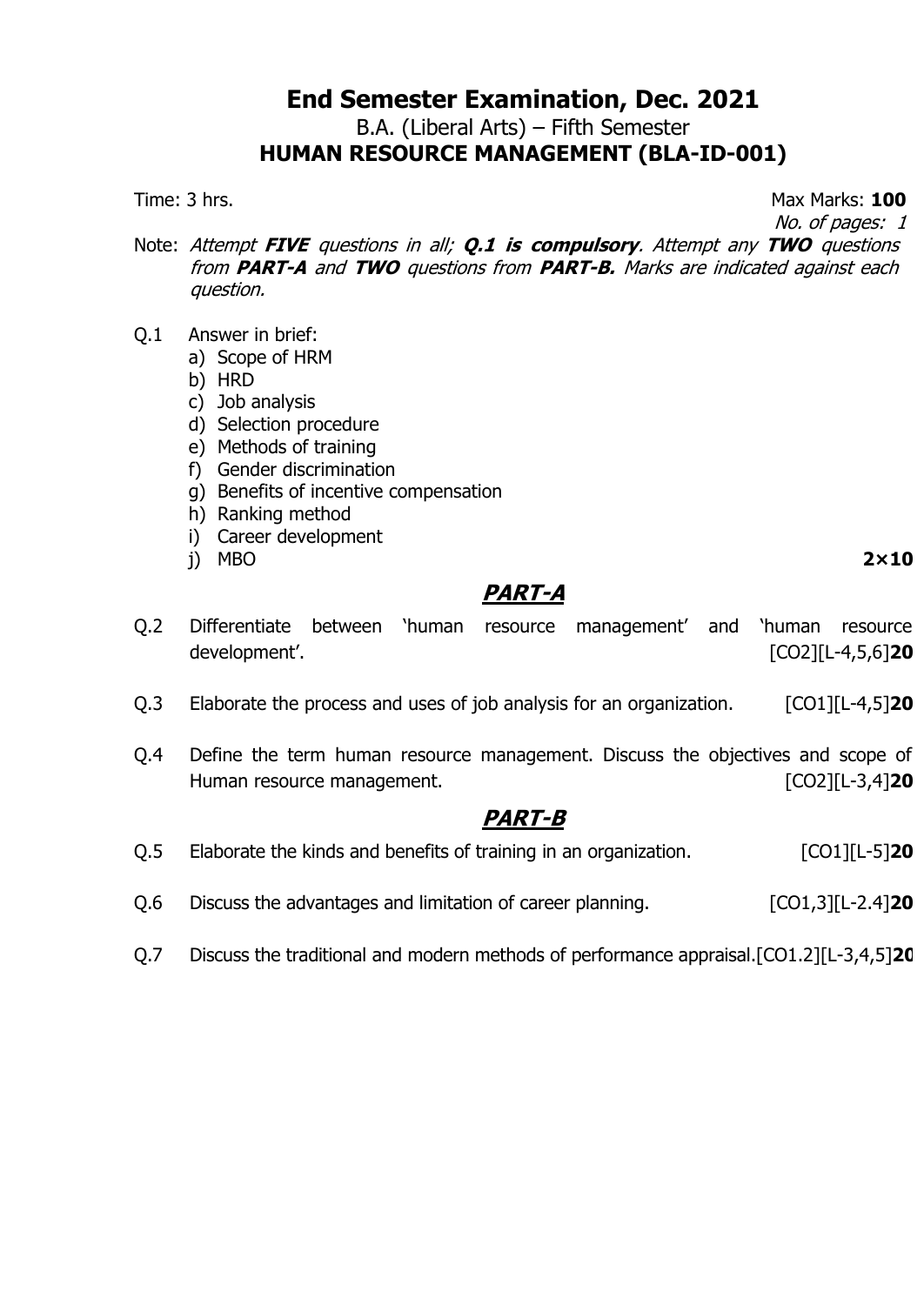# **End Semester Examination, Dec. 2021** B.A./B.Sc. (Hons.) Political Science – Third Semester **INTRODUCTION TO COMPARATIVE GOVERNMENT AND POLITICS (BPOL-DS-301)**

Time: 3 hrs. **100** No. of pages: 1

- Note: Attempt **FIVE** questions in all; **Q. 1** is **compulsory**. Attempt any **TWO** questions from **PART A** and **TWO** questions from **PART B.** Marks are indicated against each question.
- Q.1 Write short notes on the following:
	- a) Comparative Politics.
	- b) Eurocentrism.
	- c) Decolonisation.
	- d) Growth of Socialism.
	- e) Globalisation era.
	- f) The process of decolonization.
	- g) Capitalism in  $21<sup>st</sup>$  century.
	- h) Constitutional Structure of China.
	- i) Nature of Comparative Politics.
	- j) Anti-Colonial Struggles. **2×10**

## **PART-A**

- Q.2 Give a comparative study of constitutional developments in Brazil and China. [CO4][L1]**20** Q.3 Explain in detail the nature and scope of comparative politics. [CO1][L1]**20** Q.4 How are capitalism and globalisation related to each other? [CO3][L3]**20 PART-B** Q.5 Give a comparative study of constitutional developments in Britain and Nigeria. [CO4][L5]**20**
- Q.6 Define socialism. Explain in detail the growth and development of Socialism.

[CO2][L2]**20**

Q.7 What is colonialism? Discuss the anticolonial struggles and the process of decolonisation. **[CO2][L4] 20**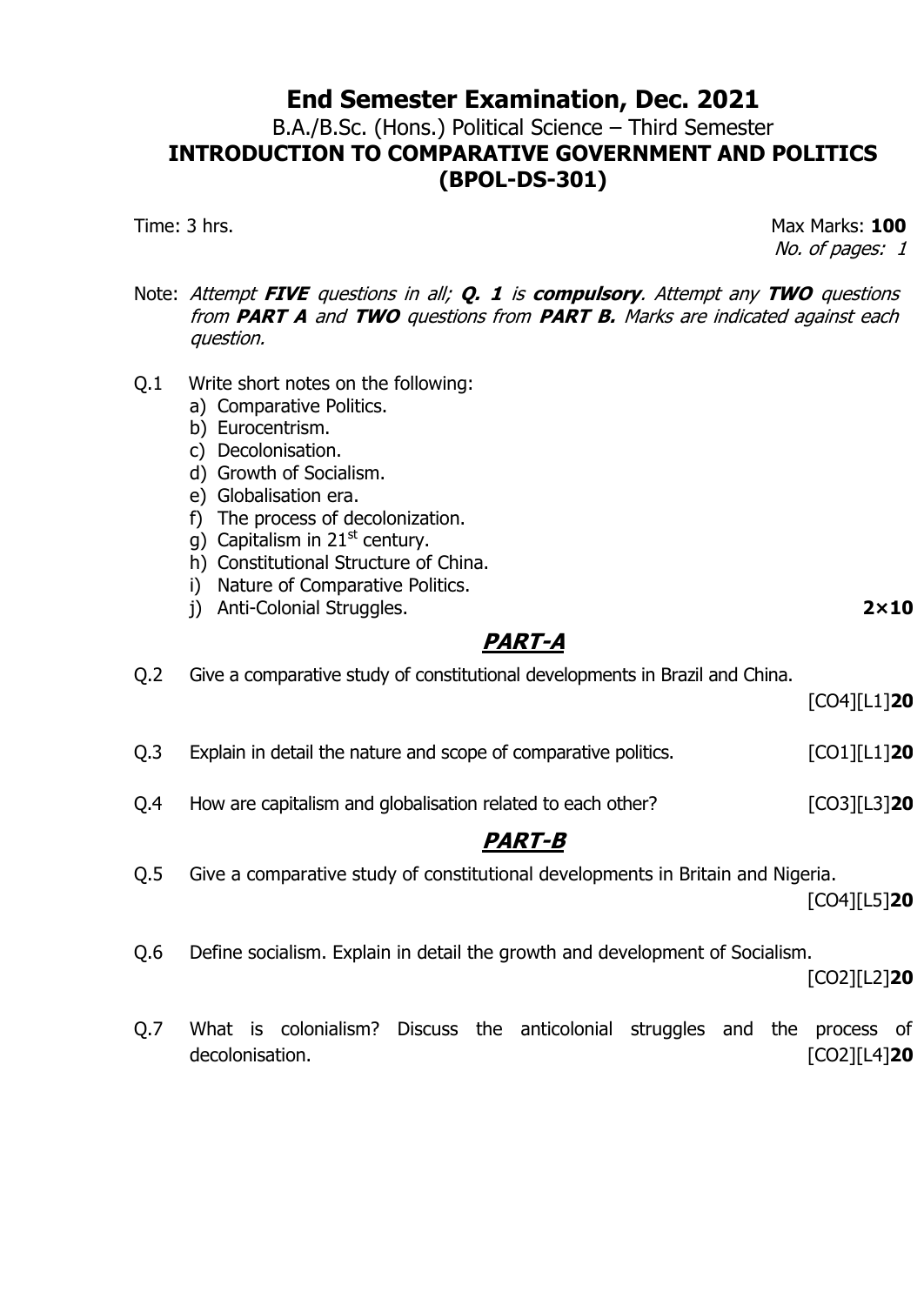B.A. / B.Sc. (Hons.) Political Science – Third Semester **PERPECTIVES ON INDIAN ADMINISTRATION (BPOL-DS-302)**

Time: 3 hrs. **100** 

No. of pages: 1

Note: Attempt **FIVE** questions in all; **Q.1 is compulsory**. Attempt any **TWO** questions from **PART-A** and **TWO** questions from **PART-B.** Marks are indicated against each question.

- Q.1 Write short notes on:
	- a) NPA.
	- b) Public vs private administration.
	- c) Principles of scientific management.
	- d) Right to information.
	- e) Types of authority.
	- f) Good governance.
	- g) Principles of administrative management Gullick, Urwick and Fayol.
	- h) Feminist perspective on Public Administration.
	- i) NPM.
	- j) Ideal type bureaucracy. **2×10**

**PART-A**

Q.2 Discuss the evolution and growth of public administration as a discipline. [CO1][L-5]**20**

- Q.3 What is Human relations theory? Describe the factors which led to the emergence of this theory? What were the criticisms of this theory? Explain in detail. [CO2][L-5]**20**
- Q.4 Examine Herbert Simon's rational decision making theory. [CO1][L-3]**20**

- Q.5 Describe Fayol's key elements of management. List the fourteen principles of management. How are these different from Guiiick's and Urwick's principles?[CO2][L-5]**20**
- Q.6 Write an essay on public policy formulation, implementation and evaluation.[CO2][L-5]**20**
- Q.7 What do you understand by ecological approach? Describe Rigg's ideal model. Does the Indian social reality represent the characteristics of prismatic society? Explain with illustrations. [CO4][L-4]**20**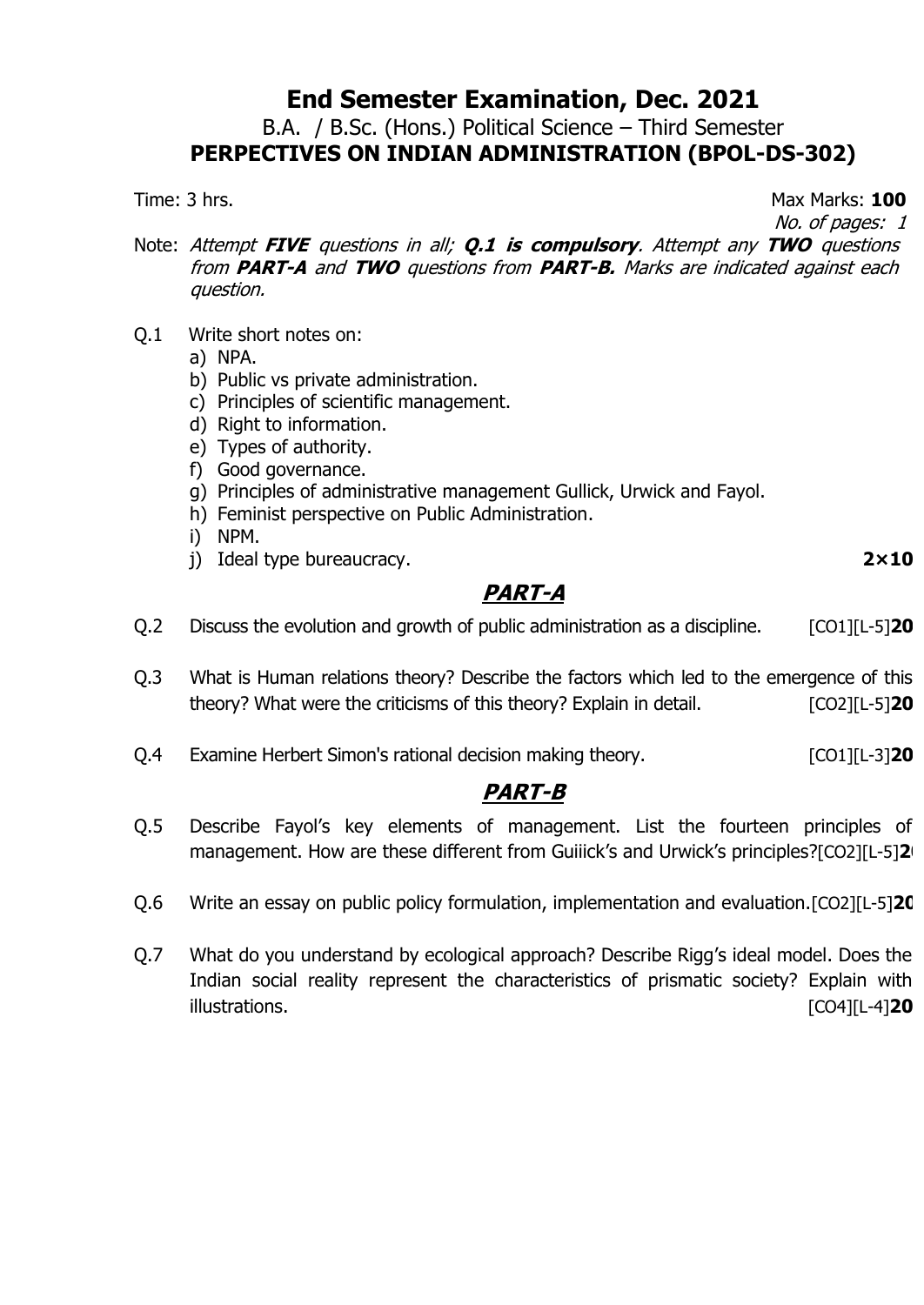## **End Semester Examination, Dec. 2021** B.A./B.Sc. (Hons.) Political Science – Third Semester

# **WORLD THEORY (BPOL-DS-303)**

Time: 3 hrs. **100** 

No. of pages: 1

- Note: Attempt **FIVE** questions in all; **Q.1 is compulsory**. Attempt any **TWO** questions from **PART-A** and **TWO** questions from **PART-B.** Marks are indicated against each question.
- Q.1 Write short notes on the following:
	- a) Hierarchical international system.
	- b) Positivist methodology.
	- c) European Union.
	- d) SAFTA.
	- e) "The Twenty Year's Crisis".
	- f) Anarchy.
	- g) Universal Actor System.
	- h) INGOs.
	- i) Truman Doctrine.
	- j) League of Nations. **2×10**

## **PART-A**

- Q.2 Explain the World Systems theory as propounded by Immanuel Wallerstein. Critically analyse how it reveals the levels of exploitation in the international political scenario with relevant examples. [CO 3; L 4] **20**
- Q.3 Elaborate the different models presented in game theory. Why are these models inadequate in solving international conflicts? [CO 2; L 5] **20**
- Q.4 What are the defining features of modern nation-states? Do you think the role of the nation-stations have decreased in the post-globalized world? **[CO 1**; L 4] **20**

- Q.5 What are the differences between ideological and material warfare? Why can the Cold War era be categorised under a loose bipolar system? **[CO 2**; L 2] 20
- Q.6 Discuss the fundamental classical realist assumptions. On what grounds do the neorealist scholars criticise these assumptions? [CO 3; L 4] **20**
- Q.7 The usage of masculinist concepts like 'security', 'power', 'military' and 'state' makes IR a gendered discipline. Argue your case. [CO 4; L 5] **20**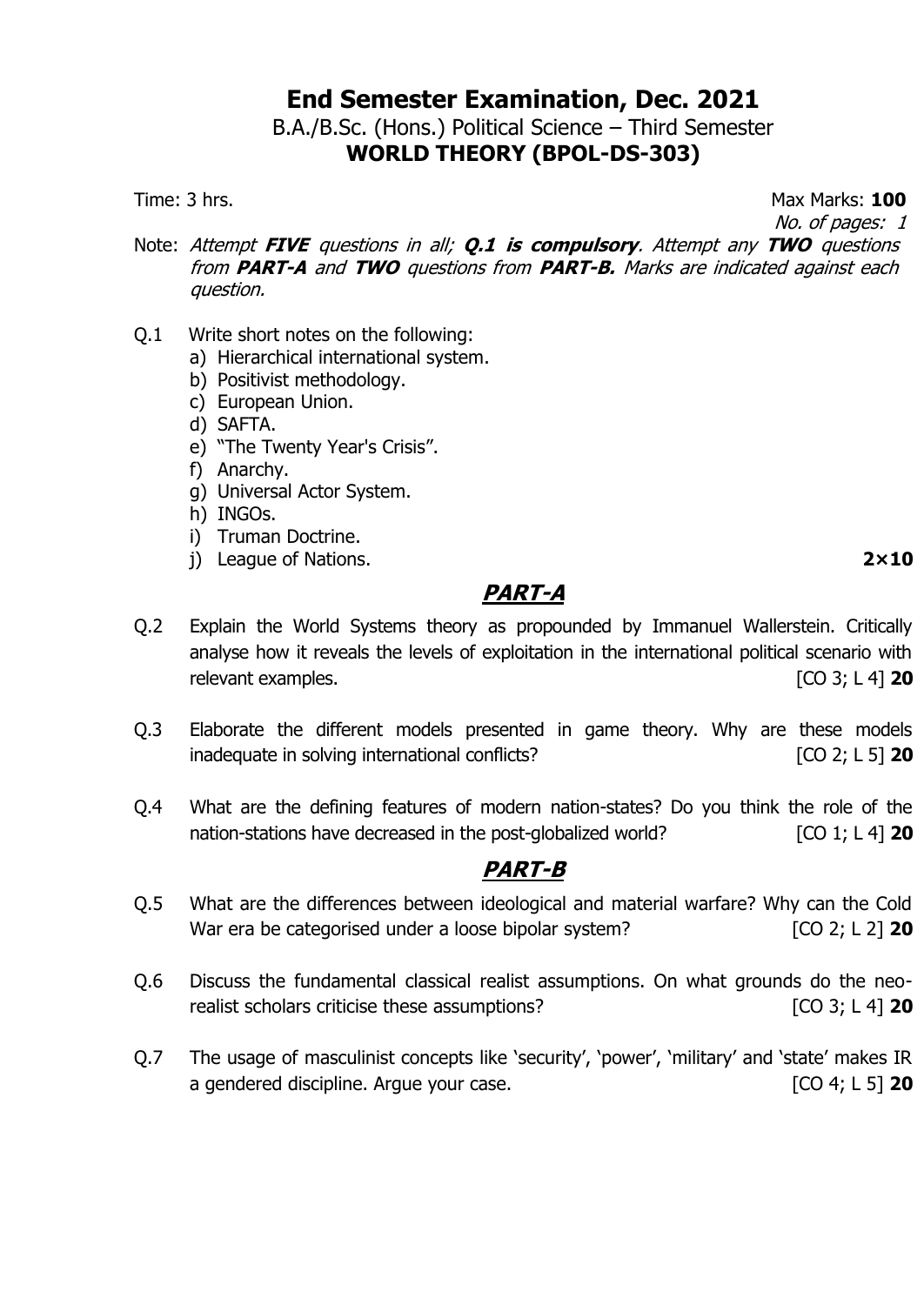# **End Semester Examination, Dec. 2021** B.A./B. Sc. (Hons.) Political Science – Third Semester

## **NATIONALISM IN INDIA (BPOL-DS-304)**

Time: 3 hrs. **100** 

No. of pages: 1

Note: Attempt **FIVE** questions in all; **Q.1 is compulsory**. Attempt any **TWO** questions from **PART-A** and **TWO** questions from **PART-B.** Marks are indicated against each question.

- Q.1 Write short notes on:
	- a) Elections in provinces.
	- b) Safety Valve theory.
	- c) Santhal rebellion.
	- d) Hunter Commission.
	- e) Drain of Wealth.
	- f) Wavell Plan.
	- g) All India Trade Union Congress.
	- h) Morley-Minto reforms.
	- i) Munda rebellion.
	- j) Moderates vs Extremists. **2×10**

## **PART-A**

- Q.2 Examine the various approaches to study nationalism in India. Critically examine the Marxist approach. [CO4][L-5]**20**
- Q.3 Women were one of the leading participants in the Indian national struggle. In the light of above statement analyzes the women's role in the Indian Struggle for independence.

[CO2][L-5]**20**

Q.4 Examine the goals and achievements of the non cooperation movement. Can this movement be categorized as a mass movement? Explain in detail. [CO1][L-3]20

#### **PART-B**

Q.5 Write an essay on the role of workers movements in Indian national movements.

[CO2][L-2]**20**

- Q.6 Evaluate the scope and method of reforms that were adopted by the  $19<sup>th</sup>$  century reformers. Explain some socio-religious reform movements. [CO2][L-5]**20**
- Q.7 Analyze the growth of communalism in India during 1940s. What were the causes which led to the partition of India? Explain in detail. [CO3][L-5]<sup>20</sup>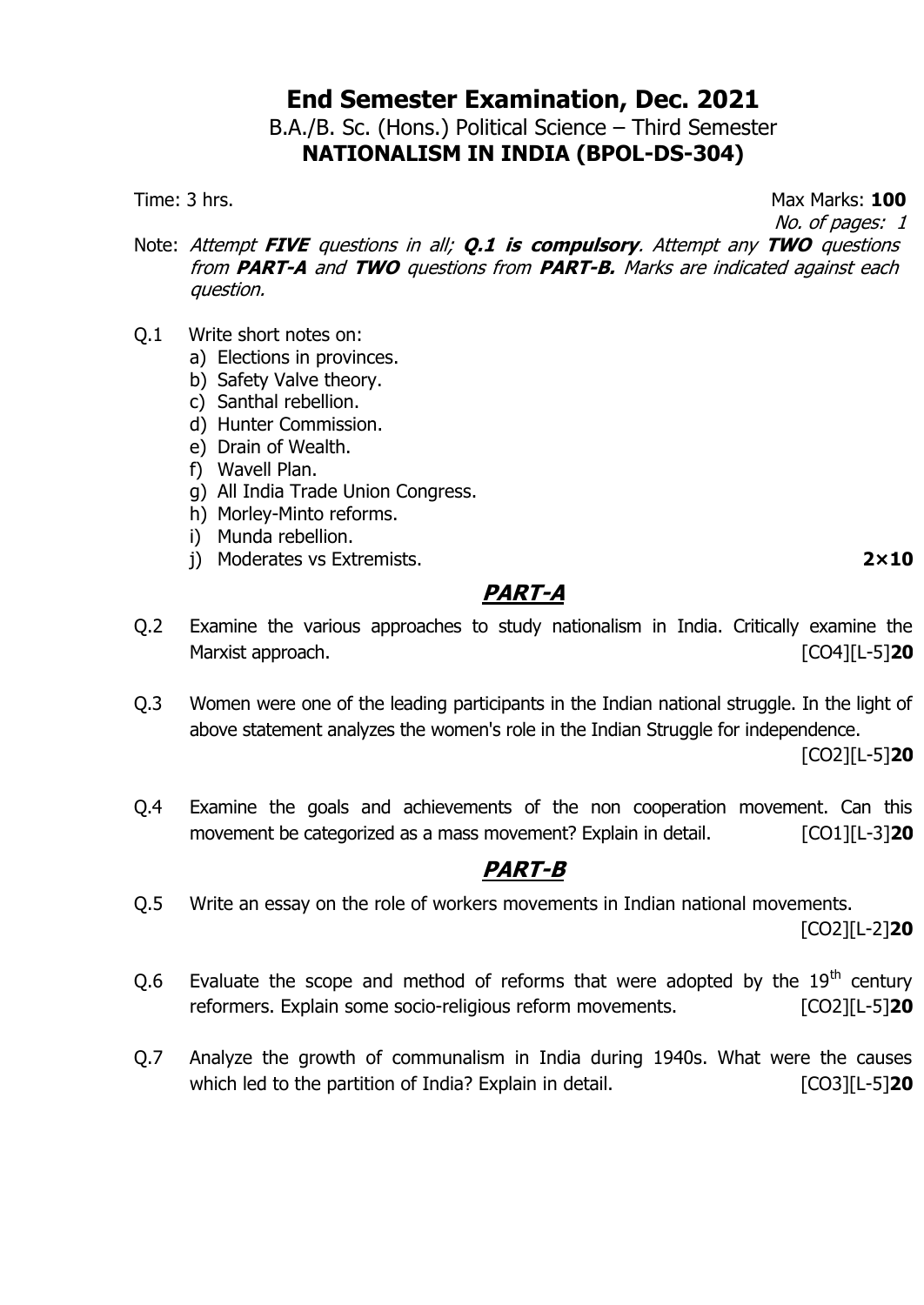B.A. / B.Sc. (Hons.) Political Science – Third Semester **SOCIAL PROBLEM AND SOCIAL WORK INTERVENTIONS (BPOL-GE-005)**

Time: 3 hrs. **100** No. of pages: 1

Note: Attempt **FIVE** questions in all; **Q.1 is compulsory**. Attempt any **TWO** questions from **PART-A** and **TWO** questions from **PART-B.** Marks are indicated against each question.

- Q.1 Answer the following:
	- a) Causes of social problem.
	- b) Characteristics of social problems.
	- c) Factors of growth in castiesm.
	- d) Social work.
	- e) Social legislations.
	- f) Define 'poverty'.
	- g) Causes of social problem.
	- h) Functions of NGOs.
	- i) Corruption.
	- j) Social disorganization. [CO1][L-2]**2×10**

# **PART-A**

| Q.2 | Discuss the main causes and consequences of child labour. | $[CO2][L-3]$ <b>20</b> |
|-----|-----------------------------------------------------------|------------------------|
|     |                                                           |                        |

- Q.3 Discuss the importance of social legislation in prevention of social problems. [CO2][L-4]**20**
- Q.4 Define 'social disorganization'. Elaborate the causes of social disorganization. [CO1][L-3]**20**

|  | Q.5 Elaborate the evil consequences and measures to prevent communalism. [CO1][L-5]20 |  |  |  |
|--|---------------------------------------------------------------------------------------|--|--|--|
|--|---------------------------------------------------------------------------------------|--|--|--|

- Q.6 Discuss the social and economic consequences of poverty. [CO2][L-4]**20**
- Q.7 Discuss the role and functions of NGOs in eradication of social problem. [CO2][L-5]**20**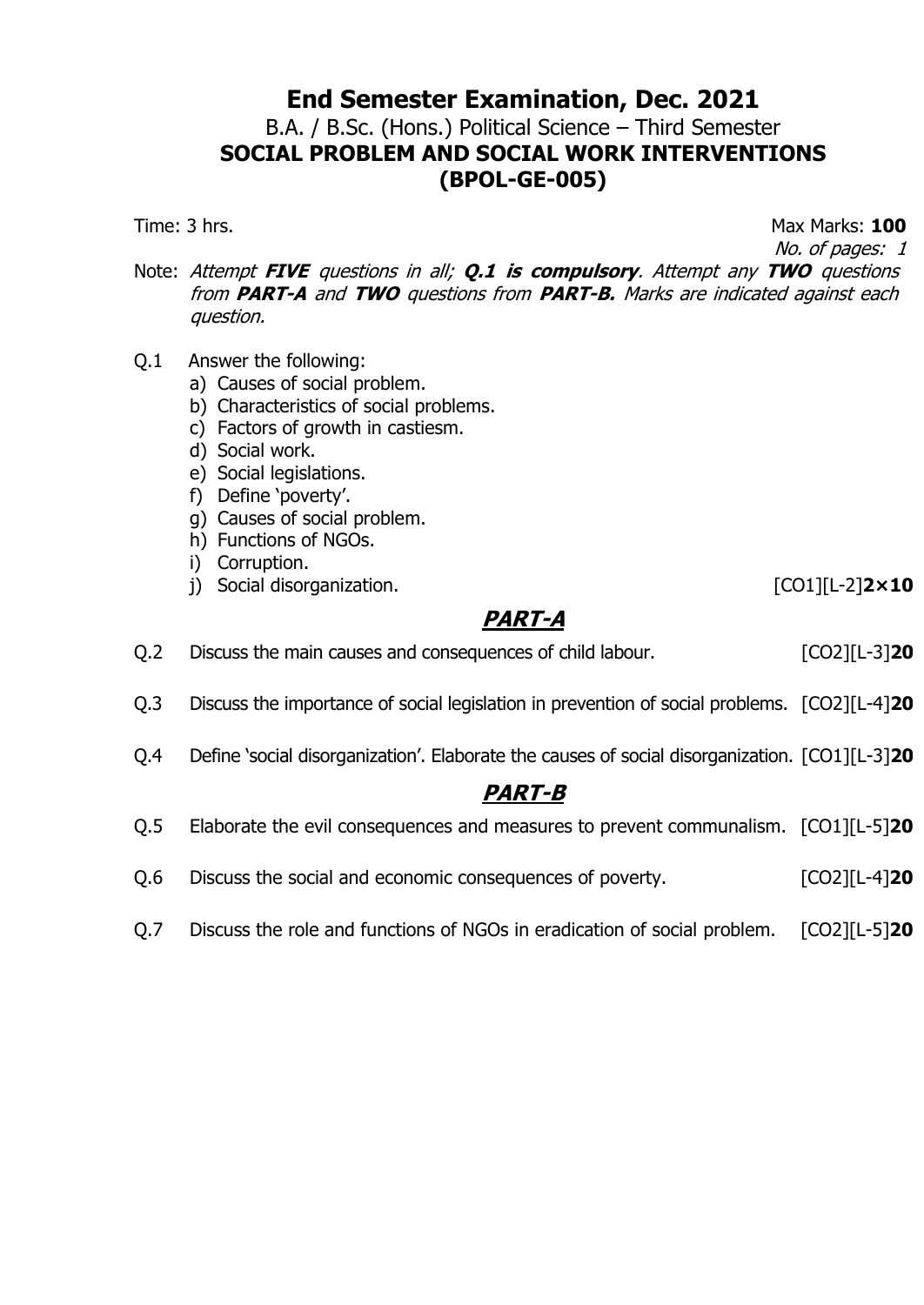B.A./B.Sc. (Hons.) Applied Psychology /B.A. (Liberal Arts) – First/Third Semester **UNDERSTANDING HUMAN PSYCHE (BPSY-DS-102/BLA-DS-305)**

Time: 3 hrs. **100** No. of pages: 1

- Note: Attempt **FIVE** questions in all; **Q.1 is compulsory**. Attempt any **TWO** questions from **PART-A** and **TWO** questions from **PART-B.** Marks are indicated against each question.
- Q.1 Identify the key elements of classical conditioning as demonstrated in Pavlov's classic experiment. **20**

# **PART-A**

- Q.2 Describe the nature of sound. Explain how it travels through the various parts of the ear? [CO1][L-6]**20**
- Q.3 Describe the process of memory. Explain in detail the models of memory. [CO3][L-6]**20**
- Q.4 Discuss the theories of motivation in detail. [CO3][L-6]**20**

- Q.5 Explain the characteristics of three types of needs. Discuss the Maslow's hierarchy model of needs. [CO3][L-6]**20**
- Q.6 Compare and contrast different theories of intelligence. [CO1][L-6]**20**
- Q.7 Describe how the perceptual constancies and the Gestalt principles account for common perceptual experiences? Discuss in detail all the principles of Gestalt. [CO1][L-6]**20**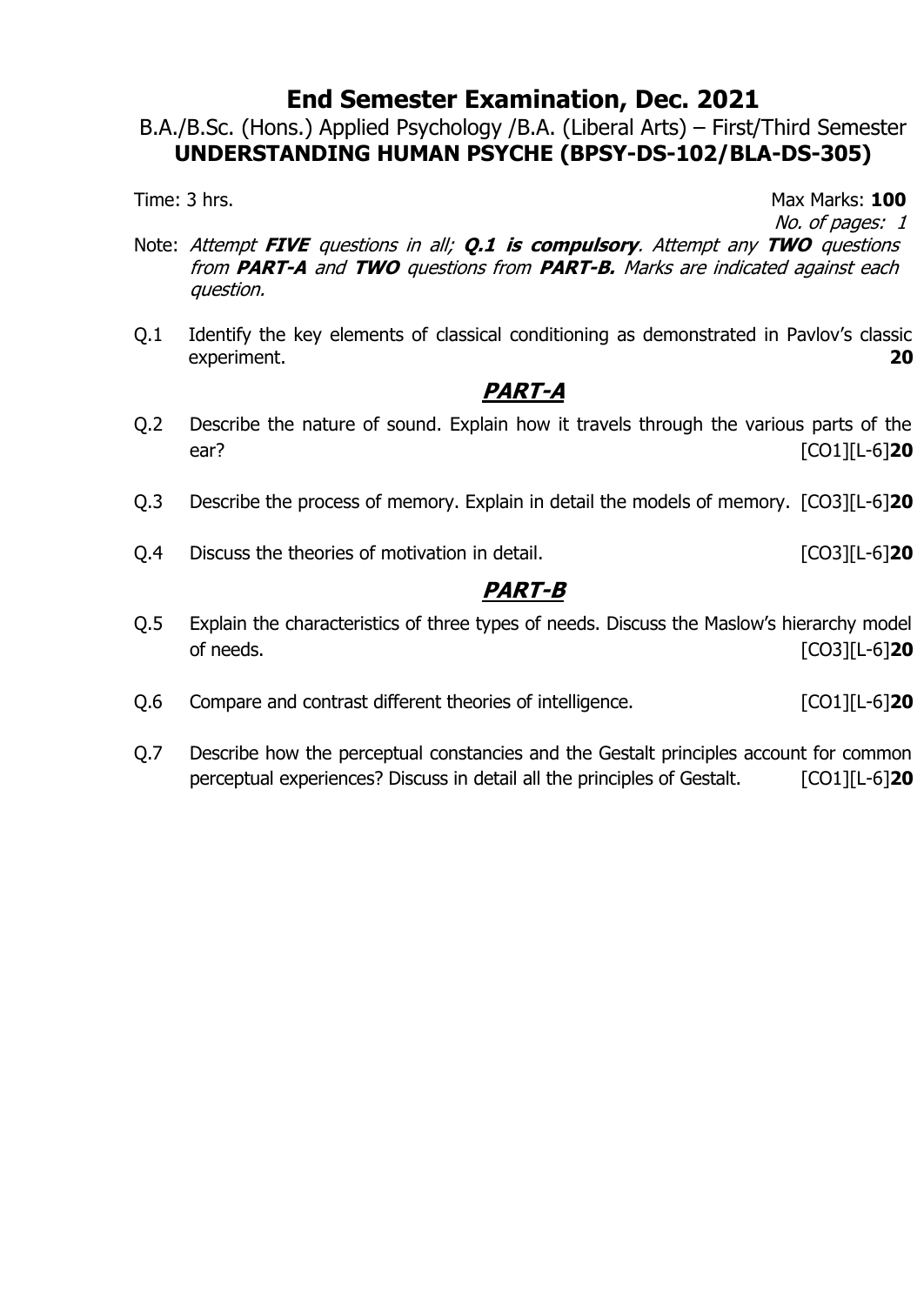### **End Semester Examination, Dec. 2021** B.A./B.Sc. (Hons.) Applied Psychology – Third Semester **DEVELOPMENTAL PSYCHOLOGY-I (BPSY-DS-302)**

Time: 3 hrs. Max Marks: **100** No. of pages: 1

- Note: Attempt **FIVE** questions in all; **Q. 1** is **compulsory**. Attempt any **TWO** questions from **PART A** and **TWO** questions from **PART B.** Marks are indicated against each question.
- Q.1 Write the short answer of the following questions:
	- a) Define Development.
	- b) What is the Longitudinal Approach in Research Design?
	- c) What is an Experiment?
	- d) What are the Four Ages of Development?
	- e) What is SES in the context of Lifespan Development?
	- f) What is Puberty?
	- g) Who was Piaget?
	- h) Who was Vygotsky?
	- i) What are Emotions?
	- j) What is Attachment? **2×10**

# **PART-A**

- Q.2 Discuss the Life Span Perspective's view of Development. [CO2][L2]**20**
- Q.3 Elaborate upon the emotional and social changes brought on by puberty. [CO2][L3]**20**
- Q.4 Elaborate upon **any two** Theories of Development which explain Life Span Development. [CO3][L2]**20**

- Q.5 Discuss the contributions and limitations of Piaget's Cognitive Development Theory. [CO3][L3]**20**
- Q.6 Elaborate upon ways to develop Emotional Development in children. [CO3][L4]**20**
- Q.7 Discuss any two recent research conducted in Developmental Psychology. [CO3][L4]**20**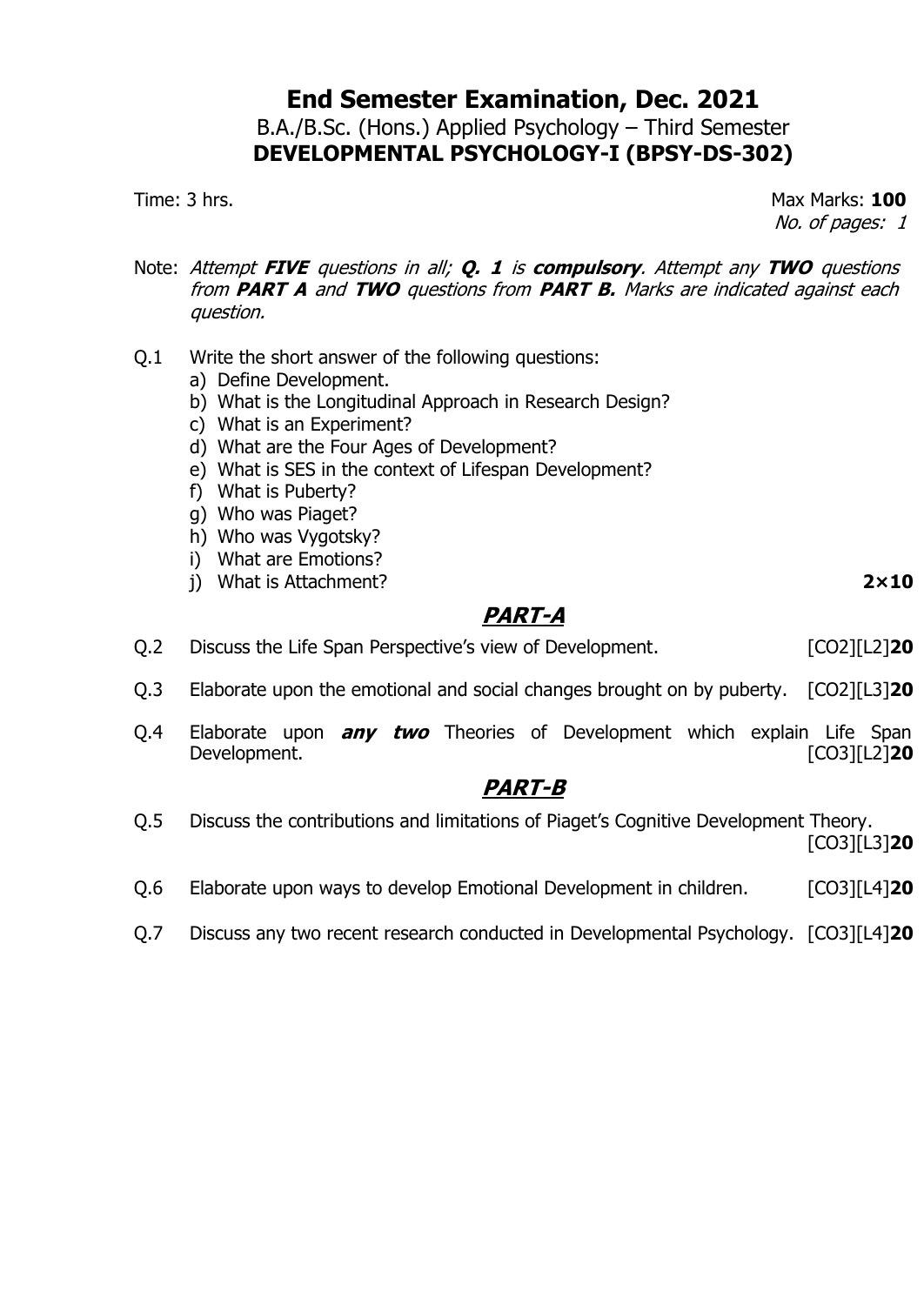B.A./B.Sc. (Hons.) Applied Psychology – Third Semester **PSYCHOMETRIC TESTING (BPSY-DS-303)**

Time: 3 hrs. **100** 

No. of pages: 1

- Note: Attempt **FIVE** questions in all; **Q. 1** is **compulsory**. Attempt any **TWO** questions from **PART-A** and **TWO** questions from **PART-B.** Marks are indicated against each question.
- Q.1 Attempt the following questions.
	- a) What is a 'Good test'?
	- b) State two type of reliability.
	- c) Explain Z-score norms.
	- d) Define testing and assessment.
	- e) What is content validity?
	- f) What is consistency in psychological testing?
	- g) Define 'scale'.
	- h) Why do we establish norms?
	- i) Write a short note on measurement.
	- j) Explain percentile norms. **2×10**

## **PART-A**

- Q.2 a) Identify the support provided by the field of psychometric testing in doing assessment of people with disabilities. [CO2,4][L-1,3]**10** b) Differentiate between Testing and Experiment. **10**
- Q.3 a) Summaries the Various assumptions about Psychological Testing and Assessment.**10** b) Explain different types of psychometric test with relevant examples.[CO3,4][L-4,5]**10**
- Q.4 a) Discuss the relevance of Norms in Psychometric testing. [CO1,2][L-3,4]**10** b) Elucidate on types of Norms along with example. **10**

- Q.5 Delineate the importance and types of Reliability in Psychometric testing.[CO1,3][L-2,3]<sup>2</sup>
- Q.6 Explain different types of Validity in Psychometric testing. [CO2,3][L-4,5]**20**
- Q.7 On the basis of Practical done in the class explain one of the psychometric test with all relevant information. [CO3,4][L-4,5]**20**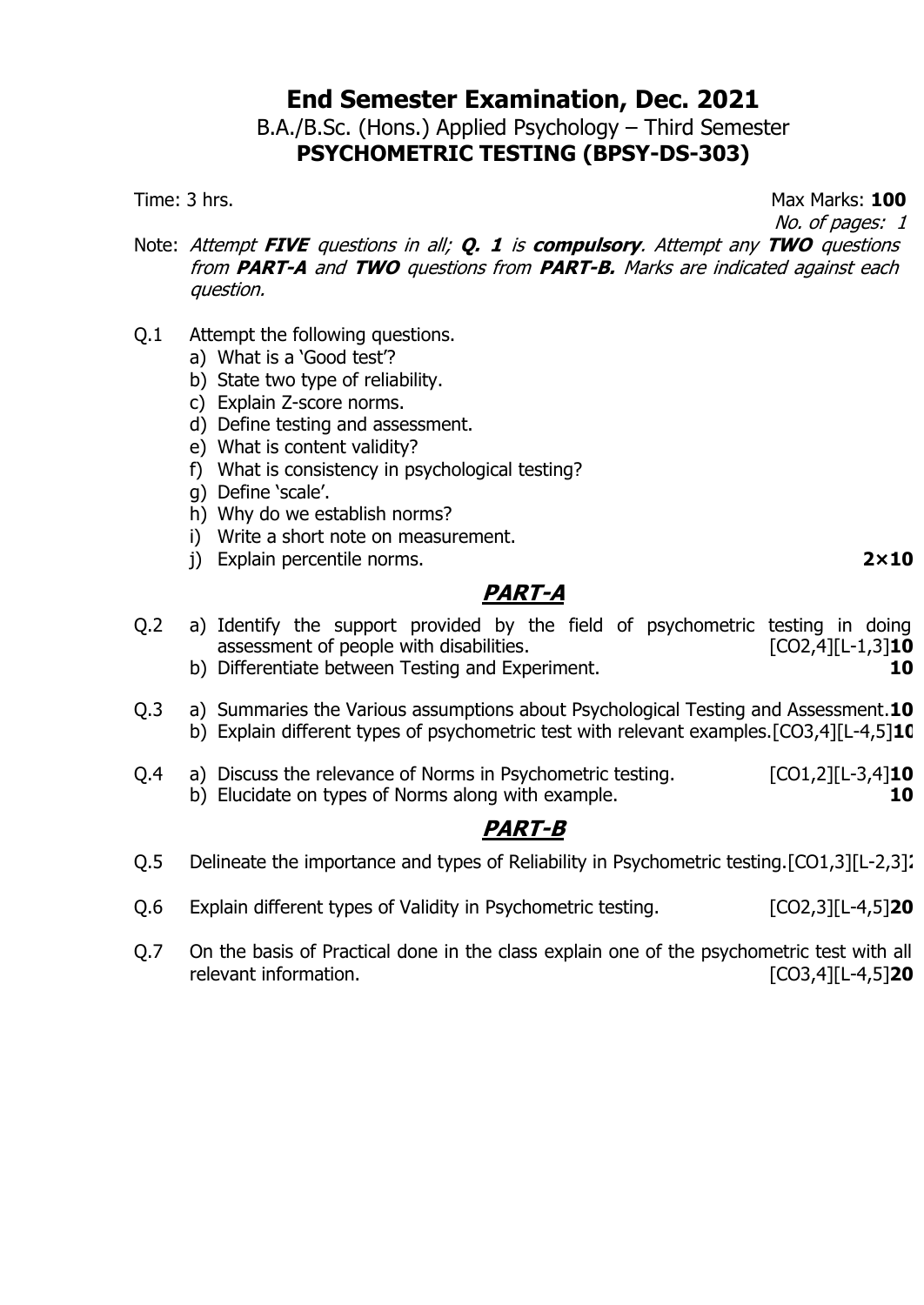B.A./B.Sc. (Hons.) Applied Psychology – Fifth Semester **INDUSTRIAL AND ORGANIZATIONAL PSYCHOLOGY-I (BPSY-DS-501)**

Time: 3 hrs. Max Marks: **100** No. of pages: 1

Note: Attempt **FIVE** questions in all; **Q.1 is compulsory**. Attempt any **TWO** questions from **PART-A** and **TWO** questions from **PART-B.** Marks are indicated against each question.

- Q.1 a) Define 'organization behavior'.
	- b) State the importance of people in an organization.
	- c) Why is important to assess the manpower in any functional organization?
	- d) State the importance of structure in any organization.
	- e) Why is important to analyze the strengths of staff in an organization?
	- f) Define 'leadership'.
	- g) State two characteristics of a good leader.
	- h) State the importance of motivation theories.
	- i) What are deficiency needs?
	- j) Why is important to analyze your strengths and weakness for working in any organization? **2×10**

# **PART-A**

- Q.2 Organizational behavior is the study of how people interact within groups and its principles are used to make businesses operate more effectively. State the importance of organizational psychology today, highlighting a few pioneer researches in this field.**20**
- Q.3 Maslow's hierarchy of needs is a theory of motivation which states that five categories of human needs dictate an individual's behavior. Those needs are physiological needs, safety needs, love and belonging needs, esteem needs, and self-actualization needs. State the theory at length with its importance. **20**
- Q.4 Is job satisfaction an important facet for one's working life? Justify in detail. **20**

- Q.5 Psychology teaches that the way leaders develop leadership skills involves a slow, steady process of observation, trial and error, interpersonal connection, and experience. State the definitions and importance of leadership in an organization. **20**
- Q.6 State the step by step process of selection and hiring in an organization in detail. **20**
- Q.7 Emotional intelligence (otherwise known as emotional quotient or EQ) is the ability to understand, use, and manage your own emotions in positive ways to relieve stress, communicate effectively, empathize with others, overcome challenges and defuse conflict. Explain this concept at length giving examples. **20**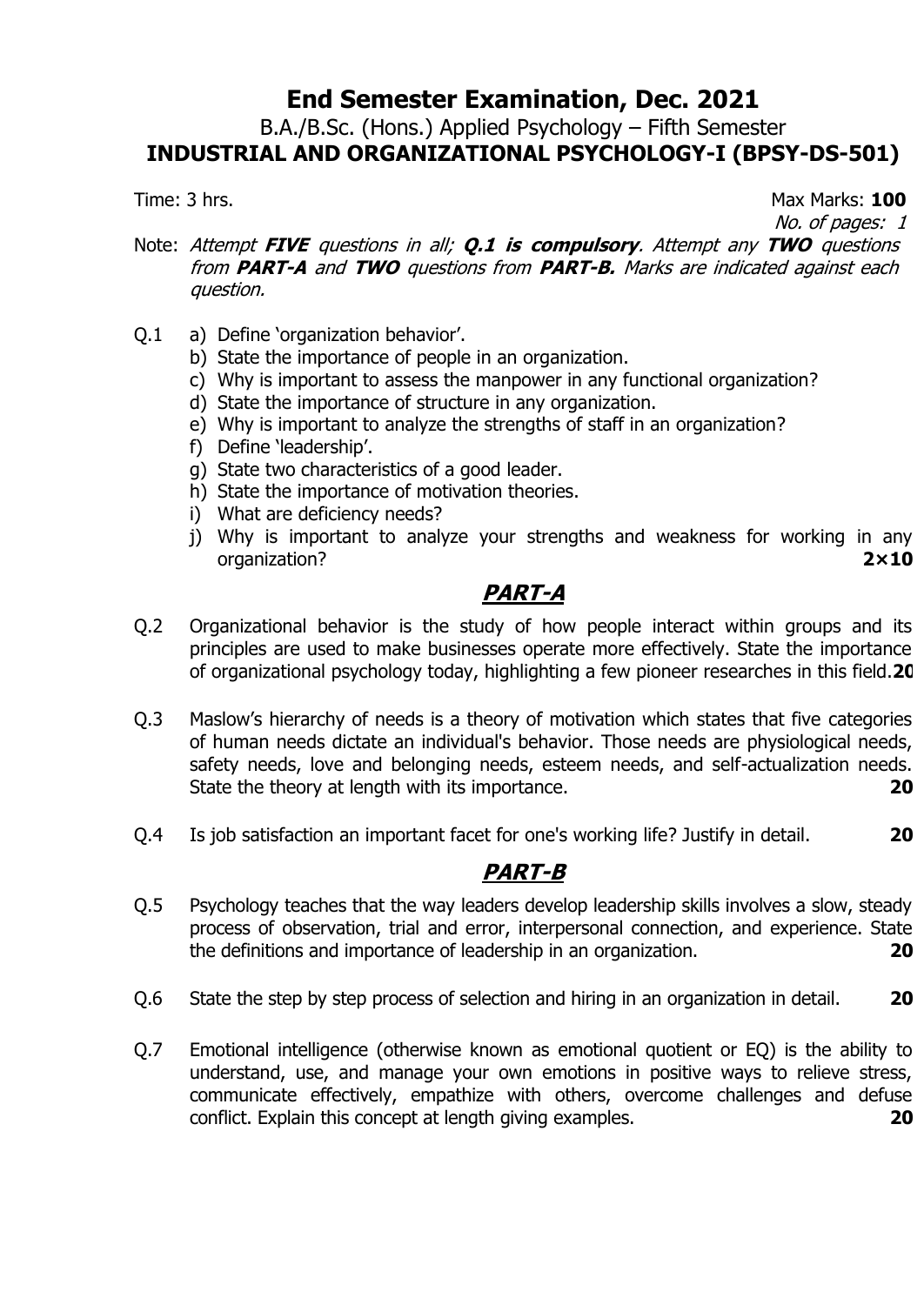B.A./B.Sc. (Hons.) Applied Psychology – Fifth Semester **ABNORMAL PSYCHOLOGY-I (BPSY-DS-502)**

Time: 3 hrs. Max Marks: **100**

No. of pages: 1

[CO1][L-2]

- Note: Attempt **FIVE** questions in all; **Q.1** i**<sup>s</sup> compulsory**. Attempt any **TWO** questions from **PART-A** and **TWO** questions from **PART-B.** Marks are indicated against each question.
- Q.1 a) Explain the criteria of 'dysfunction' and 'distress' used to define abnormal behaviour.
	- b) Give an overview of ICD.  $[CO2][L-2]$
	- c) What is genetic diathesis? [CO2][L-2]
	- d) Differentiate between the rate of incidence and the rate of prevalence. [CO1][L-4]
	- e) What is the difference between obsession and anxiety? [CO3][L-4]
	- f) Define 'twin studies'.
	- g) Explain the psychodynamic theory of depression. [CO4][L-2]
	- h) Differentiate between the depressive episode of bipolar disorder and unipolar depression. [CO4][L-4] [CO2][L-1]
	- i) Explain the evolutionary perspective of animal phobia. [CO3][L-4]
	- j) How are obsessions different from compulsions? [CO3][L-4]**2×10**

# **PART-A**

- Q.2 Define 'abnormal behaviour'. Explain the behavioural and cognitive behavioural perspective of abnormal behaviour. [CO1][L-2]**20**
- Q.3 What could be a few psychological and socio-cultural causal factors of psychological disorders? [CO1][L-3]**20**
- Q.4 Explain the clinical picture of generalised anxiety disorder. [CO3][L-2]**20**

# **PART-B**

Q.5 Josie, a 22-year-old woman, presented with significant anxiety concerning both social interaction and performance situations. She was studying music at a local college and living with a roommate. At the time she entered treatment, Josie was a full-time student. She was not employed despite significant financial need. Josie described herself as shy and having trouble connecting with others. Josie reported that she socialized with her roommate and her boyfriend, but she often turned down opportunities to socialize with their friends because of anxiety. Josie reported that she had no close friends of her own and that her anxiety kept her from forming close friendships, especially with women her age.

What diagnosis will you give Josie? Explain the symptoms of this disorder. [CO3][L-5]**20**

- Q.6 Explain the biological causal factors of depression. [CO4][L-1]**20**
- Q.7 a) Differentiate between Bipolar-I and Bipolar-II disorder. [CO4][L-4]**5** b) What is cyclothymia? **[CO4][L-1]5** c) Explain the clinical picture of suicide. [CO4][L-2]**10**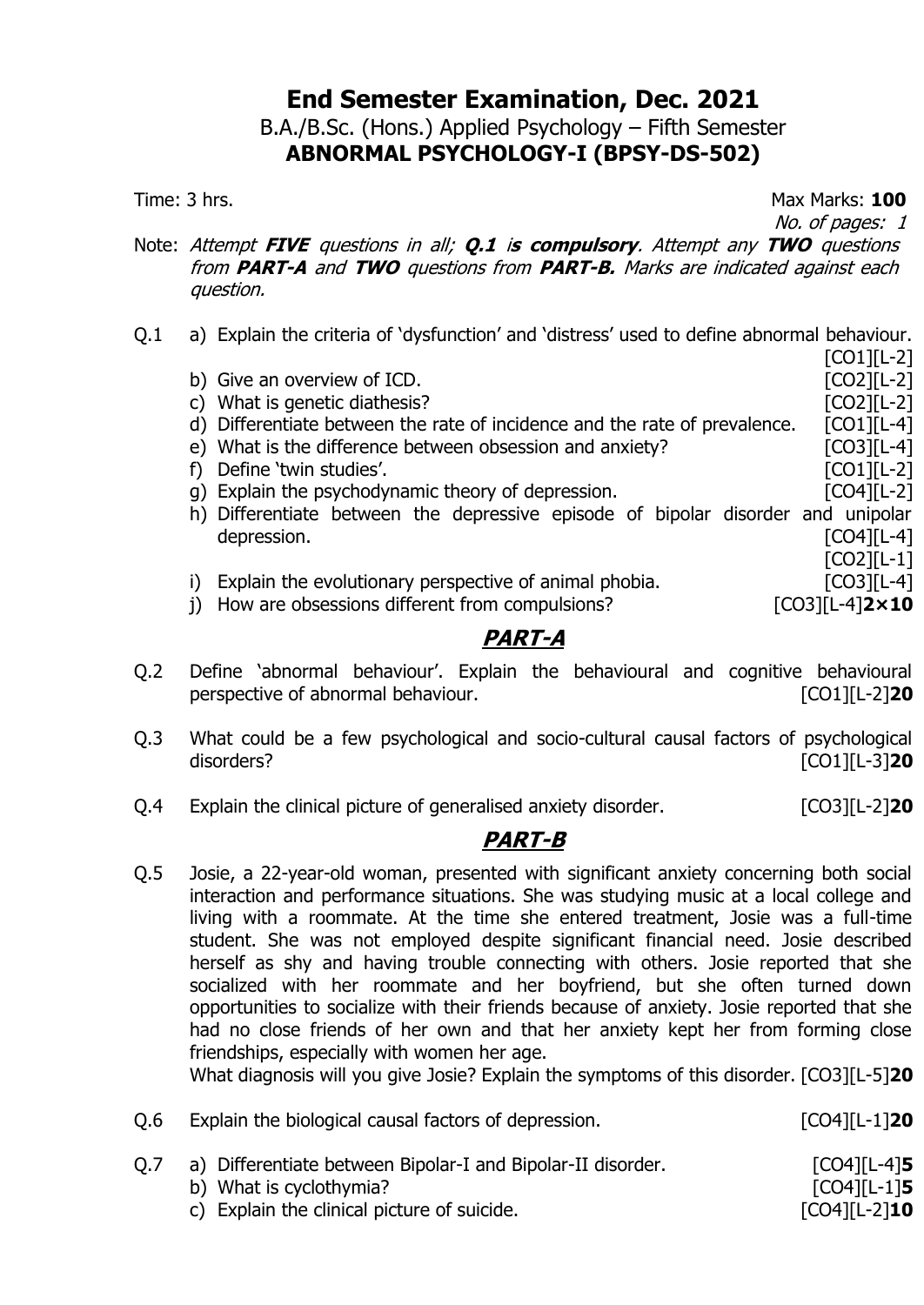B.A. (Hons.) Sociology – Third Semester

# **UNDERSTANDING POPULAR CULTURE (BSOC-DS-304)**

Time: 3 hrs. **100** 

No. of pages: 1

- Note: Attempt **FIVE** questions in all; **Q.1 is compulsory**. Attempt any **TWO** questions from **PART-A** and **TWO** questions from **PART-B**. Marks are indicated against each question.
- Q.1 Discuss how the advent of Television in India has impacted the socio-cultural life of the people. Give examples from popular TV programs/ serials to elaborate your argument. CO-2] [L-5] **20**

### **PART-A**

- Q.2 Answer the following:
	- a) Culture as a concept in sociology.
	- b) Marxism, socialism and communism [CO-1] [L-5] **10x2**
- Q.3 What do you understand by popular culture? Differentiate, between popular culture and high culture, with suitable examples. [CO-1] [L-5] **20**
- Q.4 Discuss how with the advent of Hindi film industry has impacted the cultural life of youth in India. Give specific examples. [CO-2] [L-5] **20**

- Q.5 Discuss the key premises in the work entitled, 'The Culture Industry' by Adorno and Horheimer. [CO-2] [L-5] **20**
- Q.6 Examine the growth of popular culture as an area of academic study. [CO-2] [L-6] **20**
- Q.7 Account for marxist interest in popular culture. [CO-3] [L-6] **20**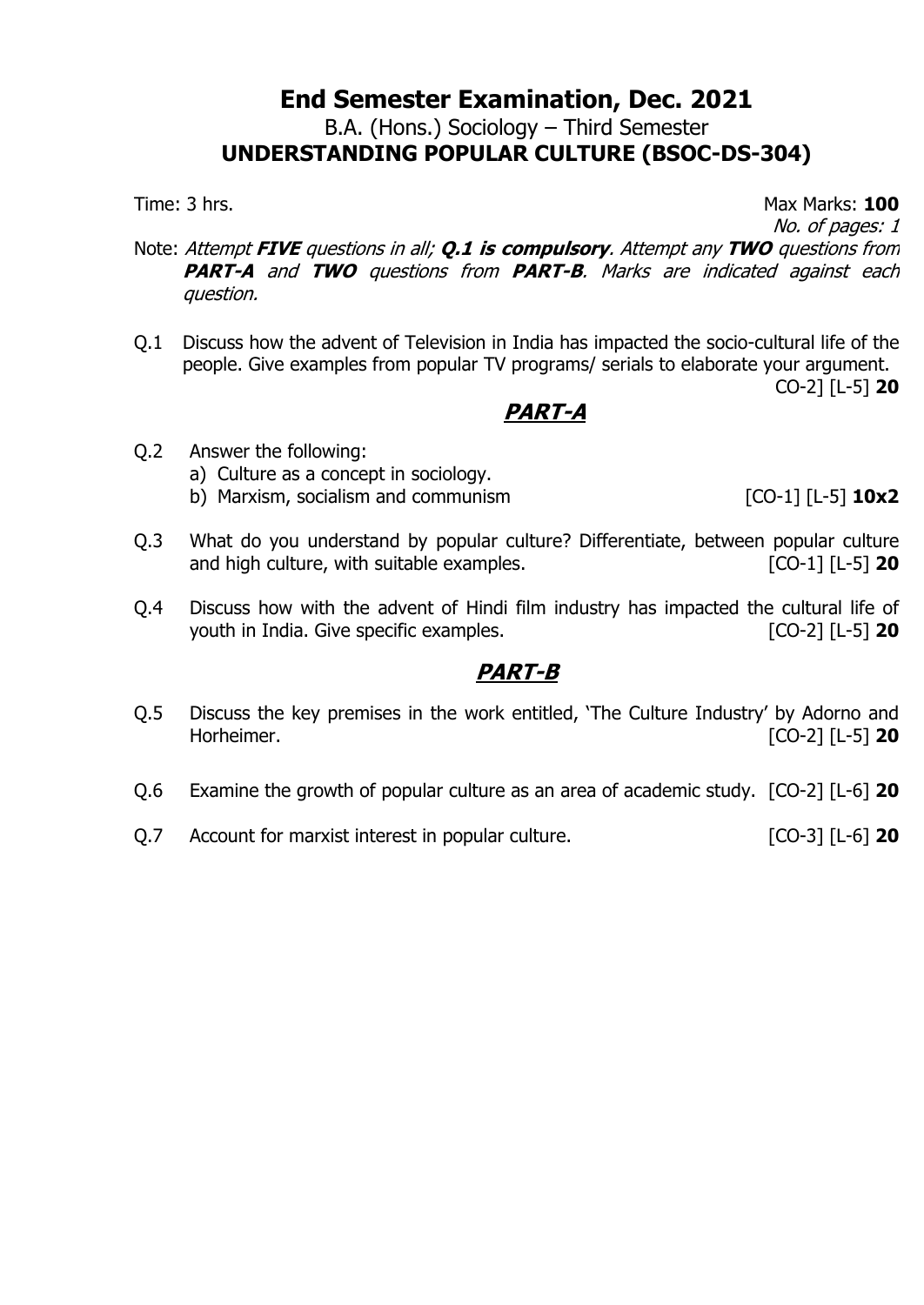### **End Semester Examination, Dec. 2021** B.A. (Hon's) Sociology – Third Semester **ECONOMIC SOCIOLOGY (BSOC-DS-301)**

Time: 3 hrs. **100** 

No. of pages: 1

Note: Attempt **FIVE** questions in all; **Q.1** is **compulsory**. Attempt any **TWO** questions from **PART-A** and **TWO** questions from **PART-B.** Marks are indicated against each question.

- Q.1 Write short notes on the following:
	- a) Formalism and Substantivism.
	- b) Economy as an Instituted Process.
	- c) Peasants vs farmers.
	- d) Feudalism.
	- e) Subsistence economy.
	- f) Surplus economy.
	- g) Surplus in domestic mode of production.
	- h) Domestic Mode of Production.
	- i) Use Value.
	- j) Commodity fetishism. **2×10**

## **PART-A**

- Q.2 Elucidate the view that hunter-gatherers belong to the 'Original Affluent Society'. Also, give your own opinion in the conclusion. [CO-1] [L-1,] **20**
- Q.3 Analyse the relationship between capitalism and globalisation. Also discuss the 'power of identity' in the age of globalisation. [CO-2] [L-2] **20**
- Q.4 How does capitalism and globalisation cause uneven development? [CO-2] [L-3] **20**

- Q.5 With the help of gift exchange (reciprocity) in pre-capitalist societies, elucidate the relevance of a substantivist position in economic anthropology. [CO-3] [L-3] **20**
- Q.6 What is the domestic mode of production? Discuss with reference to the intensification of production. [CO-3][L-2] **20**
- Q.7 What is formalism? Trace the infamous debate between formalists and substantivists. [CO-3] [L-3] **20**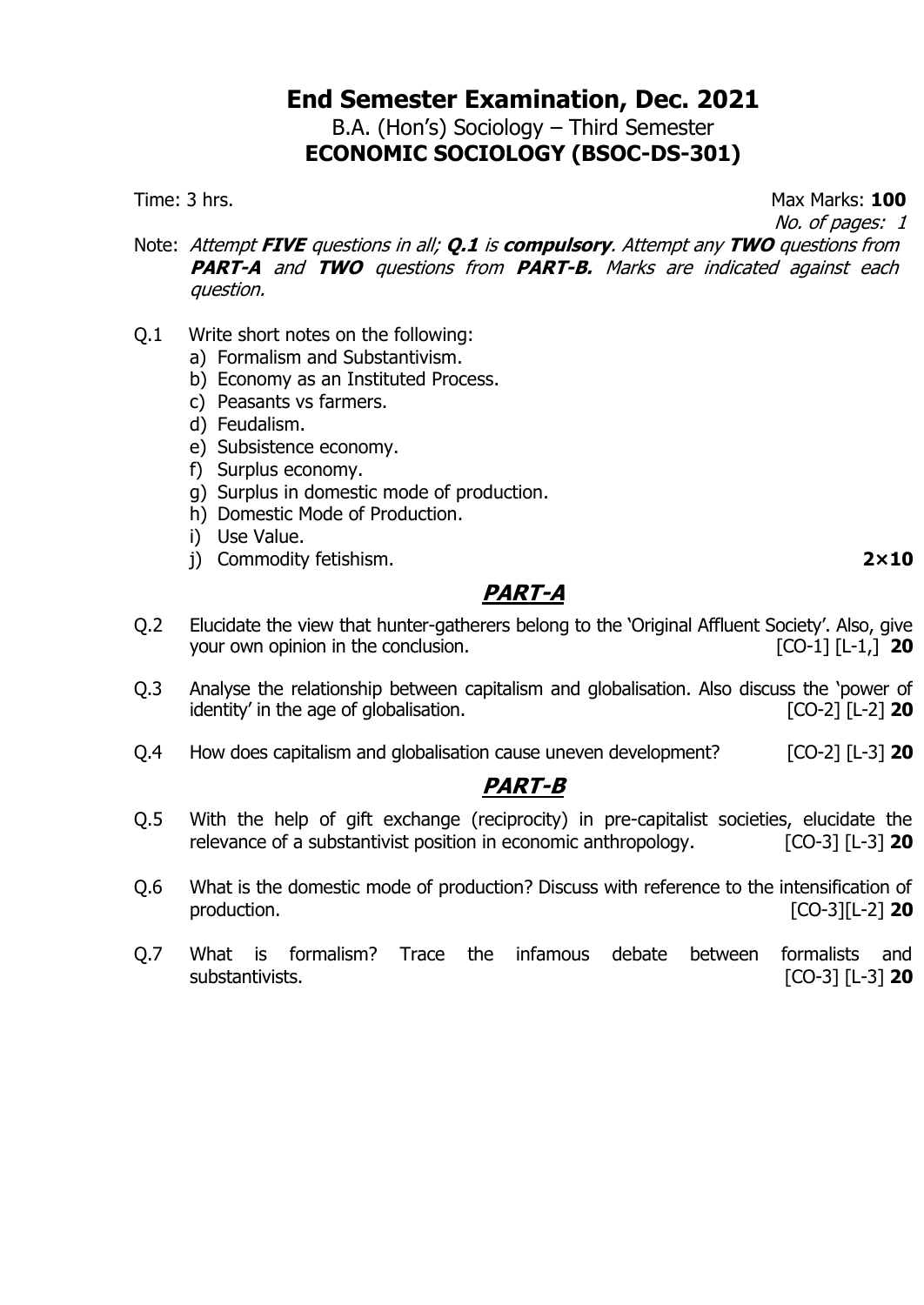## **End Semester Examination, Dec. 2021** B.A. (Hon's) Sociology – Third Semester **SOCIOLOGY OF KINSHIP (BSOC-DS-303)**

Time: 3 hrs. Max Marks: **100** No. of pages: 1

- Note: Attempt **FIVE** questions in all; **Q. 1** is **compulsory**. Attempt any **TWO** questions from **PART A** and **TWO** questions from **PART B.** Marks are indicated against each question.
- Q.1 Write short notes on the following:
	- a) Descent
	- b) Cognates
	- c) Agnates
	- d) Consanguine
	- e) Affines
	- f) Family
	- g) Marriage
	- h) Kinship
	- i) Residence
	- j) Filiation **2×10**

# **PART-A**

| Q <sub>2</sub> | <b>Discuss</b><br>groups. | descent | theory | with | reference                                                                             | to | all | types | οf | descent<br>$[CO1]$ [ L2] 20 |
|----------------|---------------------------|---------|--------|------|---------------------------------------------------------------------------------------|----|-----|-------|----|-----------------------------|
| Q <sub>2</sub> |                           |         |        |      | Discuss the changes in family with regard to A.M. Shah.                               |    |     |       |    | $[CO2][L2]$ 20              |
| Q <sub>0</sub> |                           |         |        |      | What is marriage? Describe various forms of marriage.                                 |    |     |       |    | $[CO2]$ $[L3]$ 20           |
|                |                           |         |        |      | <b>PART-B</b>                                                                         |    |     |       |    |                             |
| Q.5            |                           |         |        |      | What is gender? Discuss gender with regard to different thinkers.                     |    |     |       |    | $[CO2][L4]$ 20              |
| Q.6            | of view.                  |         |        |      | What are new reproductive technologies? Discuss them with reference to feminist point |    |     |       |    | $[CO3][L3]$ 20              |
| Q.7            | society.                  |         |        |      | What is Surrogacy? Discuss the concept of surrogacy with respect to women in          |    |     |       |    | $[CO3] [L4]$ 20             |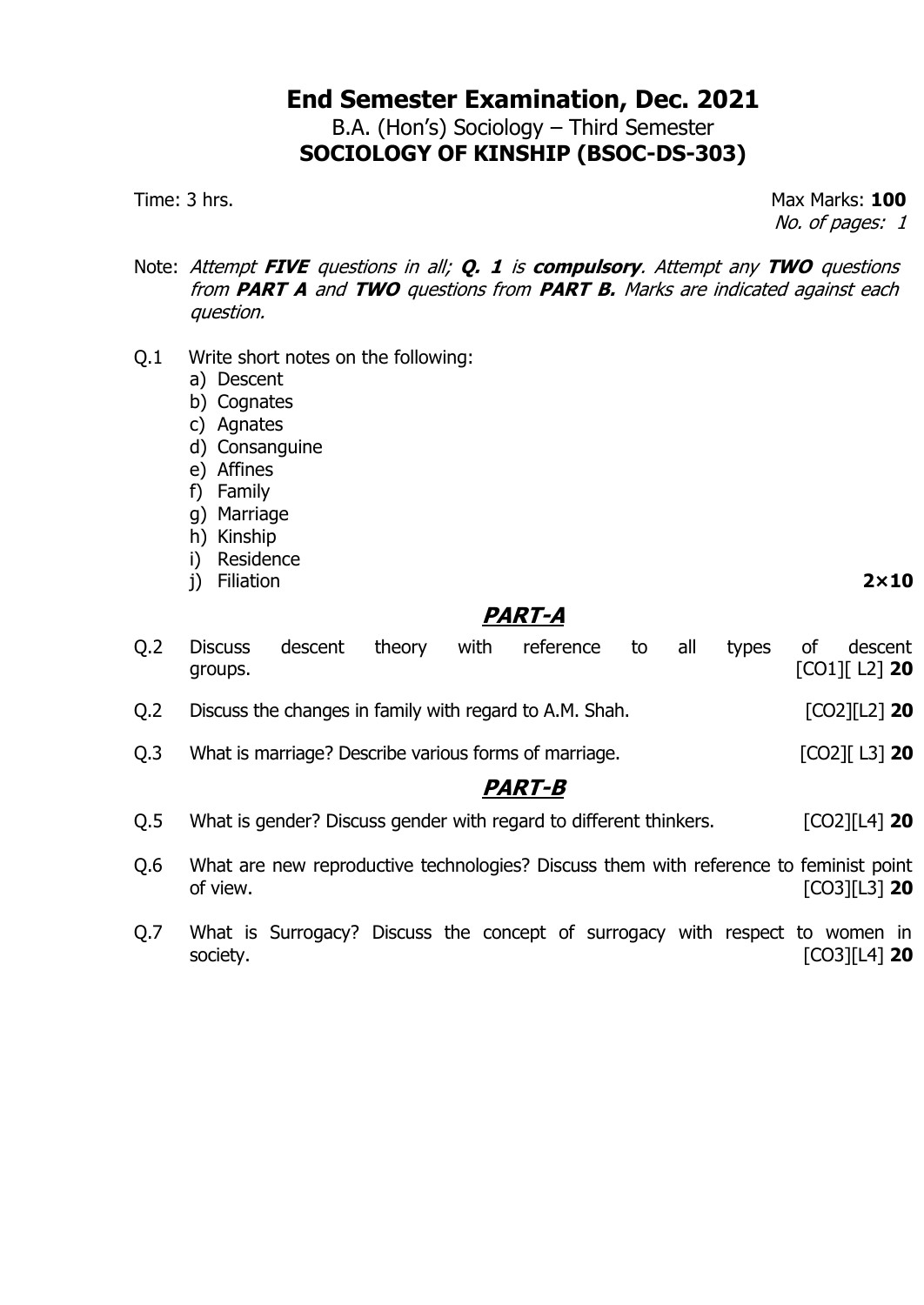### **End Semester Examination, Dec. 2021** OPEN ELECTIVE - COMMON FOR ALL BRANCHES **ECONOMICS FOR DECISION MAKING (COM-OE-002)**

Time: 3 hrs. Max Marks: **100** No. of pages: 1

Note: Attempt **FIVE** questions in all; **Q.1 is compulsory**. Attempt any **TWO** questions from **PART-A** and **TWO** questions from **PART-B**. Marks are indicated against question.

#### Q.1 **State whether the following statements are TRUE or FALSE:**

- a) If the income elasticity of demand is greater than one, the commodity is a luxury.
- [CO3][L-4] b) Market supply is the sum total of supply of a commodity by all the producers in the market. [CO3][L-4]
- c) Total utility in the sum of the utilities that a consumer derives from all the units of commodity consumed. [CO3][L-3]
- d) Opportunity cost does not refer to money payments. [CO1][L-1]

#### **Fill in the blanks:**

e) Demand for a product decreases from 5000 units to 4000 units when the price is increased from Rs. 50 to Rs. 60. Arc elasticity of the demand for the product is

 $[CO3][L-3]$ 

- f) An indifference curve is a curve to shows different combinations of  $\frac{1}{2}$  commodities yielding equal  $\frac{1}{2}$  to the consumers. [CO2][L-1] commodities yielding equal example to the consumers.
- g) Marginal rate of substitutions (MRSXY) =  $\_\_\_\_\_\_\_\_$  divided by  $\_\_\_\_\_\_\_$ [CO1][L-1]
- h) Average cost is the cost \_\_\_\_\_\_\_\_\_\_ unit of output. [CO1][L-2]**2½x8**

# **PART-A**

Q.2 a) Explain the total outlay and Arc method of measuring price elasticity of demand.

[CO-2], [L-2] **10**

- b) Consumer demand curve for product 'A' is given by the equation P=100-Q. Compute the price elasticity when the price is Rs. 60. [CO-4], [L-4] **5**
- c) Explain the relationship between AR, MR and price elasticity. [CO-3], [L-2] **5**
- Q.3 a) With the help of indifference curve technique, show that in case of a normal good, the price effect is a combination of income and substitution effect. [CO-3], [L-5] **10**
	- b) Explain the law of variable proportion with suitable assumptions. [CO-2], [L-2] **10**
- Q.4 a) Explain the following:
	- i) Ridge lines.
	- ii) Expansion Path. [CO-2], [L-6] **10**

b) Explain the relationship between AC, MC and TC with the help of suitable diagram.

#### [CO-4], [L-4] **10**

## **PART-B**

Q.5 "In perfect competition market structure, a firm may suffer losses or make profits only in short run equilibrium but not in long run equilibrium". Describe this statement.

[CO-2], [L-2] **20**

- Q.6 a) Distinguish between perfect competition and monopoly. [CO-2], [L-2] **10** b) Can a monopolist increase his profit by adopting the policy of price discrimination? Comment. [CO-2], [L-1] **10**
- Q.7 Write short notes on:
	- a) Characteristics of oligopoly.
	- b) Short run equilibrium condition for a firm under monopolistic competition.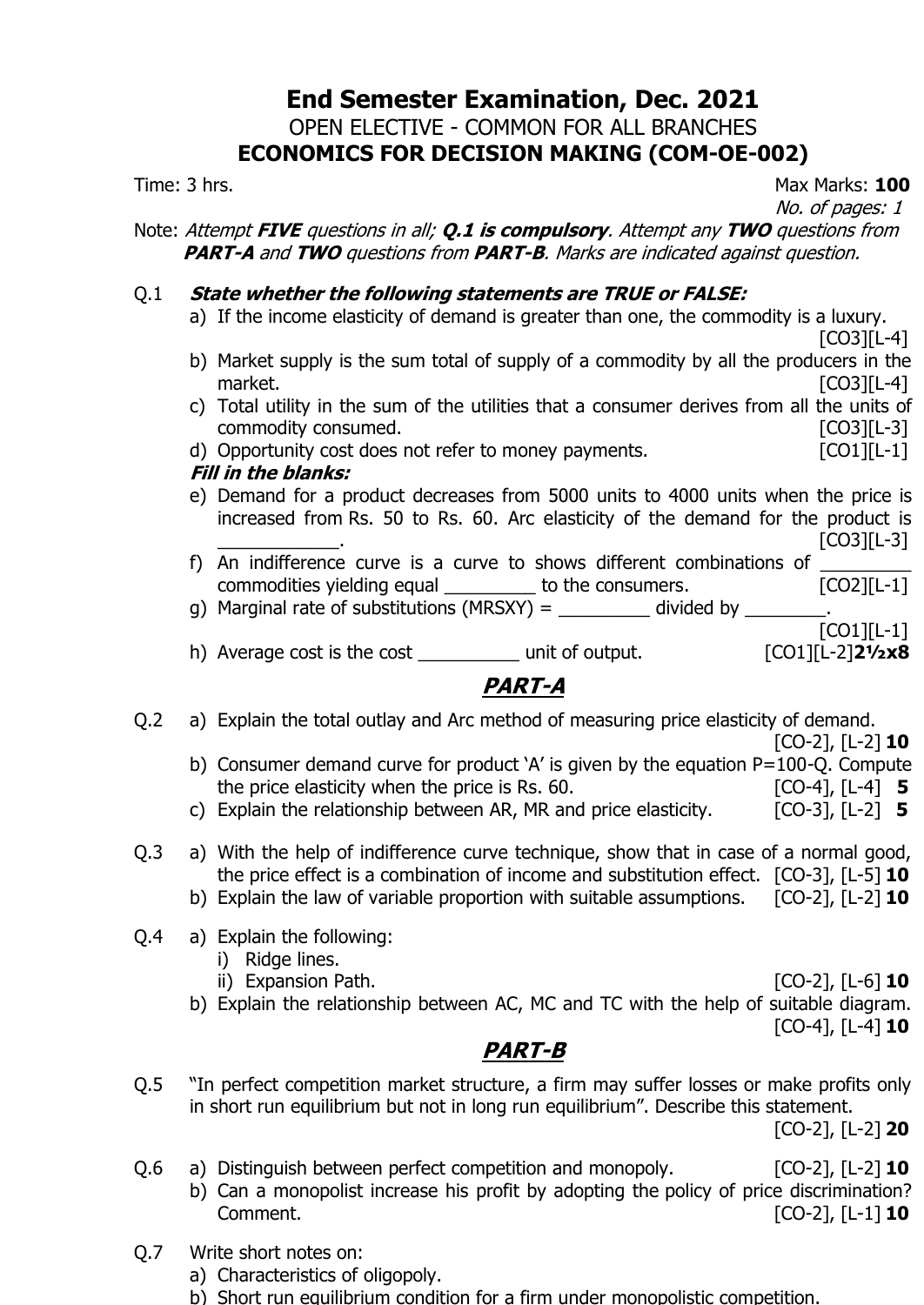### **End Semester Examination, Dec. 2021** OPEN ELECTIVE - COMMON FOR ALL BRANCHES **INTERNATIONAL TRADE AND FINANCE (ECO-OE-003)**

Time: 3 hrs. Max Marks: **100**

No. of pages: 1

Note: Attempt **FIVE** questions in all; **Q.1 is compulsory**. Attempt any **TWO** questions from **PART-A** and **TWO** questions from **PART-B**. Marks are indicated against each question.

- Q.1 Answer the following:
	- a) Define 'exchange rate'.
	- b) Comment on the main aim of international trade. [CO2][L-1]
	- c) Explain the features of international trade. [CO1][L-2]
	- d) State the objectives of FEMA. [CO2][L-1]
	- e) Differentiate between 'Licensing' and 'Franchising'. [CO3][L-4]
	- f) Trace the history behind formation of new development banks. [CO2][L-5]
	- g) Functions of EXIM bank. **EXIM** bank.
	- h) Explain the structure and objectives of the new development bank. [CO2][L-3]
	- i) Distinguish between direct and indirect quote. [CO3][L-5]
	- j) Define 'arbitrageurs'. [CO4][L-2]**2x10**

### **PART-A**

Q.2 "International Trade comprises all commercial transactions that take place between two or more regions, countries and nations beyond their political boundaries." Critically analyze this statement with reference to various modes of entry of International Trade. [CO2, L4]**20**

- Q.3 Explain the importance of EXIM bank in the Indian Financial System stating its main functions and objectives. [CO3, L2]**20**
- Q.4 'If International Trade is so good for all countries concerned, why is it that countries do not trade freely'? Comment critically. [CO2, L5]**20**

- Q.5 Describe the salient features of a well developed foreign exchange market? And who are the participants of such markets. [CO4, L2]**20**
- Q.6 An Indian Importer has done a deal and has to make payments of Euro worth 8000. He wants to convert his Indian Rupees to Euro. The present spot rate quotations in the market are: Spot  $(\Box/\$): 40.1495$ -------------------------40.1755 Spot (€/\$): 14.6795---------------------------------14.6995 Calculate how much Rupees he has to pay to the bank to receive Euro worth 8000. [CO4, L5]**20**
- Q.7 Explain the different types of exposures affecting the foreign exchange markets and also comment how they can be tackled. [CO3, L2]**20**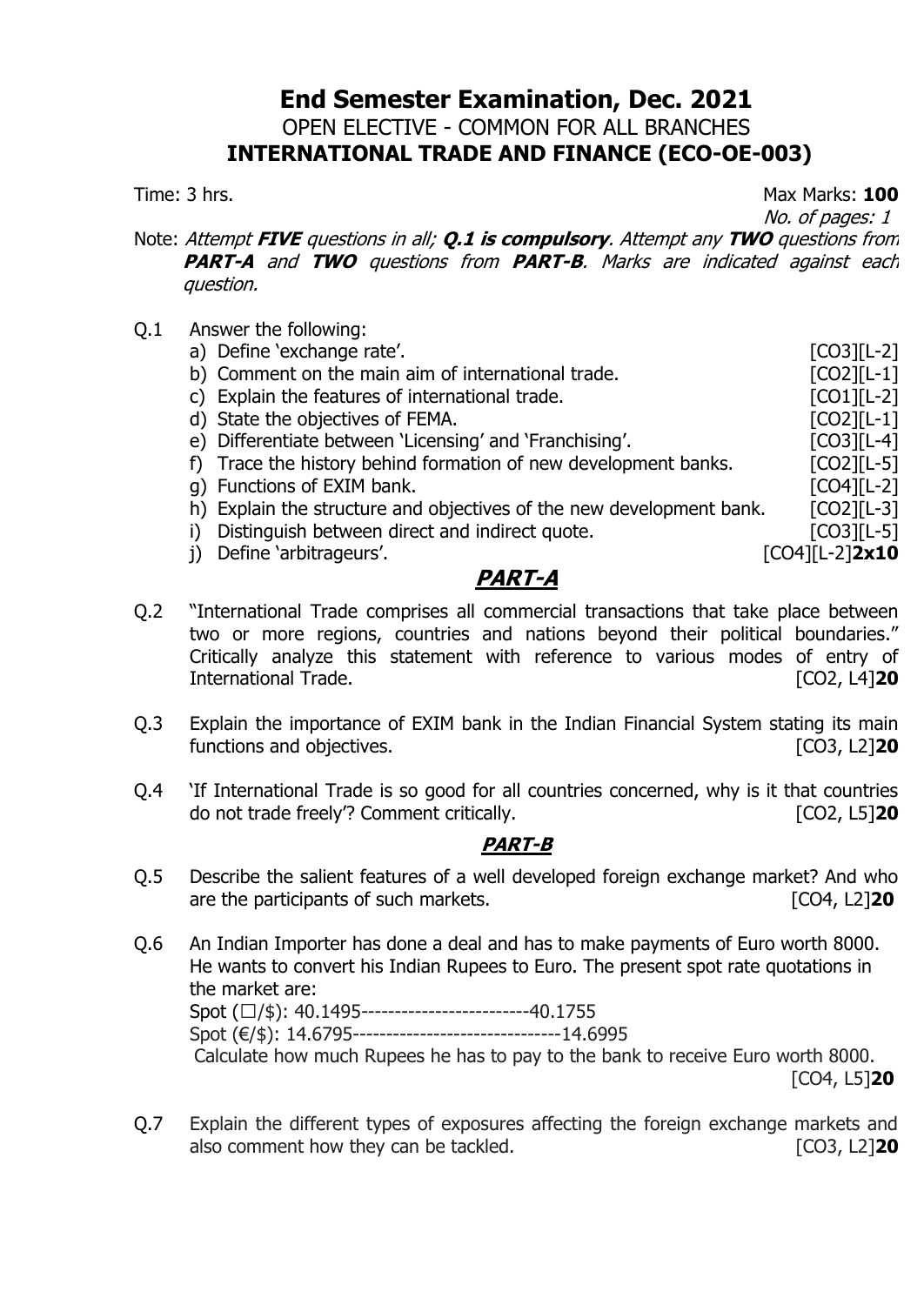M.A. /M.Sc. (Economics) – Third Semester **AGRICULTURAL ECONOMICS (MECO-DS-001)**

Time: 3 hrs. Max Marks: **100**

No. of pages: 1

- Note: Attempt **FIVE** questions in all; **Q.1 is compulsory**. Attempt any **TWO** questions from **PART-A** and **TWO** questions from **PART-B.** Marks are indicated against each question.
- Q.1 Answer the following:
	- a) Explain sustainable development.
	- b) Comment on the sources of agricultural finance.
	- c) Define green revolution and examine its impact on India's productivity.
	- d) Difference between Sericulture and Pisciculture.
	- e) Explain farm Mechanization.
	- f) Advantages of IT in Agriculture.
	- g) Explain the important laws governing agriculture labor in India.
	- h) Explain the classification of agricultural labor.
	- i) Comment on the policies to support agriculture and rural poverty.
	- j) Analyze the goals achieved through Priority sector Lending. **2×10**

**PART-A**

- Q.2 "Agricultural sector is a key to economic growth and development." Elaborate this sentence. [CO1, L4] **20**
- Q.3 Critically analyze the problems faced by agricultural labor and what are the measures taken by government to improve the conditions of labor. [CO2, L5] **20**
- Q.4 a) Analyze the challenges that are faced in agriculture because of low quality of agricultural inputs. agricultural inputs.
	- b) Explain the need and importance of agriculture price policy. [CO4, L2] **10**

- Q.5 Analyze the role of agricultural finance in economics. Also comment on the problems agricultural and rural indebtedness. [CO4, L4] **20**
- Q.6 Explain the growing role of information technology in agriculture commodities and markets. [CO3, L2] **20**
- Q.7 a) Evaluate the role of climatic change on agriculture and rural poverty. [CO2, L5] **10**
	- b) Explain the policies on agriculture and food security for sustainable agricultural development. [CO4, L2] **10**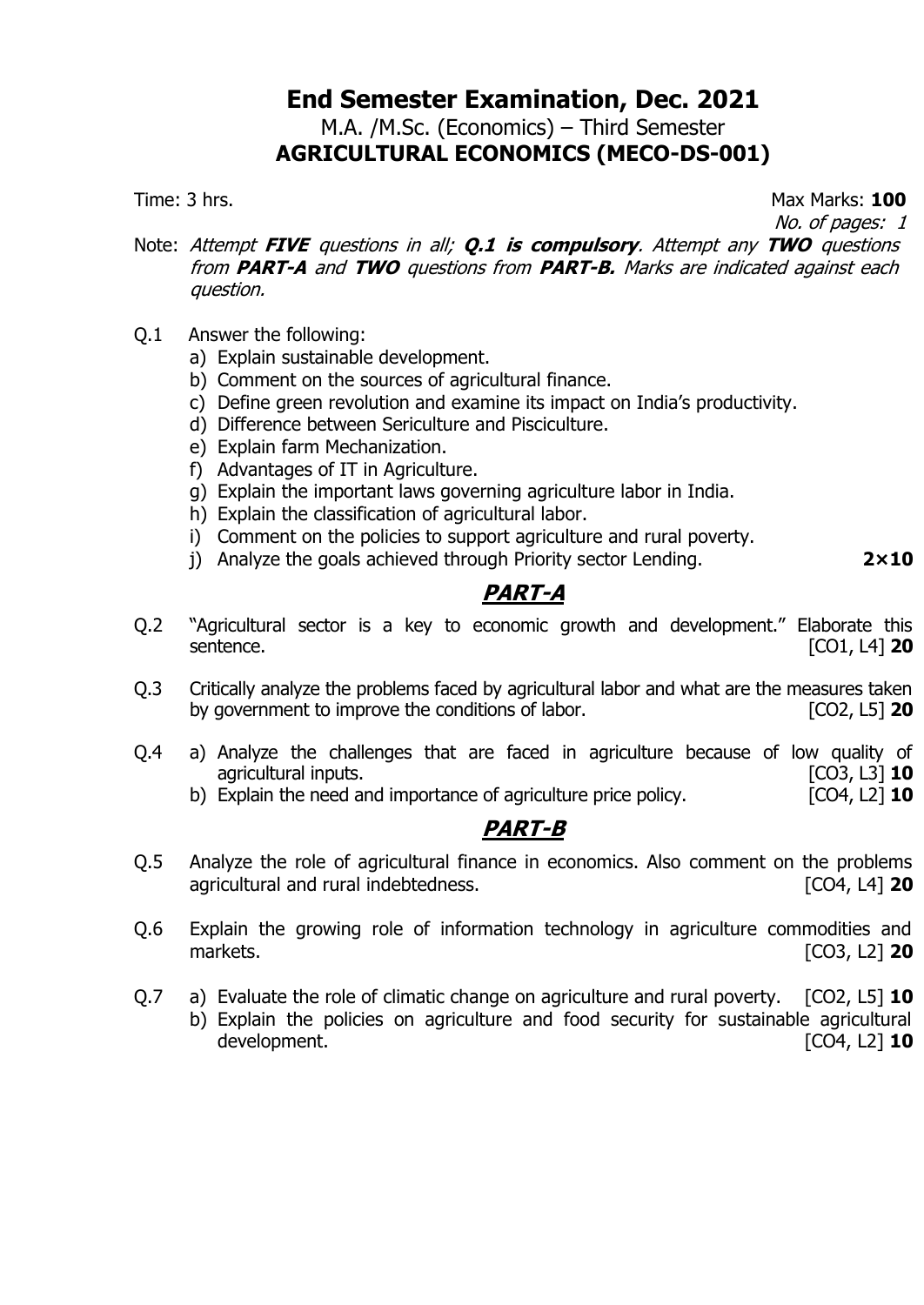### **End Semester Examination, Dec. 2021** M.A. /M.Sc. (Economics) – Third Semester

# **ECONOMETRIC METHODS (MECO-DS-003)**

Time: 3 hrs. Max Marks: **100**

No. of pages: 2

- Note: Attempt **FIVE** questions in all; **Q.1 is compulsory**. Attempt any **TWO** questions from **PART-A** and **TWO** questions from **PART-B.** Marks are indicated against each question.
- Q.1 Answer the following:
	- a) Which one of the statements is not correct?
		- i) Pooling of time series and cross-section data is panel data.
		- ii) Balanced panel data have same cross-section and time series units.
		- iii) Panel data helps to overcome the problem of bias caused by unobserved heterogeneity.
		- iv) Panel data has no cross-case autocorrelation problem.
	- b) Least square dummy variable model and fixed effect model does not provide similar estimation results.
		- i) Random effect estimation has two error components in the model.
		- ii) Hausman test is conducted to decide between random effect and pooled OLS model.
		- iii) Cross-section dependence occurs due to the heterogeneity in the panel data.
	- c) Panel data exhibit cross-sectional dependence, because:
		- i) Presence of common shocks and unobserved components
		- ii) Heterogeneity in the unbalanced panel data
		- iii) Pooling of large time series and small cross section data
		- iv) None of the above
	- d) Which of the following statements are true for time series data?
		- i) Economic time series, such as consumption and income, have a tendency to move together over time.
		- ii) Time series are often trending over time.
		- iii) Observations are always independent over time.
		- a) i) and ii) b) i), ii) and iii)
		- c) ii) and iii) d) i)
	- e) Pasaran cross-section dependence test is to detect the problem of:
		- i) serial-correlation in panel data
		- ii) heteroskedasticity in panel data
		- iii) contemporaneous correlation in panel data
		- iv) testing for random effect model
	- f) In the Fixed Time Effects regression model, you should exclude one of the binary variables for the time periods when an intercept is present in the equation.
		- i) because the first time period must always excluded from your data set.
		- ii) because there are already too many coefficients to estimate.
		- iii) to avoid perfect multicollinearity.
		- iv) to allow for some changes between time periods to take place.
	- g) In panel data, the regression error.
		- i) is likely to be correlated over time within an entity
		- ii) should be calculated taking into account heteroskedasticity but not autocorrelation
		- iii) only exists for the case of  $T > 2$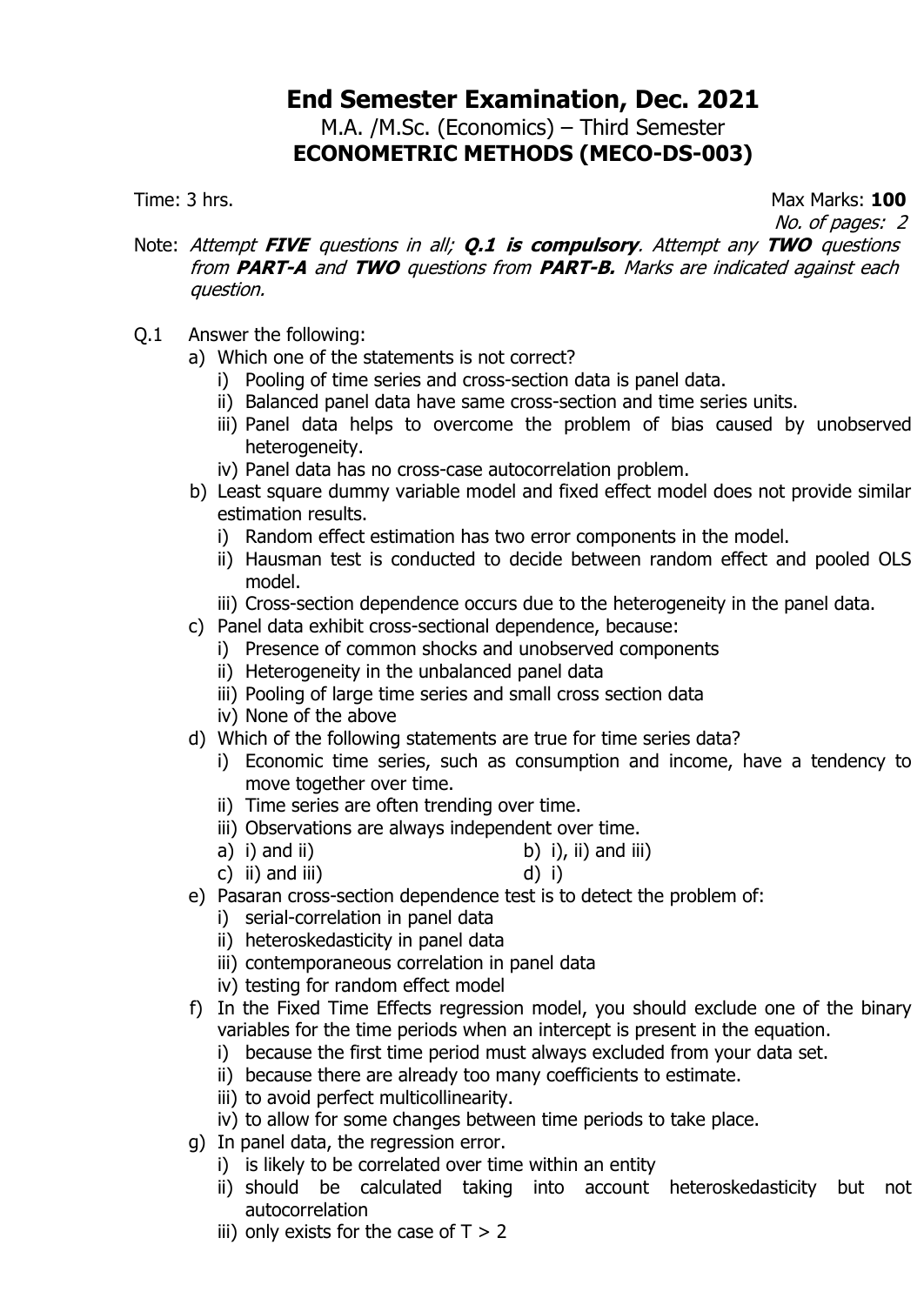M.A. /M.Sc. (Economics) – Third Semester

## **QUALITATIVE APPROACH OF DATA ANALYSIS (MECO-GE-003)**

Time: 3 hrs. Max Marks: **100**

No. of pages: 1

- Note: Attempt **FIVE** questions in all; **Q.1 is compulsory**. Attempt any **TWO** questions from **PART-A** and **TWO** questions from **PART-B.** Marks are indicated against each question.
- Q.1 Answer the following:
	- a) Define 'case study'.
	- b) Name the analysis when story becomes the raw data for researcher to analyse.
	- c) What is an open-ended interview?
	- d) Define 'validity'.
	- e) Name any two methods in qualitative research.
	- f) Give some guidelines or characteristics for developing research instrument.
	- g) List down some advantages of a good questionnaire.
	- h) List down some five characteristics of a good questionnaire.
	- i) Define open ended questions.
	- j) Define dichotomous type of questionnaire. **2×10**

**PART-A**

Q.2 What is content analysis and its advantages and disadvantages? [CO-1] [L-1] **20**

- Q.3 Define ontological and epistemological assumptions of qualitative research. Explain ethics in qualitative research. [CO-2] [L-1] **20**
- Q.4 Explain questionnaire. Elaborate types of questionnaires. [CO-1] [L-2] **20**

- Q.5 "It emphasizes identifying, analyzing and interpreting patterns of meaning within qualitative research".
	- a) The above statement relates to which method of qualitative analysis and define the method also. **10**
	- b) What are the steps involved in such method? [CO-3] [L- 3] **10**
- Q.6 Define observation method of data collection. Explain advantages and disadvantages of this method of data collection. [CO-4] [L-2] **20**
- Q.7 If the objective of researcher is to learn about society's experiences and hear its stories then he will apply which method of qualitative analysis. Explain the steps involved in this method. [CO-3] [L- 6] **20**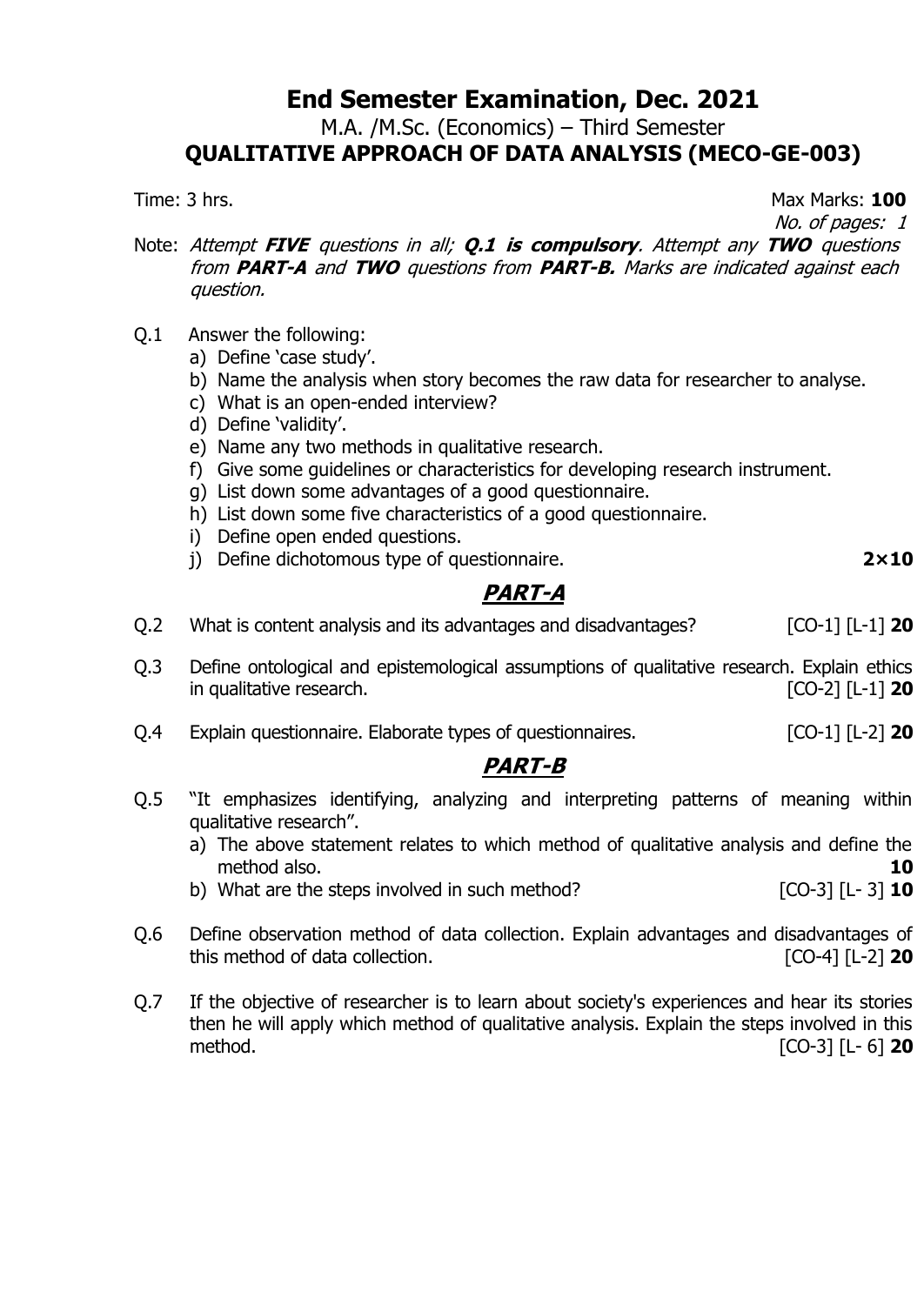### **End Semester Examination, Dec. 2021** M.A./M.Sc. (Applied Psychology) – Third Semester **POSITIVE PSYCHOLOGY (MPSY-DS-302)**

Time: 3 hrs. Max Marks: **100** No. of pages: 1

- Note: Attempt **FIVE** questions in all; **Q. 1** is **compulsory**. Attempt any **TWO** questions from **PART A** and **TWO** questions from **PART B.** Marks are indicated against each question.
- Q.1 Attempt the following questions.
	- a) Define resilience?
	- b) What is happiness?
	- c) What is positive psychology?
	- d) What is subjective well-being?
	- e) Define Life below zero.
	- f) What do you understand by the Flow?
	- g) What is self-regulation?
	- h) What is emotion-focused coping?
	- i) Differentiate between pleasure and happiness.
	- j) Explain individualistic culture? [CO1,2][L1]**10×2**

# **PART-A**

- Q.2 Positive Psychology's primary focus is on what people do right to obtain and maintain optimum happiness (Compton, 2005), by striving to understand and help people develop qualities that lead to greater personal fulfillment. As a psychologist do you agree with the statement? Justify. **Example 20 CO1**[L1] **20**
- Q.3 Write a short note on Life Above Zero. [CO1][L2]**20**
- Q.4 Hope is the belief things will work, especially when it seems otherwise. It helps you stay calm and peaceful when something less than desirable emerges. What is your understanding of hope? **[CO2][L2] 10**

# **PART-B**

Q.5 Discuss the brief concept optimism narrating your own personal experiences.

[CO2][L3]**20**

- Q.6 What is the difference between being spiritual and religious? Justify stating your own personal belief. [CO3][L4]**20**
- Q.7 State the difference between clinical and positive psychology. State applications of both the fields. [CO4][L5]**20**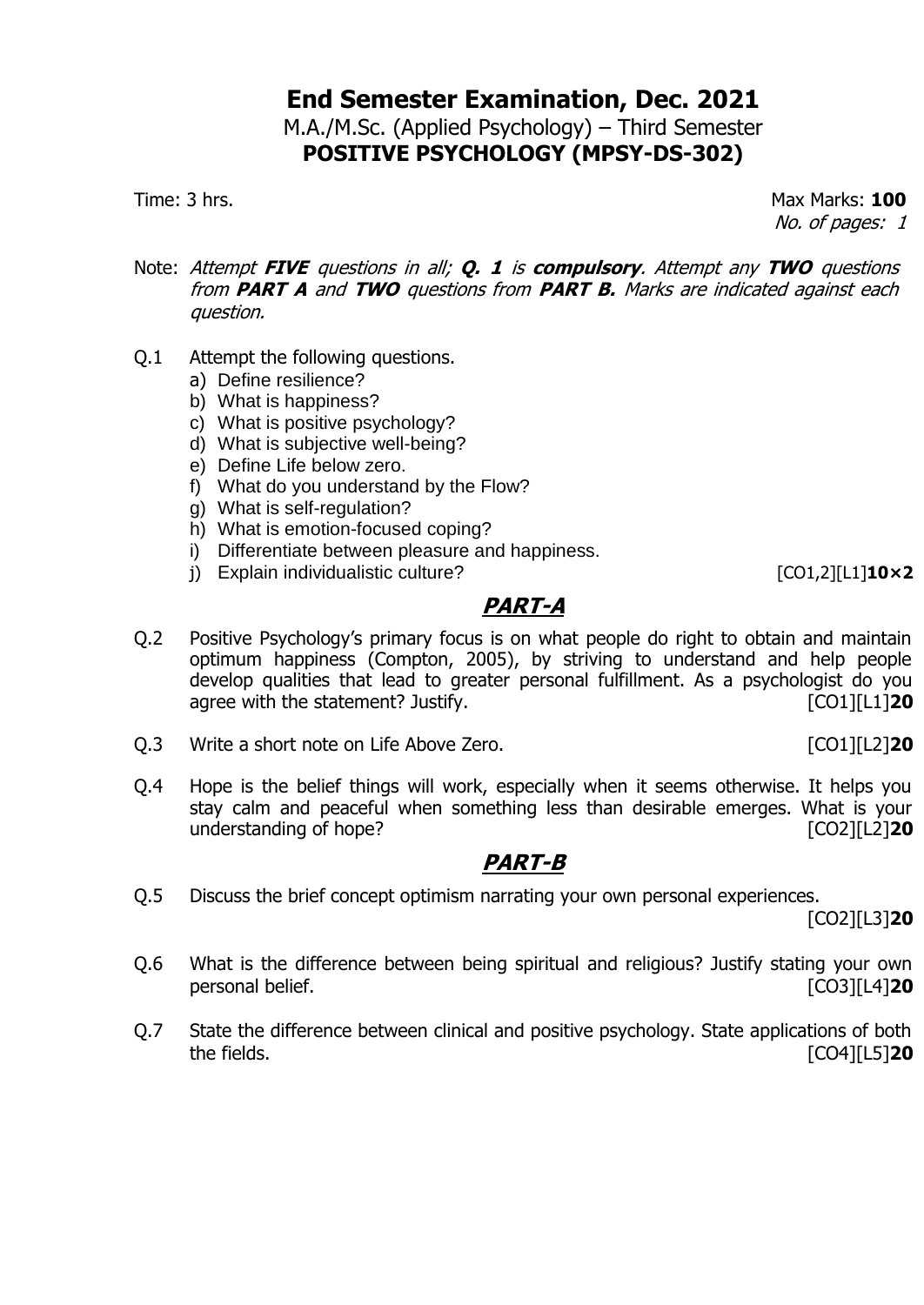M.A. /M.Sc. (Applied Psychology) – Third Semester **APPLIED DEVELOPMENTAL PSYCHOLOGY-II (MPSY-DS-303)**

Time: 3 hrs. Max Marks: **100**

No. of pages: 1

Note: Attempt **FIVE** questions in all; **Q.1** is **compulsory**. Attempt any **TWO** questions from **PART-A** and **TWO** questions from **PART-B.** Marks are indicated against each question.

- Q.1 Answer the following:
	- a) Define 'language'.
	- b) What is telegraphic speech?
	- c) What is auxiliary inversion?
	- d) What is phonology?
	- e) What is syntax?
	- f) What is morality?
	- g) What is self esteem?
	- h) What is adulthood?
	- i) What is bilingualism?
	- j) What is identity? **2×10**

#### **PART-A**

| O.2                  | Discuss the importance of the genie case study in detail.                | $[CO2][L-2]$ <b>20</b> |  |  |
|----------------------|--------------------------------------------------------------------------|------------------------|--|--|
| Q.3                  | Elaborate upon the factors of morality.                                  | $[CO2][L-3]$ <b>20</b> |  |  |
| O.4                  | Discuss and contrast high self monitors and low self monitors in detail. | $[CO3][L-2]$ <b>20</b> |  |  |
| <i><b>PART-B</b></i> |                                                                          |                        |  |  |
| Q.5                  | Discuss the physical changes related to middle adulthood.                | $[CO3][L-3]$ <b>20</b> |  |  |

- Q.6 Elaborate upon the cognitive changes during late adulthood. [CO3][L-4]**20**
- Q.7 Discuss any two recent research conducted in developmental psychology. [CO3][L-4]**20**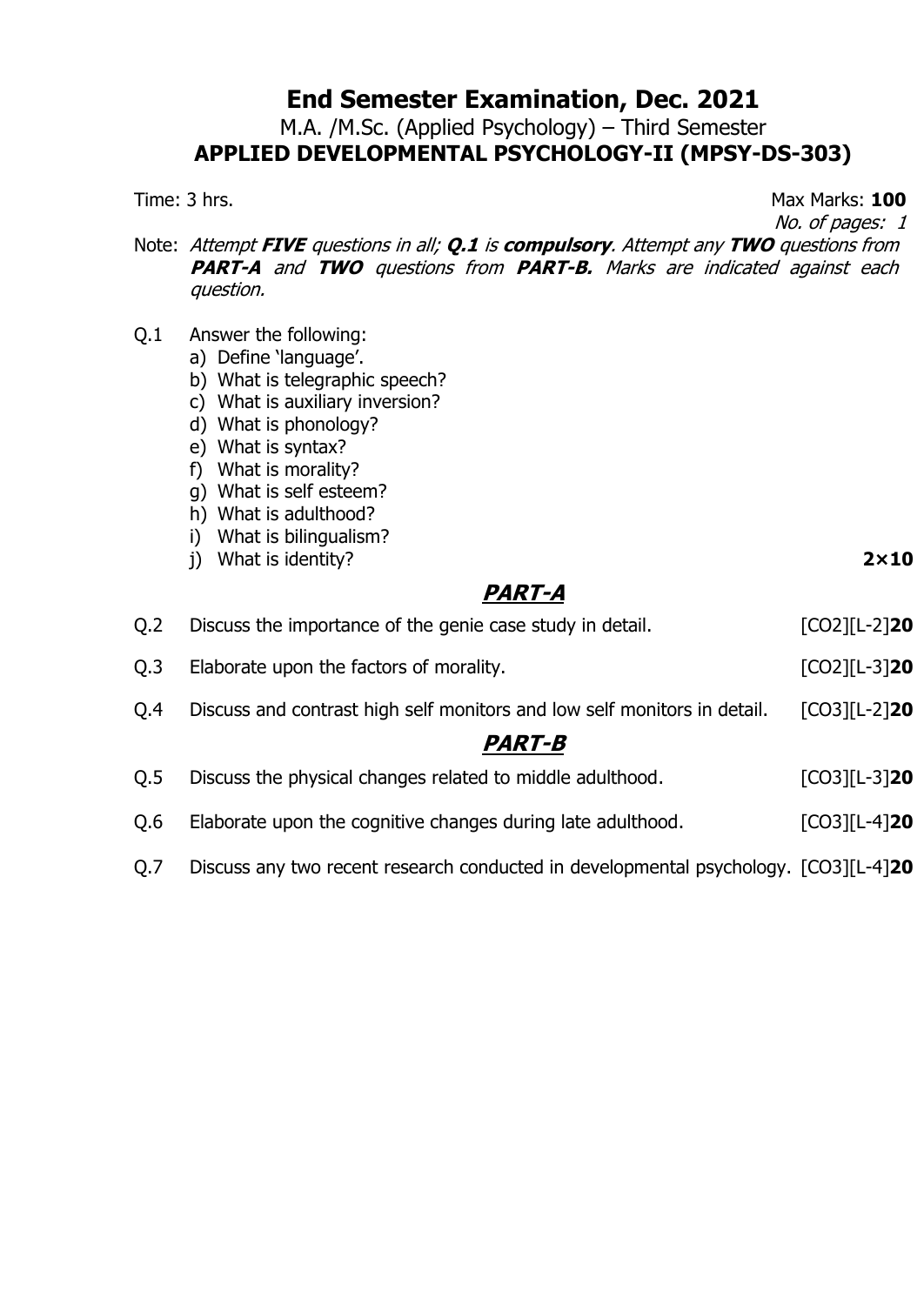M.A. (Public Policy and Public Administration) – Third Semester **COMPARATIVE PUBLIC ADMINISTRATION (MPUB-DS-301)**

Time: 3 hrs. **100** 

No. of pages: 1

Note: Attempt **FIVE** questions in all; **Q.1 is compulsory**. Attempt any **TWO** questions from **PART A** and **TWO** questions from **PART B.** Marks are indicated against each question.

- Q.1 Write short notes on:
	- a) Comparative public administration.
	- b) Ecological approach.
	- c) Development administration.
	- d) The concept of good governance.
	- e) Entrepreneurial government.
	- f) Feminist perspective of public administration.
	- g) Classical approach of public administration.
	- h) State vs market debate.
	- i) The new public service approach.
	- j) Ferrel Heady's model of development. **2×10**

# **PART-A**

Q.2 Give a comparative study of governmental systems in U.K and U.S.A. [CO3][L-5,6]**20**

- Q.3 Explain in detail the nature, scope and significance of comparative public administration. [CO1][L-1,2]**20**
- Q.4 Analyse the different approaches to the study of comparative public administration.

[CO1][L-2,3]**20**

- Q.5 Explain in detail the governmental system of France. [CO3][L-5,6]**20**
- Q.6 Discuss in detail the ecological approach of Fred W. Riggs emphasising on the prismatic model of development.
- Q.7 What do you mean by development administration? Analyse the nature, scope and significance of development administration. [CO2][L-5,6]**20**